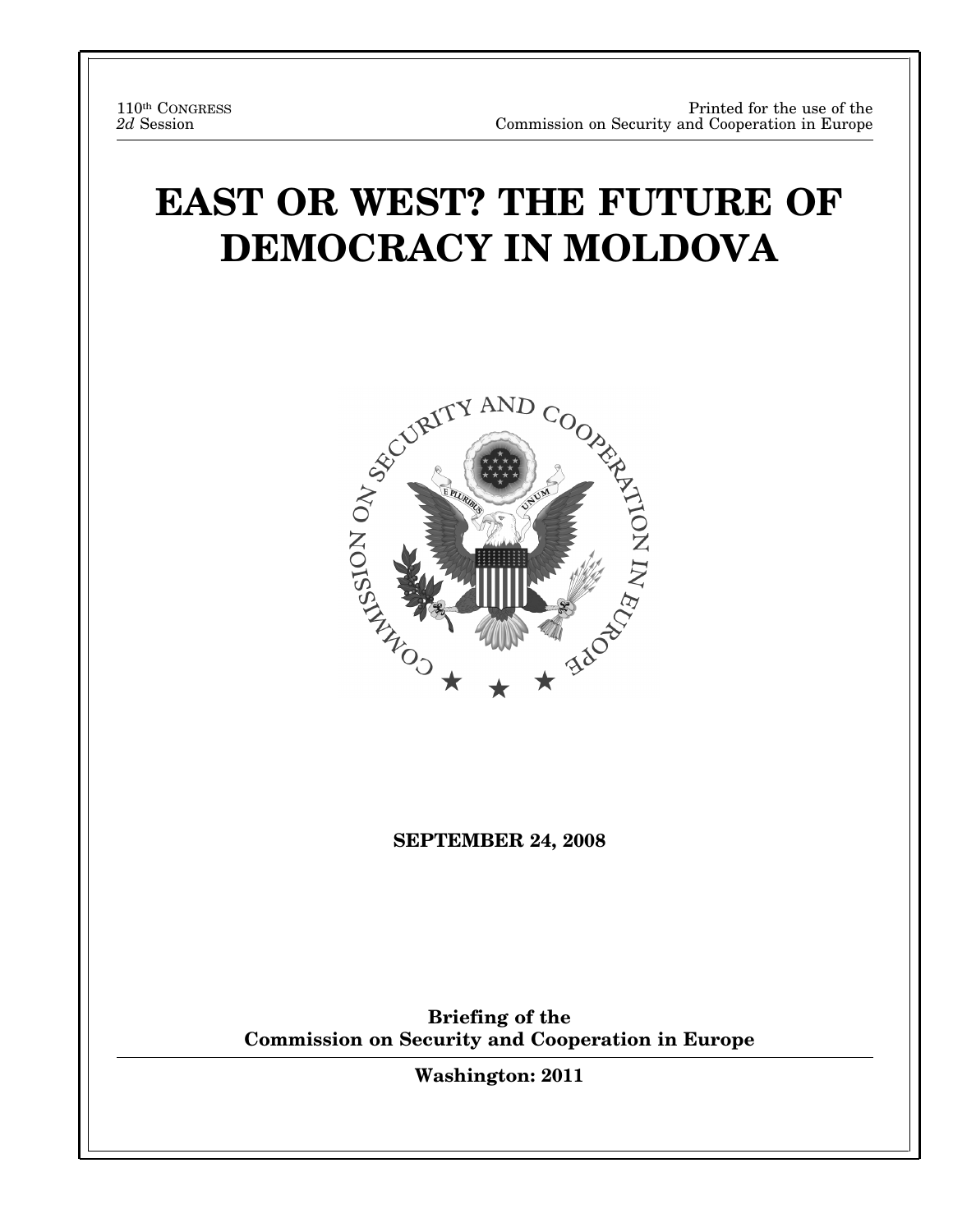**Commission on Security and Cooperation in Europe 234 Ford House Office Building Washington, DC 20515 202–225–1901 csce@mail.house.gov http://www.csce.gov** 

#### **Legislative Branch Commissioners**

**HOUSE** ALCEE L. HASTINGS, FLORIDA, *Chairman*  LOUISE MCINTOSH SLAUGHTER, NEW YORK MIKE MCINTYRE, NORTH CAROLINA HILDA L. SOLIS, CALIFORNIA G.K. BUTTERFIELD, NORTH CAROLINA CHRISTOPHER H. SMITH, NEW JERSEY ROBERT B. ADERHOLT, ALABAMA JOSEPH R. PITTS, PENNSYLVANIA MIKE PENCE, INDIANA

SENATE BENJAMIN L. CARDIN, MARYLAND, *Co-Chairman*  RUSSELL D. FEINGOLD, WISCONSIN CHRISTOPHER J. DODD, CONNECTICUT HILLARY RODHAM CLINTON, NEW YORK JOHN F. KERRY, MASSACHUSETTS SAM BROWNBACK, KANSAS GORDON SMITH, OREGON SAXBY CHAMBLISS, GEORGIA RICHARD BURR, NORTH CAROLINA

### **Executive Branch Commissioners**

DAVID J. KRAMER, DEPARTMENT OF STATE MARY BETH LONG, DEPARTMENT OF DEFENSE DAVID BOHIGIAN, DEPARTMENT OF COMMERCE

(II)

 $V_{\rm eff}$  24  $\mu$  26, 2011  $\mu$  00000  $\mu$  00000  $\mu$  5193  $\mu$  5193  $\mu$  5193  $\mu$  5193  $\mu$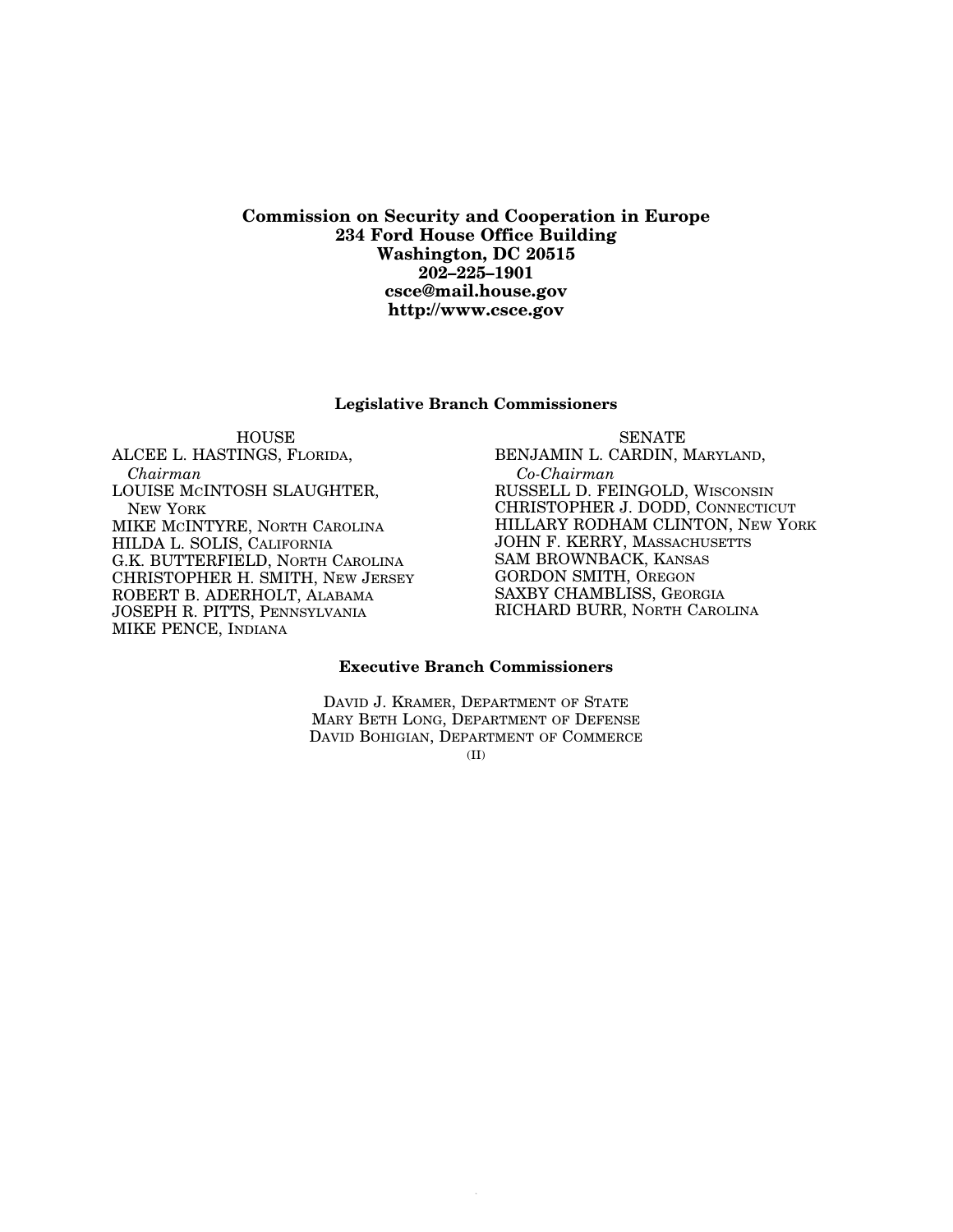### ABOUT THE ORGANIZATION FOR SECURITY AND COOPERATION IN EUROPE

The Helsinki process, formally titled the Conference on Security and Cooperation in Europe, traces its origin to the signing of the Helsinki Final Act in Finland on August 1, 1975, by the leaders of 33 European countries, the United States and Canada. As of January 1, 1995, the Helsinki process was renamed the Organization for Security and Cooperation in Europe (OSCE). The membership of the OSCE has expanded to 56 participating States, reflecting the breakup of the Soviet Union, Czechoslovakia, and Yugoslavia.

The OSCE Secretariat is in Vienna, Austria, where weekly meetings of the participating States' permanent representatives are held. In addition, specialized seminars and meetings are convened in various locations. Periodic consultations are held among Senior Officials, Ministers and Heads of State or Government.

Although the OSCE continues to engage in standard setting in the fields of military security, economic and environmental cooperation, and human rights and humanitarian concerns, the Organization is primarily focused on initiatives designed to prevent, manage and resolve conflict within and among the participating States. The Organization deploys numerous missions and field activities located in Southeastern and Eastern Europe, the Caucasus, and Central Asia. The website of the OSCE is: <www.osce.org>.

### ABOUT THE COMMISSION ON SECURITY AND COOPERATION IN EUROPE

The Commission on Security and Cooperation in Europe, also known as the Helsinki Commission, is a U.S. Government agency created in 1976 to monitor and encourage compliance by the participating States with their OSCE commitments, with a particular emphasis on human rights.

The Commission consists of nine members from the United States Senate, nine members from the House of Representatives, and one member each from the Departments of State, Defense and Commerce. The positions of Chair and Co-Chair rotate between the Senate and House every two years, when a new Congress convenes. A professional staff assists the Commissioners in their work.

In fulfilling its mandate, the Commission gathers and disseminates relevant information to the U.S. Congress and the public by convening hearings, issuing reports that reflect the views of Members of the Commission and/or its staff, and providing details about the activities of the Helsinki process and developments in OSCE participating States.

The Commission also contributes to the formulation and execution of U.S. policy regarding the OSCE, including through Member and staff participation on U.S. Delegations to OSCE meetings. Members of the Commission have regular contact with parliamentarians, government officials, representatives of non-governmental organizations, and private individuals from participating States. The website of the Commission is: <www.csce.gov>.

 $V_{\rm eff}$  24  $\mu$  26, 2011  $\mu$  00000  $\mu$  00000  $\mu$  5193  $\mu$  3193  $\mu$  3194  $\mu$  3194  $\mu$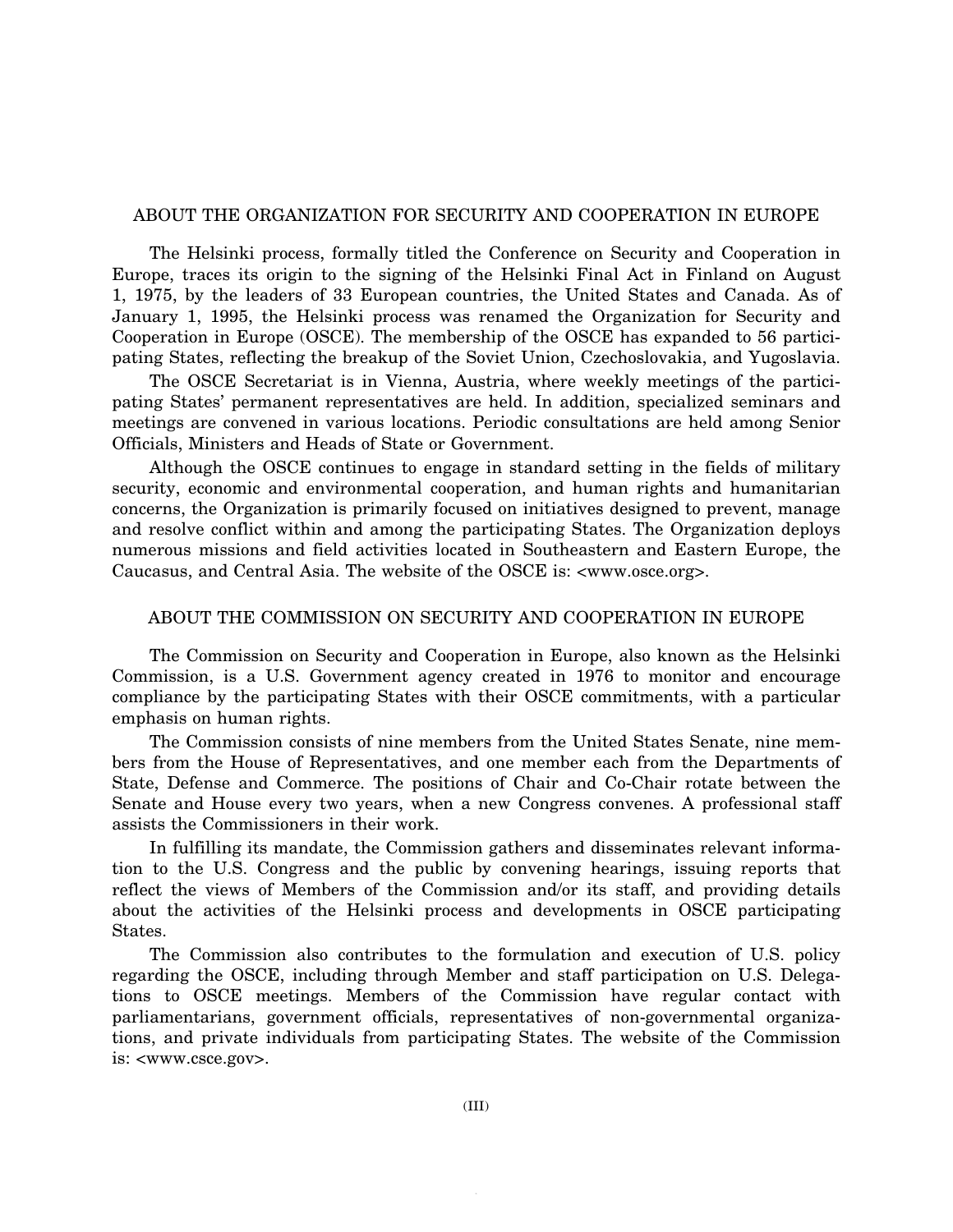# **EAST OR WEST? THE FUTURE OF DEMOCRACY IN MOLDOVA**

### **SEPTEMBER 24, 2008**

### **PARTICIPANTS**

### **APPENDIXES**

| Prepared statement of Hon. Alcee L. Hastings, Chairman, Commission on Security and Co- |    |
|----------------------------------------------------------------------------------------|----|
|                                                                                        | 28 |
|                                                                                        | 30 |
|                                                                                        | 35 |
|                                                                                        | 41 |

#### (IV)

 $\overline{a}$ 

 $V_{\rm eff}$  24  $\mu$  26, 2011  $\mu$  000000  $\mu$  00000  $\mu$  5193  $\mu$  3193  $\mu$  3193  $\mu$  3193  $\mu$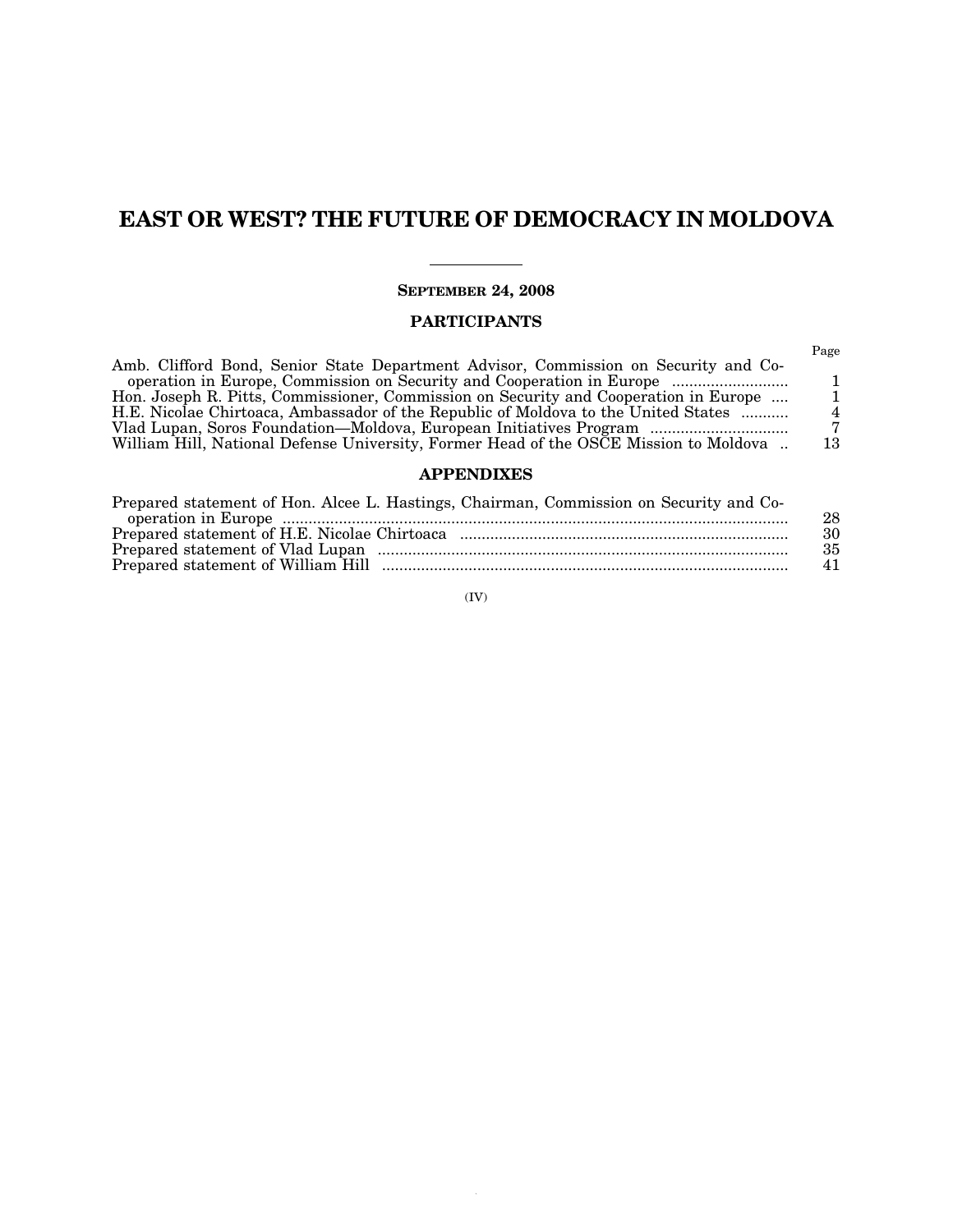# **EAST OR WEST? THE FUTURE OF DEMOCRACY IN MOLDOVA**

### **SEPTEMBER 24, 2008**

### **Commission on Security and Cooperation in Europe Washington, DC**

The briefing was held at 10:10 a.m. in room 1539 Longworth House Office Building, Washington, DC, Amb. Clifford Bond, Senior State Department Advisor, Commission on Security and Cooperation in Europe, moderating.

*Commissioner present:* Hon. Joseph R. Pitts, Commissioner, Commission on Security and Cooperation in Europe.

*Panalists present:* Amb. Clifford Bond, Senior State Department Advisor, Commission on Security and Cooperation in Europe; H.E. Nicolae Chirtoaca, Ambassador of the Republic of Moldova to the United States; Vlad Lupan, Soros Foundation—Moldova, European Initiatives Program; and William Hill, National Defense University, Former Head of the OSCE Mission to Moldova.

Amb. BOND. Ladies and gentlemen, welcome to today's briefing organized by the Helsinki Commission. The title of today's briefing is, ''East or West? The Future of Democracy in Moldova.''

My name is Cliff Bond. I am a State Department representative on the Helsinki Commission.

Chairman Hastings had planned to join us here today to share the meeting. Unfortunately, he was called away on House business. He may join us later on, but we are lucky to have Congressman Joseph Pitts with us who is a member of the Helsinki Commission.

And let me invite Congressman Pitts to say a few words.

Mr. PITTS. Thank you, Mr. Ambassador. Thank you for setting up this important briefing.

The issues currently facing Eastern Europe are of great concern and deserve priority consideration by the OSCE and the participating States.

This is a critical time for the region, and its next steps and future actions will send an important message to the rest of the world. Russia's recent invasion of the Republic of Georgia has shown its expansionist goals and raise questions about the future of Eastern Europe and the potential for the European Bloc.

Since its independence, the Republic of Moldova has faced many political challenges, in part due to the disputes over Transdniestra. Nonetheless, the country has taken steps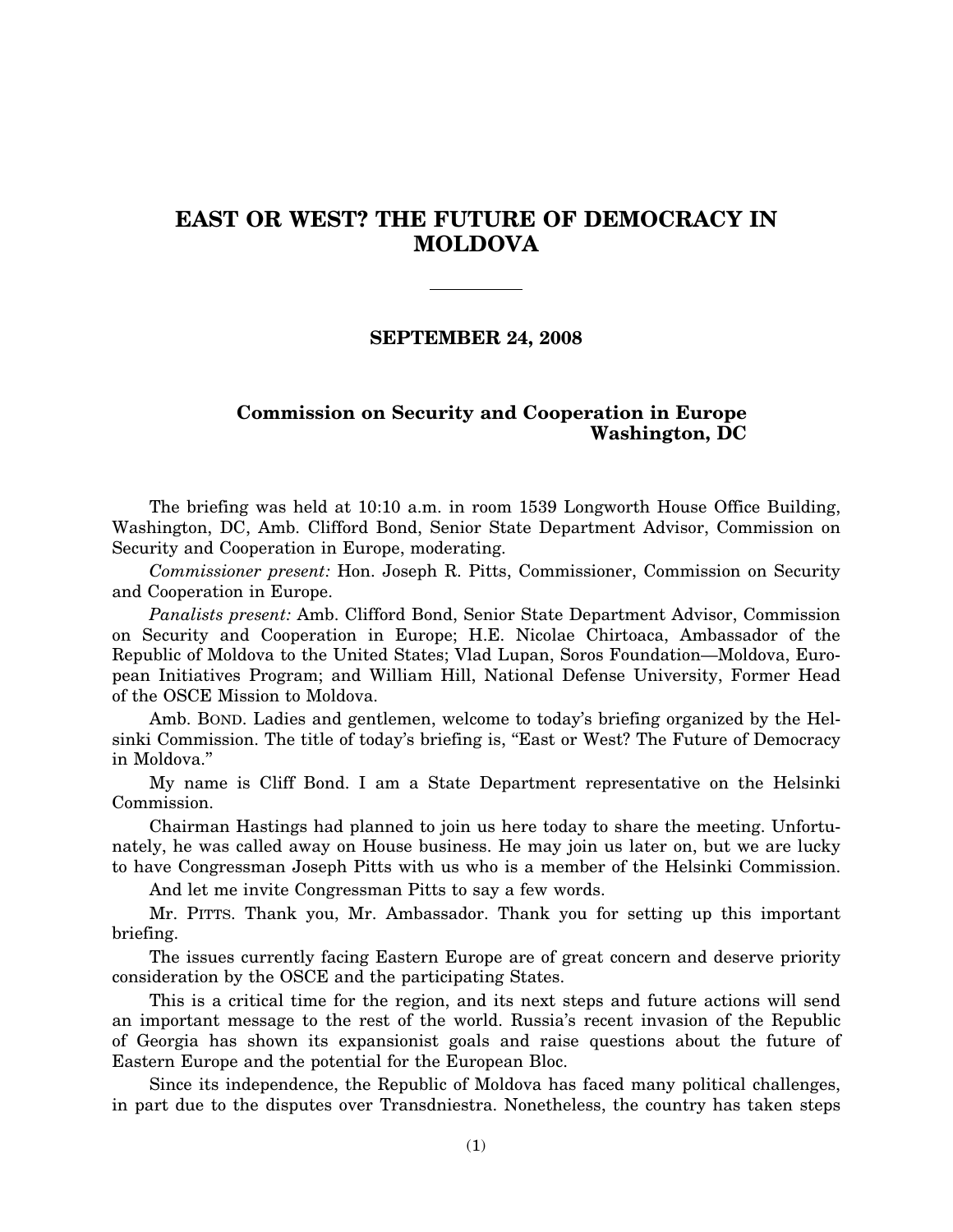toward political and economic freedom. It has held free and fair elections, it's opened its markets, it's engaged in negotiations in efforts to resolve the situation in Transdniestra.

However, there are still concerns raised over issues in Moldova, and I particularly remain concerned that Moldova continues to be a major source and transit country for sex trafficking. Moldovan women have been trafficked to the Middle East, in Eastern Europe, in Western Europe, and girls, young women, have even been trafficked within the country from rural areas.

And so I'm very interested in hearing today's testimonies and hope the important issues will be addressed.

And I wanted to express my gratitude to Chairman Hastings for scheduling this important briefing to discuss the future of Moldova, and I look forward to learning from our distinguished panelists who are with us today.

Thank you.

Amb. BOND. Thank you very much, Mr. Congressman.

We have, as you said, several very distinguished presenters here with us today. They are the Moldovan Ambassador to the United States, Ambassador Nicolae Chirtoaca, as well as Vlad Lupan from the European Initiatives Program of the Soros Foundation, and Dr. William Hill, who's a former head of the OSCE mission in Moldova.

We'll begin with Ambassador Chirtoaca, and we'll follow through with the other two presenters, and then we'll open for questioning.

Mr. Ambassador?

Amb. CHIRTOACA. Thank you, Mr. Chairman, Congressman Pitts, [inaudible], ladies and gentlemen.

I would like to start my presentation by expressing my gratitude to the Helsinki Commission for organizing and hosting this event, and for the possibility to address the issue related to democracy development in my country, the Republic of Moldova, from the perspective of the approaching 2009 parliamentary elections and taking into consideration the changing geopolitical environment in Eastern Europe caused mostly by the recent Georgia crisis that has a direct impact on the settlement of so-called frozen conflicts in the ex-Soviet states.

Since the beginning of this century, Moldova has made visible progress, moving from a typically weak state [inaudible] confronted with multiple problems and obsessed by an identity crisis to relatively stable democratic institutions, functional government structures, growing economy—GDP growth is around 6, 7 percent per year—and an economy based on the private sector.

Throughout this period, [inaudible] limited internal capacities [inaudible] for change. The Republic of Moldova has remained committed to democratic reforms and [inaudible] of the society, providing security and stability in the region, mostly through efforts painted as peaceful resolution of the separatist crisis and the territorial reintegration of the state.

Following the 2005 parliamentary elections, the government continues its effort in order to improve democratic governance in the country. It's reducing corruption, pushing through economic reforms and welcoming foreign investments.

At the same time, President Voronin made clear his intentions that the Republic of Moldova follow in the path of other successful post-Communist countries and draw closer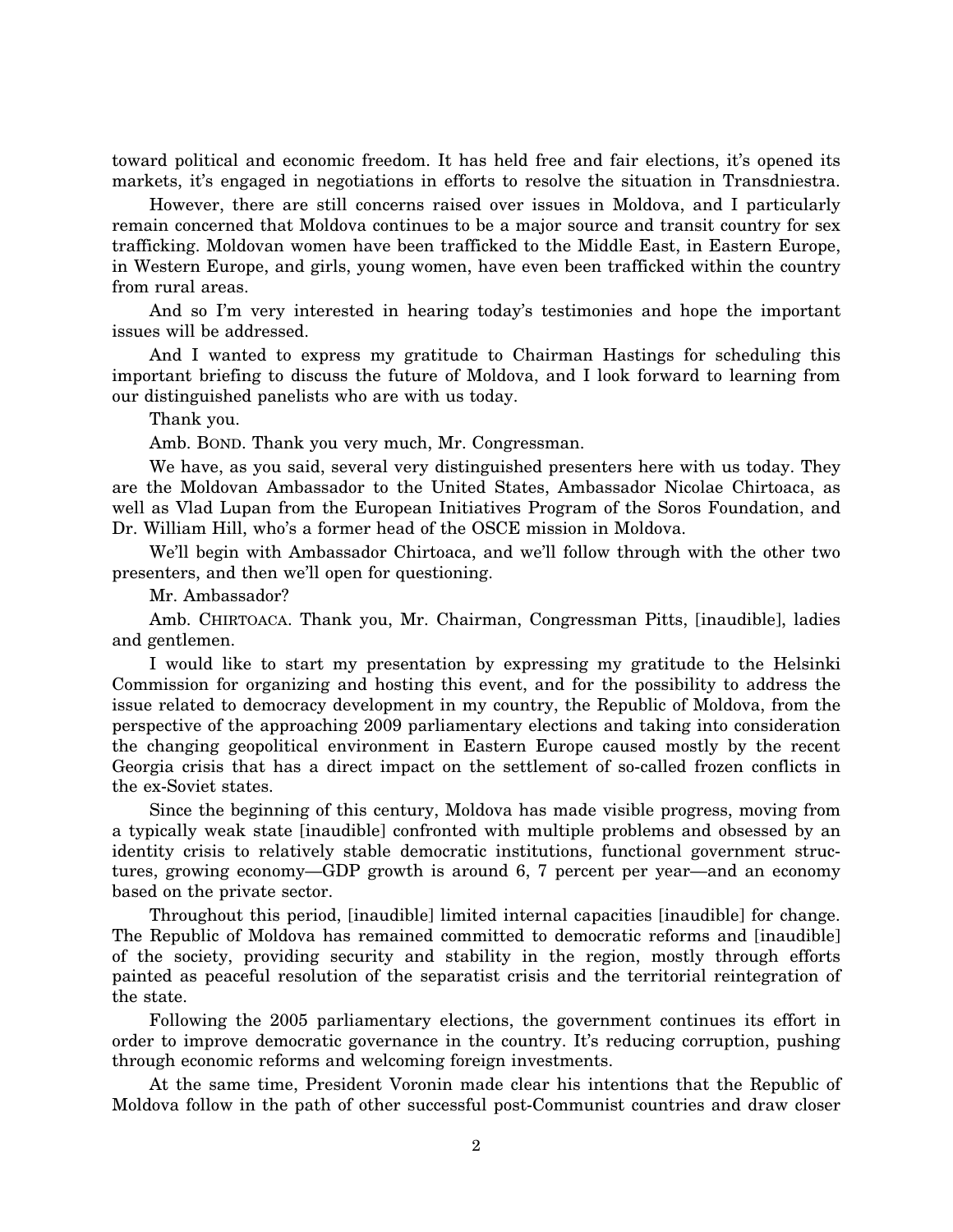to the European Union as well as develop partnership relations with NATO within the framework of the Individual Partnership Action Plan.

What I would like today—my presentation will be based mostly on the idea of how to measure democratic reforms, how deep are democratic changes, and what are criteria to approach this problem? And, of course, I will not—speaking as a representative of my country, I will rely mostly on the appreciation given to my country by the international organizations, first of all, by the Council of Europe who is monitoring very, very closely the democratic reforms in my country. The Organization for Security and Cooperation in Europe is engaged in this process, as well as the European Union.

I would like to remind you, Moldova just ended an entire period and implemented the 3-year action plan, and we have reports concerning the state of democracy in my country. I think it will help the participants just to see more clearly the picture without making quite a lot of publicity in the favor of one issue or another.

But I would like to start with the Millennium Challenge Account eligibility, and Moldova has been offered the chance to develop the compact in December 2006. This eligibility is the kind of—not reward—it's the appreciation of a partner country, a good policy performance and is based on scoring above the median, at least half of 17 indicators in each of three policy categories: Ruling justly, investing in people and economic freedom.

The first category contains indicators that mirror the quality of democratic governance: Country performance and freedom of expression and belief, association and organizational rights, the rule of law, respect of human and civil rights and independence of judiciary.

The conditionality—I underline—the conditionality of the assistance provided within the framework of cooperation with the Millennium Challenge Corporation help my government and improve the governance in accordance with the recommended norms and good practices. First of all, the gradual reduction of corruption and state bureaucracy, and this way is making irreversible the market and democratic reforms in Moldova.

But what are the appeals of the leading [inaudible] European organizations? First of all, I would like to start with the recent European Commission progress state report on the implementation of the European Neighborhood Policy in 2007 made public on April 2008. During the reporting period, the Republic of Moldova, it said in this report, ''made good progress in most areas, including democracy and rule of law. The 2007 local elections were generally well administered, and voters were offered a genuine choice.'' I'm quoting from the report, it's not my interpretation of this paper.

Other [inaudible] during the reporting period were substantial progress in improving the institutional framework and procedures on control and certification of origin, which allows EU to grant the Republic of Moldova additional economic state preferences.

[Inaudible] on visa facilitation and the admission and the positive cooperation with EU Border Assistance Mission, known as the EUBAM. The Republic of Moldova also cooperated closely with the EU in all questions related to the Transdniestra settlement effort, and work is ongoing to put into practice the proposals of the president of the Republic of Moldova on confidence-building measures.

A look at self-government and [inaudible] legislative acts, including on administrative decentralization, local public administration, regional development were adopted in December 2006. This brought national legislation closer to the recommendation of the Congress of Local and Regional Authorities in Europe.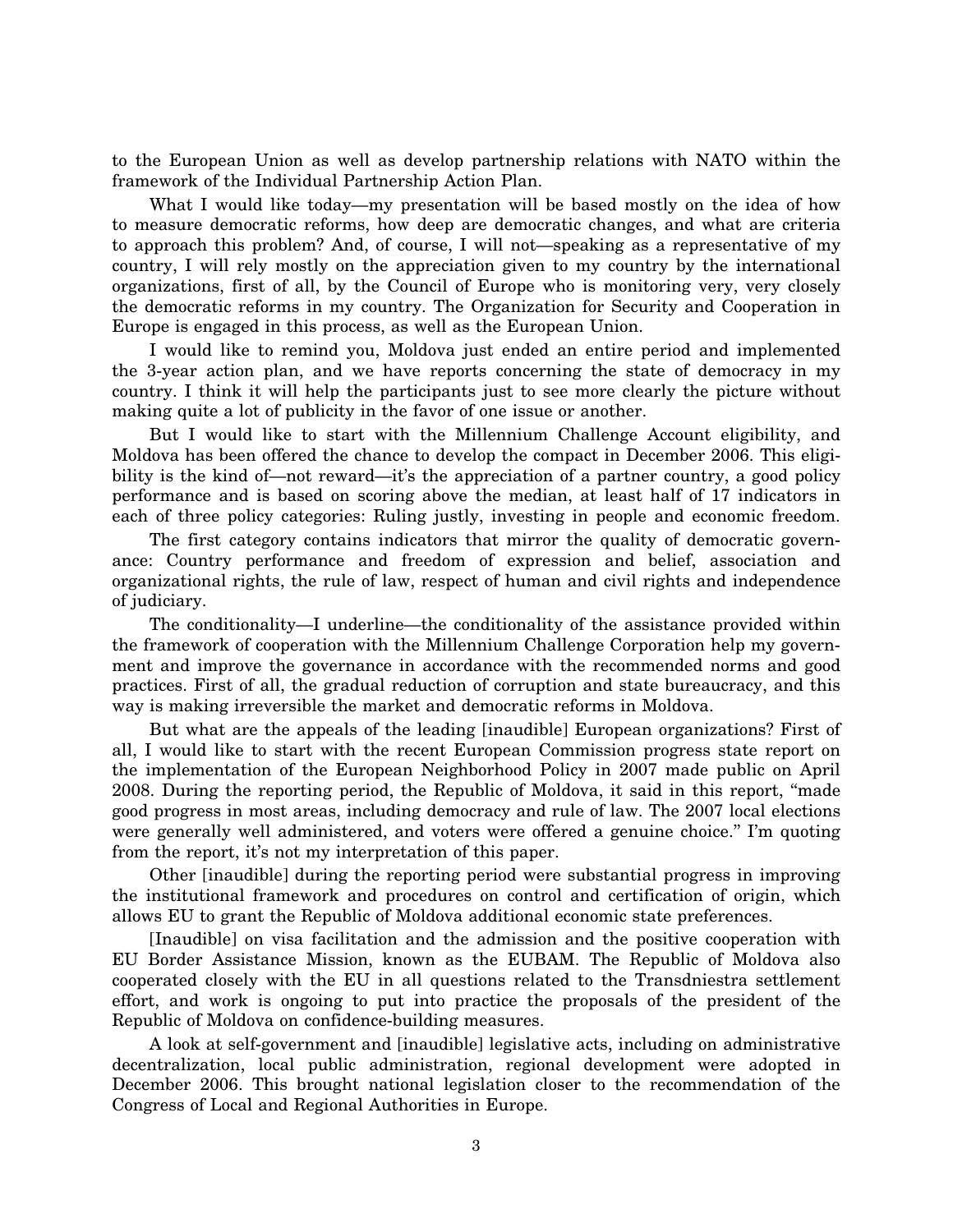The Republic of Moldova adopted a comprehensive strategy and implementation plan for reforming its judicial system. It's the capacity of the Supreme Council of Magistrates, the body in charge of judicial self-administration, were consolidated, and the Department of Judicial Administration subordinated as the Ministry of Justice was created and started operating in January 2008.

The code of ethics for judges was approved in November 2006 and judicial [inaudible] under the [inaudible] of Supreme Council. It was introduced by law in 2007.

My country also [inaudible] accepting activities in the fields of combating corruption and raising awareness on corruption in light of phenomenon, as well took steps in the area to adjust its legislative framework to international standards and to [inaudible] institutional framework. I would like also to remind you that we take part in the Threshold Millennium Challenge Corporation Program since 2006, and it's also focused on reducing and combating corruption.

The National Human Rights Action Plan 2004–2008 is under implementation in the context of ongoing efforts to battle human trafficking, [inaudible] for victims of human trafficking while it's establishing five pilot regions. The National Action Plan of Anti-Trafficking 2007–2009 was set up with National Committee of Anti-Trafficking ensuring full implementation.

In February 2008, the European Convention for Human Trafficking [inaudible], and the Republic of Moldova has been the first country to ratify this convention.

The broadcasting role, the mass media freedom is one of the issue of concerns, and the opposition is not really happy how it functions. In 2006, a new law that has been adopted by the parliament provides a good legislative basis to ensure respect for the freedom of expression. The correct implementation in a manner which promotes the plurality of the media has to be ensured.

The biggest problem of Moldova, and especially the current media and written press, is the fact that they are not financially free, and the financial freedom of this mass media goes together with economic reforms and is good competition and the moneys that are paid to a newspaper and to give radio stations just to ensure this independence. The next parliamentary elections I expect to be called in mid-March 2009, so the parliament will decide.

The parliament of Moldova, because we are a parliamentarian republic, will form the new government, will elect the President, as the second and last tenure of President Vladimir Voronin comes to an end next year. The parliament has passed a number of amendments to the electoral code that dates back to '97. According to the OSCE, I quote, ''It provides an adequate basis for the conduct of democratic elections if implemented in good faith,'' the end of the quote.

In 2007, a new law of political parties—I would like to remind you that we have, according to the last report of Freedom House, 28 political parties and organizations, because it's quite a lot for small Moldova. Sorry, I'm saying that. Maybe, who knows how many parties we need?

But there are a lot of political parties [inaudible] of the electoral code and was adopted and submitted to Venice Commission. Adopted in December 21, 2007, the law aims to regulate legislation functioning, financing of political parties [inaudible] electoral system, all transparent and less prone to abuse.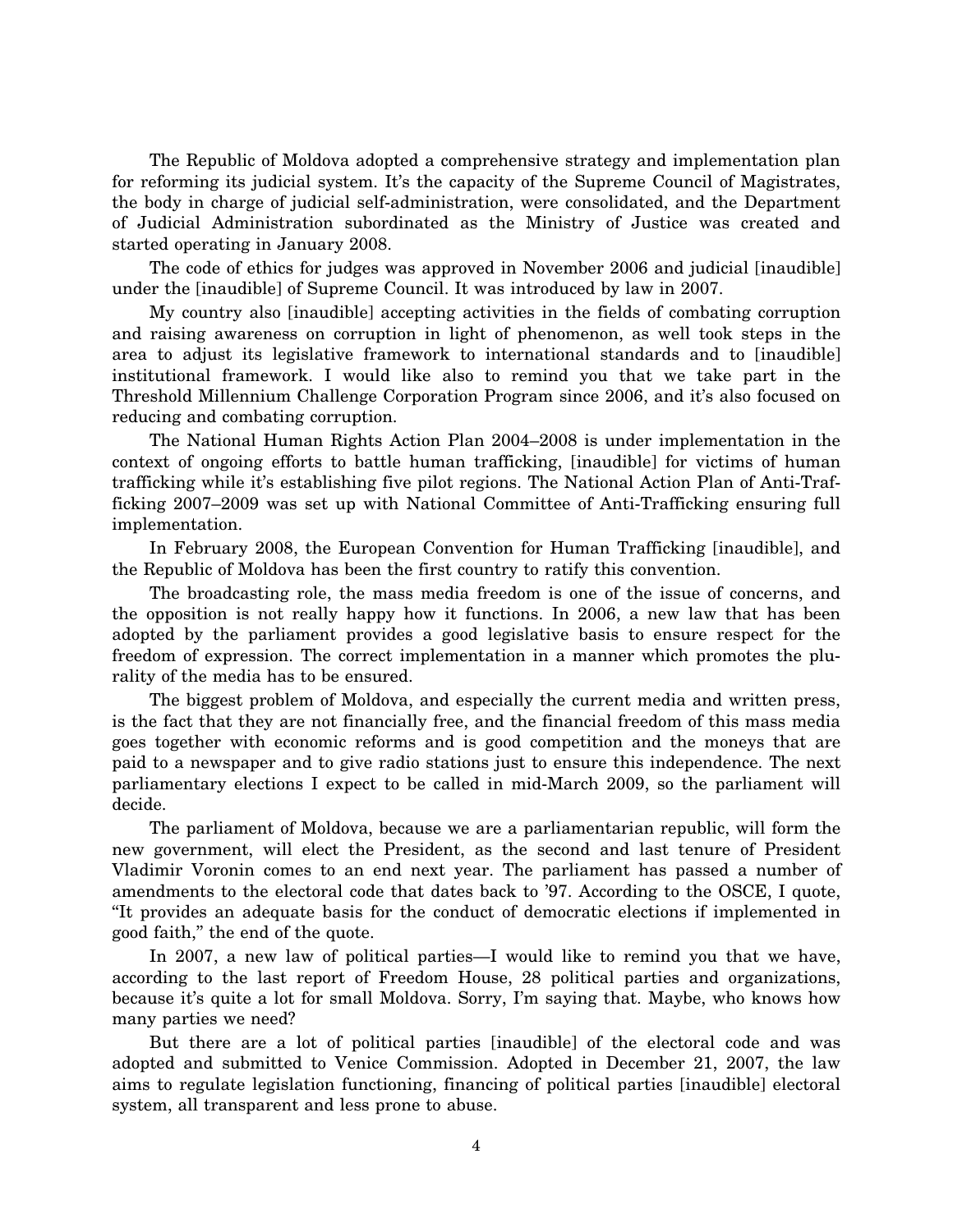However, it also creates a number of restrictions that can be explained by the need to weigh the efficiency of the current party system as well as the national security concerns. For example, the threshold was increased from 4 to 6 percent. The electoral blocs were prohibited and certain restrictions to persons holding dual citizenship were introduced.

It is worth to be mentioned that Venice Commission recommended 5 percent of this threshold [inaudible]. It is also worth mentioning that electoral blocs are prohibited to participate at elections in such European countries with long-lasting democratic traditions, like Germany, Austria, [inaudible], Hungary, and Finland. At the same time, according to the Moldovan legislature, the parties enjoy the right to create post-electoral colleges.

According to the civil societies [inaudible] represented a vibrant aspect of Moldova's public space. As is mentioned in this year's Freedom House Nations in Transit report, which just appeared, by the way, I quote, "The number of active organizations is significant, and only certain NGOs have the capacity to contribute to public policies. [Inaudible] and activities are developing slowly but lack [inaudible]. At the same time, more reporting efforts did not bear the expected results.

Dependence on donor support leaves NGOs vulnerable and poses a key challenge to the sector's development. Until NGOs become transparent and are open to working with media, they will lack credibility in their mission to promote democratic matters. And, unfortunately, quite a lot of think tanks and NGOs are fully involved in the political processes, and, in this way, our citizens are liking alternative information [inaudible] democratization processes in my country.

Now, about Transdniestra conflict, our strategy in a conflict settlement, about how we approach this issue just now, especially after the August events in the South Caucuses region.

For about a year, Moldova has been vigorously pushing for resuming the discussion between the current international format known as ''five plus two''. I would like to remember this is an international format with participation of the Organization for Security and Cooperation in Europe, Russia, Ukraine, as mediators; European Union and United States of America as observers, as well as the Republic of Moldova and secessionist authorities.

The government strategy for conflict resolution is based on a complex package approach to all the issues related to the [inaudible] crisis: Political, economic, social, military, and humanitarian.

The package proposals includes the development and adoption of a special [inaudible] statute for Transdniestra region, while respecting the sovereignty and [inaudible] integrity of the Republic of Moldova. The consolidation of the neutrality studies, neutral studies, constitutional [inaudible] we call it, because it's written—our constitution of Moldova, it's a neutral state. [Inaudible] military troops from the national territory, a condition of ownership right and of certain special guarantees to the population of the eastern part of the country, currently under the control of separatist authorities.

These particular results were adopted in 2006 by Moldovan experts who tried to find a common denominator that would accommodate very small dollars and Russia interests without undermining the viability of a future reintegrated state or legalizing Russian military presence in Moldova.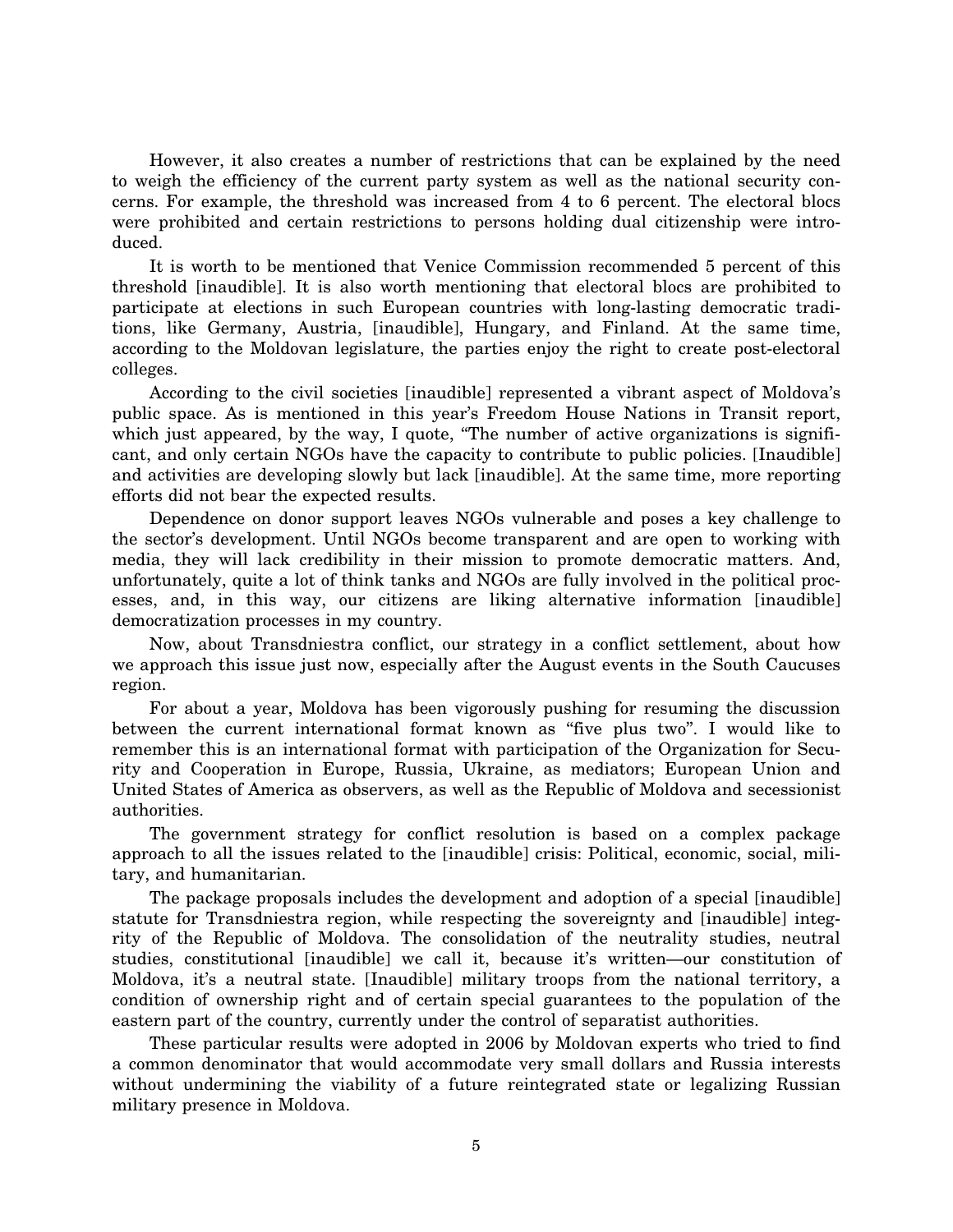The key elements of the negotiation process is a special [inaudible] status for Transdniestra region. Clear division of confidences in [inaudible], though it is functional central institutions. [Inaudible] of Transdniestra region under the Moldovan parliament. The last part is important because of the spring 2009 parliament elections, and [inaudible] the population from the eastern bank of Dniestr River will take part in this democratic exercise.

The separate [inaudible] of the region will be, in part, [inaudible] in the [inaudible] legislature, and the [inaudible] total population currently is estimated at 13 percent.

The European Union and the United States of America long ago welcomed the package proposal as a good foundation and platform for viable and long-lasting settlement. It is necessary to mention that before the Georgian crisis, Moldova has never formally sorry, Moscow has never formally reacted to our proposals in spite of our government persistent attempts to elicit a positive response.

My country is currently observing the [inaudible] region while reiterating its firm belief of the exclusively political solutions of all of the disputes to be taken to the negotiations table. The same position is also reflected in the statement by the Government of the Republic of Moldova issued on August 29 regarding the situation in South Ossetia and Abkhazia. It's [inaudible] that Moldova does not see the international recognition of these provinces as a stabilizing factor of the situation.

At this point, we can clearly state that the [inaudible] mediators and observers [inaudible] still continue. Moldova insists on ''five plus two'' international format. At this time being, as far as we know, neither [inaudible] or Moscow does not have a different approach, accepting "five plus two" as a basic format for negotiations.

[Inaudible] the president of the Republic of Moldova and of the Russian affiliation from the [inaudible] this year. There is a decision of [inaudible] to stop so-called moratorium on [inaudible] and begin a meeting in the "three plus two" format [inaudible] Russia [inaudible] on September 8 [inaudible] are developments that bring assurance of an early resumption of the "five plus two" international negotiation format.

However, it will be wrong and premature to conclude that Moscow has fully abandoned hopes of achieving a settlement on its own terms. There are no indications that Russia is prepared to renounce its long-standing policy of using the end result of Transdniestra conflict as leverage to circumscribe Moldova's foreign policy options or to legalize its military presence in Moldova, at least during so-called post-conflict years. The main goal is contained in the famous Kozak memorandum from 2003.

At the same time, there are a few further concessions our government can make without compromising the future of the Moldovan state and the European integration strategy.

Despite the progress made, effective implementation of reforms remain a challenge. In order to advance democracy, peace and total integration of the country, Moldova has to be successful in its effort to end the transition from the Soviet past to the sustainable and durable democracy of market economy and efficient governance.

But I would like just to invite you to address the problem of the current state of democracy from the point of view of more sustainable and less politicized. We understand there are three different and distinct periods of transition, and we are now just in between the second and the third. [inaudible] liberalization we passed in '95–'94, then a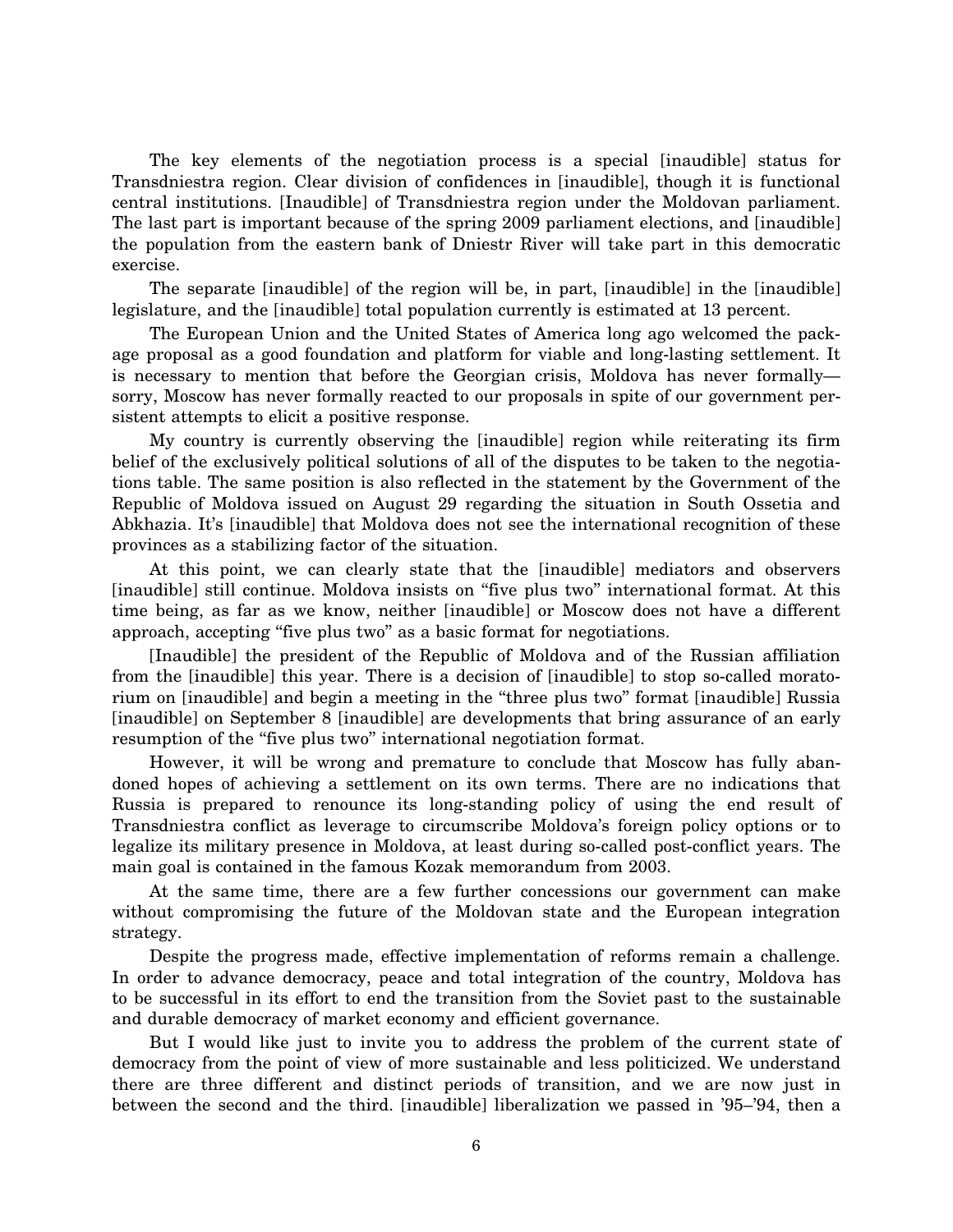democracy stabilization that took us 7, 8 years, and now we are ending by democracy consolidation, very often, opposition and quite a lot of [inaudible].

They try to use an ideal model [inaudible], how it works in developed countries with maybe hundreds of years of experience, trying to compare with the model and criticizing [inaudible], which is basically not constructive and not a positive approach to [inaudible].

Moldova is still in transition. It's monitored very closely, it's given assistance. The biggest key problem is institutional deficiencies. The system works, but, of course, we need probably 3 or 5 years and the transition. Now, this transition is based on European and Western paradigm of development, and the Moldovan policy, to be integrated into the Union, is the biggest driving force and European model, which is basically the Western one, is taken as [inaudible] people like just this model for development of the country.

Concluding, I would like to mention that there's a large consensus in the country among the leading political parties, nine representatives of the developing [inaudible] and the socially visible and responsible civil society organization regarding the European future of Moldova.

There's a common understanding that only real and consistent democratic reforms can bring Moldova closer to the implementation of [inaudible] built around national strategy for development, to restore our historic and cultural ties to Europe that date back to the [inaudible] of Roman empire, an early Christian period of the modern Western civilization.

The integration of the countries of today's European institution, a leading organization, first of all, the European Union is understood as the main way of implementation of the vision and strategy.

Thank you very much for your attention, and I appreciate the opportunity to speak here today and welcome any questions that you may have.

Amb. BOND. Thank you.

Thank you very much, Mr. Ambassador.

We'll turn to Mr. Vlad Lupan of the Soros Foundation now.

Mr. LUPAN. Thank you, thank you, Mr. Chairman. Thanks for the opportunity to share my views about the democracy in Moldova, as well as, thank you for the concern that the Commission shows for my country. I hope this extremely encouraging attitude continues, and the Commission will organize a hearing on Moldovan matters ahead of 2009 elections.

I would also like to thank the Moldova Foundation based in Washington for assisting me in attending this session.

I don't intend to speak about the comparative success or successes of the current government, thus its existing problems, as the government has the opportunity to promote its point of view extensively through the existing network of officials, official visits and meetings.

The civil society has fewer possibilities; therefore, I will go to the point and focus mainly on those concrete shortcomings that present a serious concern for democracy in Moldova.

I think, first of all, three matters should be taken into account. 2008, we can agree, is an eventful year for Moldova. First of all, the country is approaching general and Presidential elections at the beginning of 2009. Second, 2008 is also the year when the action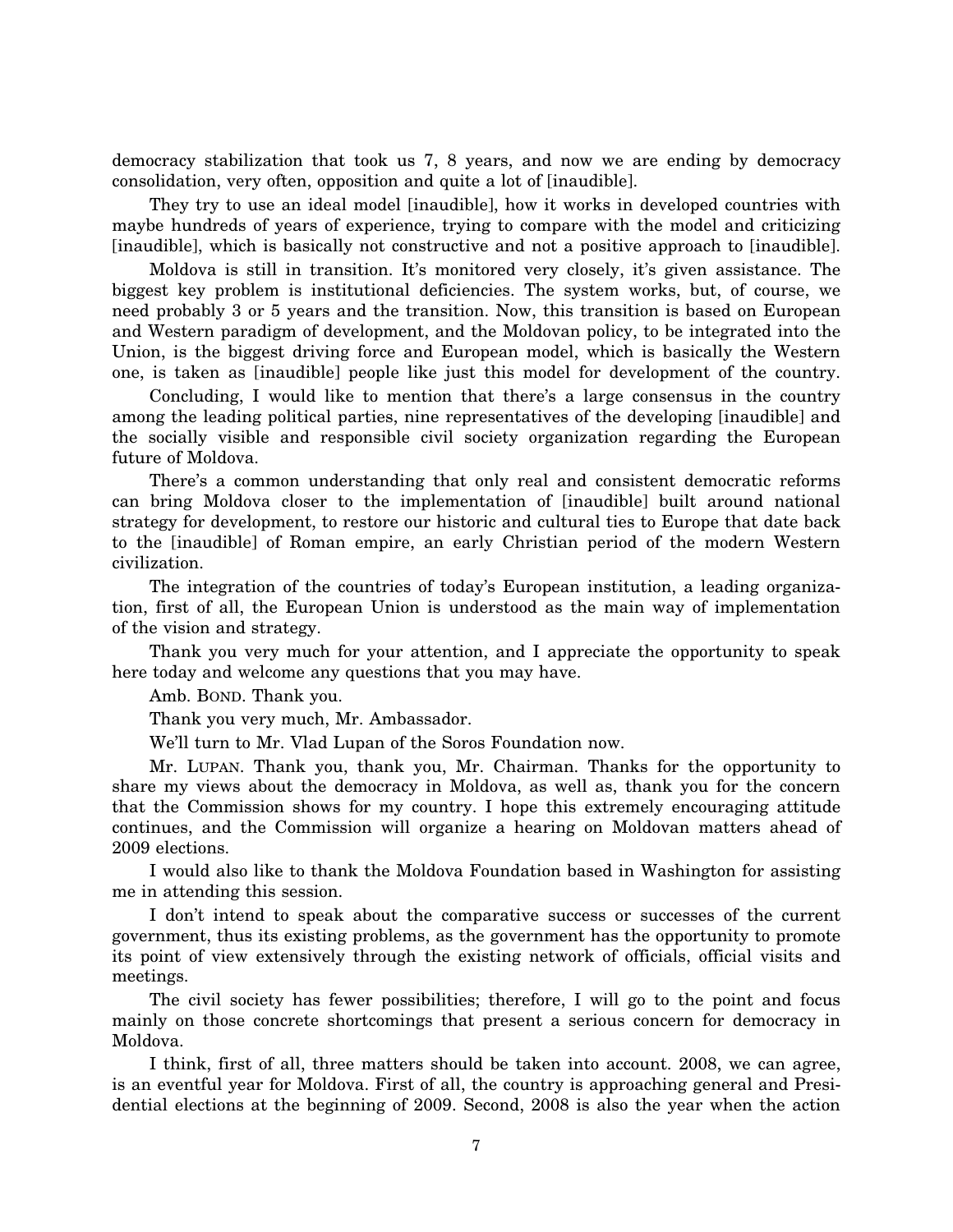plan signed between the European Union and the Republic of Moldova already expired formally. Third, as mentioned about 2000, it's also a year of changes with impact on Transdniestran conflict resolution and Russia's role in it, particularly after the war in Georgia.

The state of democracy in Moldova and the elections are matters of concern for people now. The state was admirable by regional standards at the beginning of its independence, and the country was the first from the countries of newly created CIS to be admitted into the Council of Europe.

The local assessment of the situation, the indicators of such international non-governmental organizations, as Freedom House, Amnesty International, and Transparency International, do not place now Moldova in a position of leader.

The Council of Europe announced this year that it does not intend to renounce its monitoring of Moldova since the country did not meet the democratic criteria that would allow for such an image-making decision.

The state of democracy is closely linked now with country's European aspirations. Moldova signed, in February 2005, a 3-year action plan with the European Union. This [inaudible] the step-by-step implementation of those democratic reforms that Moldova needs in order to come closer to the EU.

And by European rules, Moldova should abide by Copenhagen criteria: The stability of democratic institutions, the rule of law, human rights and the respect for minorities as well as a free and functioning market and the capacity to face the obligation of an EU member state.

The European action plan with Moldova left some question marks, some still unanswered. The EU, indeed, decided to encourage Moldova in 2008 due to the fact that it was already facing a difficult relationship with Russia on Transdniestran conflict resolution as well as due to the fact that the country already on the EU and NATO border still made some steps toward mostly legalistic reforms.

At the beginning of 2008, the Europeans took the decision to formally extend the action plan for a brief period of time, while in May 2008 they started—they took a decision to start a reflection process in the new agreement with Moldova.

Even though there are concerns in relations to Russia's intentions, the EU remains also concerned about the pace of reform in Moldova. In its country report that was mentioned of April 3, as well as during its May 2008 decision on the reflection process, it stated that the action plan implementation needs progress in five crucial areas. Those are exactly the areas that are mentioned as Copenhagen criteria.

Moldova also suggested that it has arrears in such fields as the independence of justice, fight against corruption, freedom of the media and investment climate and business environment.

One more warning came from the European Union along the May 2008 decision to support Moldova with a reflection process. The Moldovan Government was asked to ensure free and fair elections in 2009. Such a warning came as it is widely believed that there is a high temptation of the governing party to use state resources and their control over the public media [inaudible] on competition or fraud the election in less visible ways.

[Inaudible] one is of primary attention as it forms the base for a sustainable democracy and respect for human rights, the independence of justice. The government again declared the reform of the judiciary as its priority in 2008. This is indeed true, although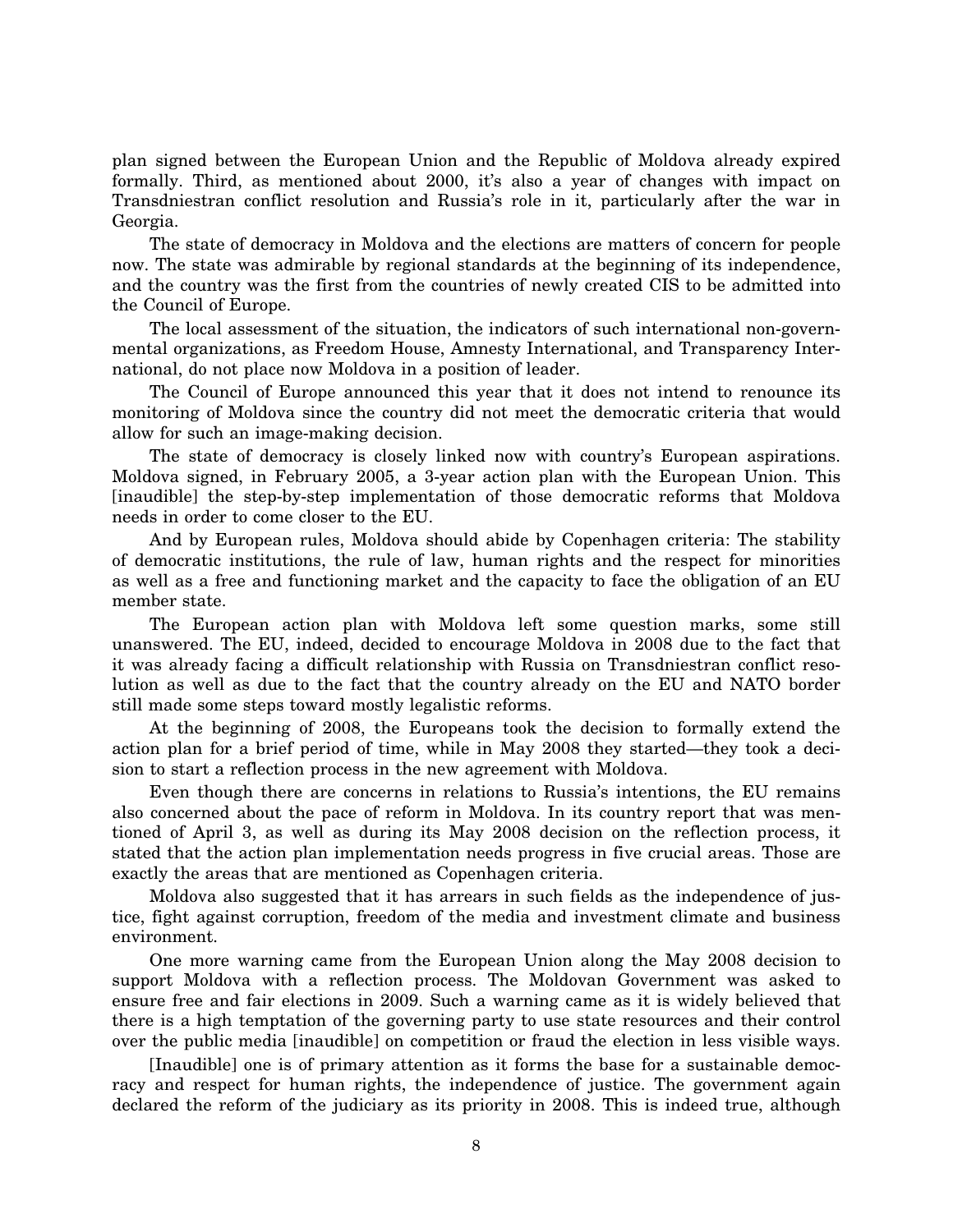most of the so-called achievements meant presenting by the Minister of Justice a Council of Europe opinion to the prosecutor's office, creating a commission to draft a concept paper and other similar actions and achievements.

The Moldovan non-government organization, Lawyers for Human Rights, rightly assesses that the most relevant indicator of the state of judiciary in Moldova and about its independence is the number of cases that are directed to the European Court of Human Rights. And among the state members of the Council of Europe, Moldova holds the first place with the highest number of cases per capita—15 cases per 1 million citizens. Analyses, both governmental and non-governmental, show that of all the cases that Moldova was accused, about half are related to the faulty judiciary procedures and decisions.

Despite officially expressed concerns by the Prime Minister and the Minister of Justice, this reality is the result of the unofficial policies of the current governing party implemented since its accession to power in 2001.

The independence, of course, was affected in 2002 by mass dismissal of judges by the Moldovan President who is also the chairman of the Communist Party. He refused to extend the nomination period of the judges at that time without any written explanation. At the same time, there were cases of nominations of some other judges based on loyalty to the ruling party, as Freedom House reported yet in 2003.

Now, the civil society assesses that such a cleaning that started in 2002 led to an increased interference of the executive power in judiciary.

The U.S. State Department report on human rights practices in Moldova from this year, March 2008, confirms that in the case of judiciary, specifically stating that the official pressure and corruption remain the problem.

The problem with the procedure of the selection of judges is another point where the Moldovan NGOs agree with the findings of the U.S. State Department report. Thus, the initial phase of elimination is not uncommon. The judges are appointed upon suggestions of the Supreme Council on Magistrates by the President of the country. However, one of the NGO's tests is that under an informal [inaudible], such an appointment is done only after a hearing by the governing Communist Party faction of the parliament and not by the parliament's legal commission.

The prosecutor's office is also considered to be affected by the same weaknesses and pressures as the courts.

When we speak about reform in Moldova and the reforms, the local EU experts conclude that the adoption of documents regulation and legislation is not followed by their implementation in such a problem that is reported, basically, in all the areas. This is a problem that is not only specific to judiciary.

Thus, we are coming to another important element of a democratic society: Free media. Moldova dropped down, according to the Freedom House reports on that matter as well. Although media legislation legally embraces the European norms as rightly reported, still, the implementation, the matter that we have justice mentioned, the implementation of those provisions is done in such a manner as to ensure governing party control over the only national TV, Moldova 1.

Despite promises of reform that the Moldovan President made in May after your meeting, real actions still do not meet the promises. The position parties have no access to the national TV, which is now, by law, a public station. The broadcasting code was pre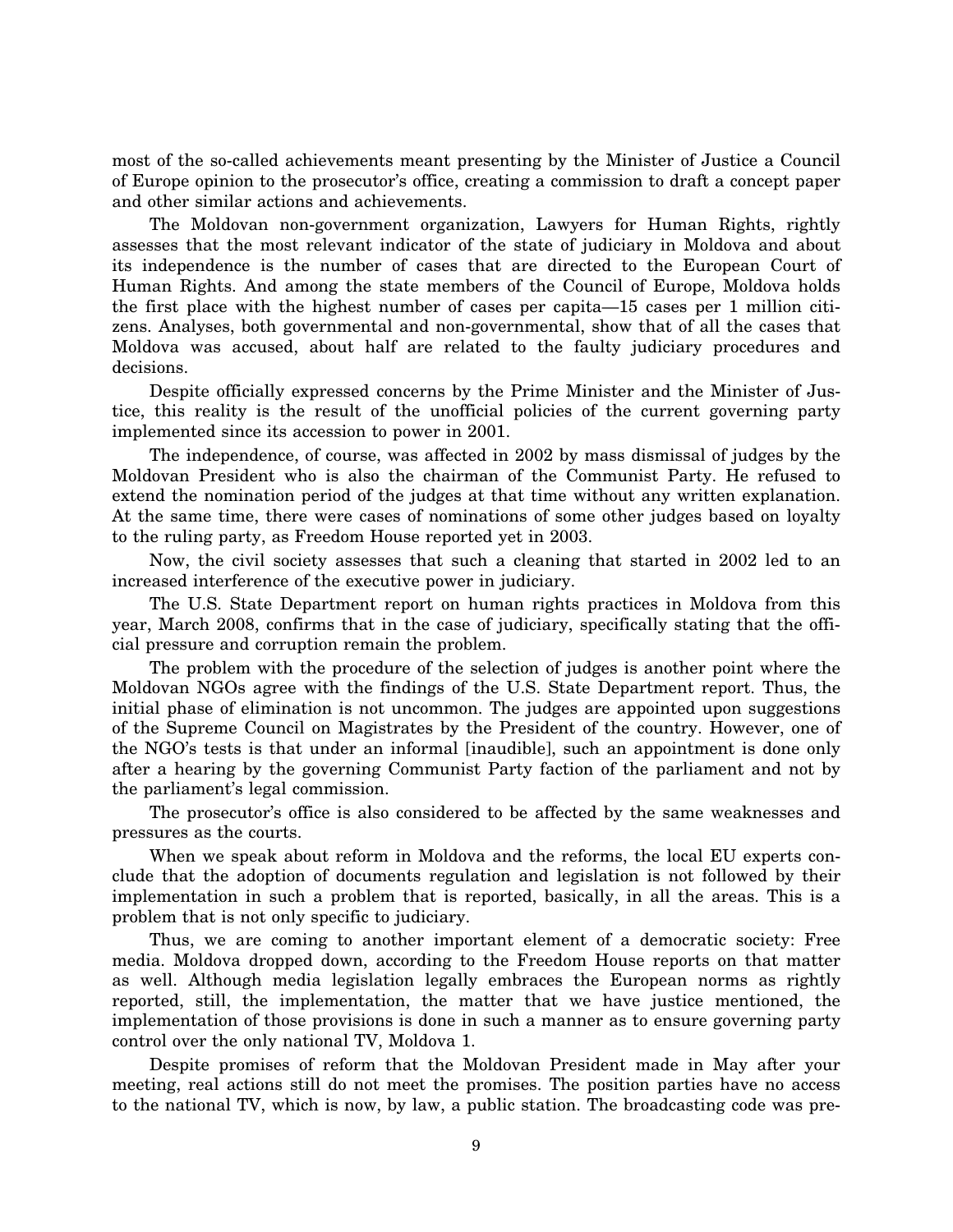viously edited to allow the governing party to preserve control over the Broadcasting Coordination Council. This body then distributed broadcasting frequencies to the politically loyal stations and operated arbitrary licenses [inaudible].

There were concrete cases of inappropriate treatment of foreign commentators, journalists or unwanted media by law enforcement, such as the cases of [inaudible] commentators, Romanian TV prohibition and contact [inaudible] with Russia [inaudible] to journalists. These are also raising concerns regarding the freedom of expression.

Even non-important and anti-governmental demonstrations, sometimes by singular people, were violently stopped by police despite the existing legislation.

Media outlets are not closed in Moldova. Their criticism of the governing party is quite often quoted by the Moldovan President as proof of media freedom. However, the impression is that these media are afloat only to be such examples of [inaudible] while obviously they are permanently pressured, and, as mentioned above, limited in distribution and broadcast just to minimize the competition to the government-controlled media.

Moldova is the poorest country in Europe, and this makes the investment climate as well as business environment important elements that the state should insure. Moldova's economy is growing this year, particularly when looking at the former USSR this is true. However, when compared with its European neighbors, it seriously lags behind.

Due to that, nearly one-third of the Moldovans have already left to find jobs in the EU and Russia. The supply in remittances is already near 50 percent of country's GDP and has provided the opportunities to grow. However, people leaving the country is not a sign of a growing economy. The money transfers cannot mean proper economic development as these are not reinvested into business.

The so-called tax amnesty, operated last year by the government, does not seem to be the best solution to manage the fiscal burden. The unconfirmed rumors of Presidential family involvement in taking over many lucrative businesses do not help the situation. Pressure over foreign investors seem to produce a negative effect regardless of the good intentions.

Last year, reduction of taxes, operated by the government, in an attempt to increase interest in investing in Moldova, was considered by International Monetary Organization as insufficient as to favor foreign direct investment. The FDI is proven by those organizations to grow in countries with predictable business climate and a stable judiciary—last one being a crucial problem reported about.

Now we can focus on the internal political climate where there are interconnected elements that need our attention.

The governing party made an internal analysis that prompted them to change the electoral legislation, as speculated, to ensure a greater electoral success in 2009. The communists changed the electoral threshold from 4 to 6 percent. They further prohibited preelectoral critical alliances which are often voted by Moldovan people. And, finally, passed legislation that provides state funds only to those parties that will enter the parliament or local regional governments.

If seen separately, these steps, indeed, may raise minor questions. Since many of those principles are separately present on the European political scene. However, only 1 year ahead of the elections and taken in conjunction to another—one to another, they create a commutative effect that is actually anti-democratic.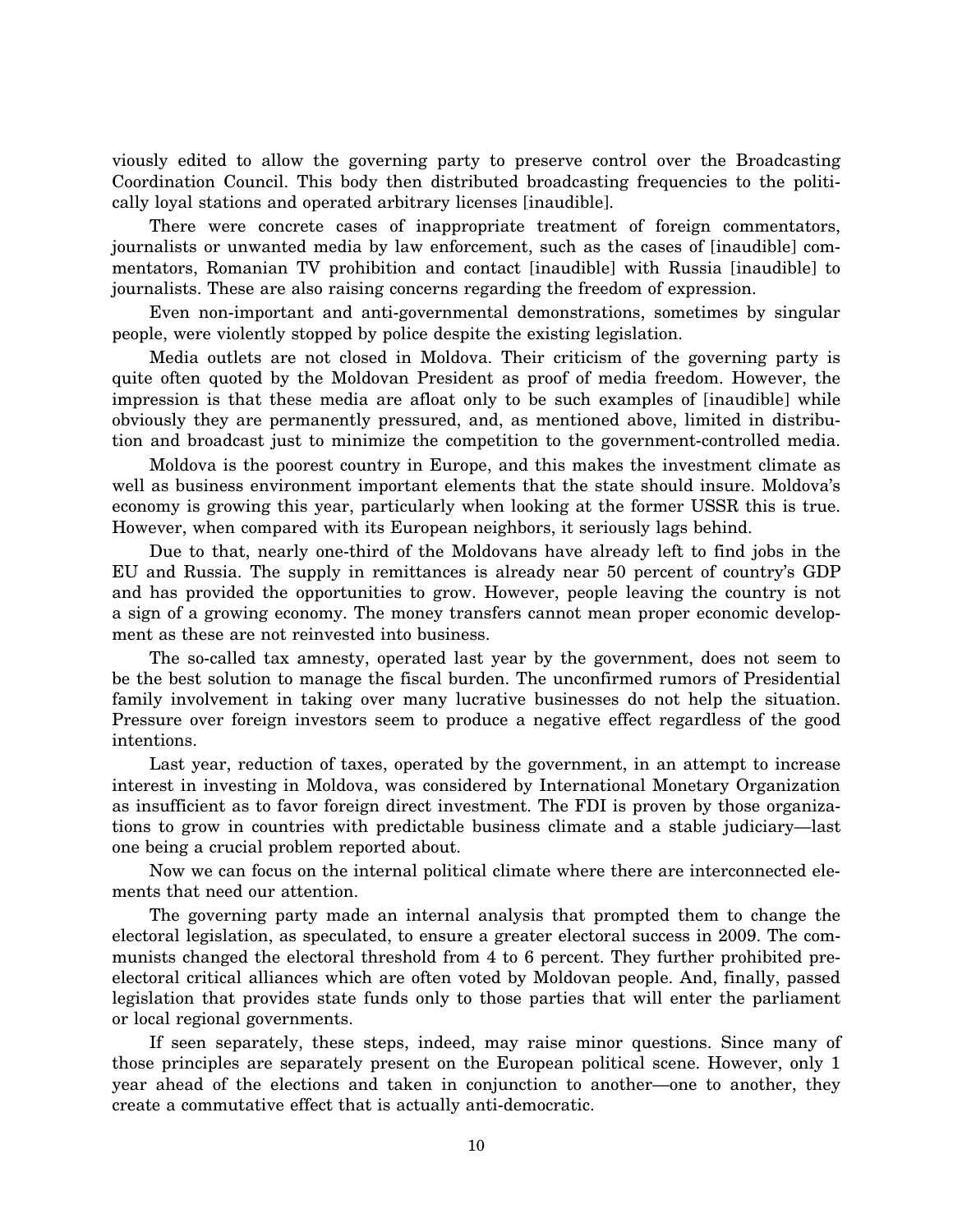It affects the right of a large part of the populous to unite, choose and ensure that they are properly represented in the political life. Moreover, the government used the state budget to distribute funds mainly to the Communist-led local governments. The Moldovan President himself publicly declared that those who did not vote for the Communist Party in local 2007 elections would have to pay the price and they receive no state funds, a promise that is now actually implemented. Using state resources to fine voters, in fact, the citizens of own country, is, in my opinion, undemocratic act.

A number of party has been affected as well directly. Signatories, for example, for one—or for the party's newly created, which started to have impact on Moldovan political life, were subject to excessive questioning by law enforcement bodies. People were called by law enforcement and questioned for hours as to why they want to become a member of that party, who are their relatives. They're asked to sign standing, sitting, with right hand, with left hand and so on.

In case of another parliamentary party that declared during this June Congress that the EU integration was transformed into unsupported political gain, the government Communists accused the party of being devoted to Russia's goals. As we already know, the Communists themselves are in negotiations with Russia.

Yes, there is a matter of a new, assertive Russia. European integration, in case of Moldova, was declared the strategic irreversible goal of the country. The Moldovan ruling party also insisted to bring forth the resolution of the Transdniestrian problems and relations with Russia, as the two top priorities of the country since 2006.

After almost unanimously adopting on July 22 of 2005 a law on the principles of the Transdniestrian conflict resolution by the Moldovan Parliament, the governing party unexpectedly launched direct, bilateral negotiations with Russia, which provoked an increased amount of concerns. These concerns came out of the previous experience of 2003 when the Kremlin pressed for an unacceptable settlement through a memorandum adopted by Russian Presidential [inaudible], Dmitry Kozak.

The unfortunate Kozak precedent made the civil society and political party suspicious of the new negotiations and [inaudible] pressures from national and particularly international [inaudible]. The governing party admitted that something that they initially called consultations is taking place and suggested that we prepare a package deal that would be based on the July 2005 law along with other documents that are in line with that law. The government also stated that the deal was drafted in such a way as to already include Russia's interests in it and, thus, make it interesting for Moscow while respecting the Moldovan law. In my opinion, this is in itself a contradiction.

Russia is a country that behaves in real political manner, projects power and believes in the controlled chaos of separatist region that it actually masters.

Russia is a country that strongly believes in tradeoffs on the international arena. This is a reality on the ground that contradicted assessments that we are not in the 19th century. Indeed, we are not but Russia is.

Moldova cannot negotiate on equal terms in a bilateral negotiation with a country such as Russia, because it cannot offer in tradeoff terms something that Moscow already has: The leverage of Moldova through the Transdniestran conflict resolution, its military presence and the so-called mediator's role. It seems that the Moldovan officials in charge of the matter, who are the same people who negotiated a bad deal with Kozak in 2003,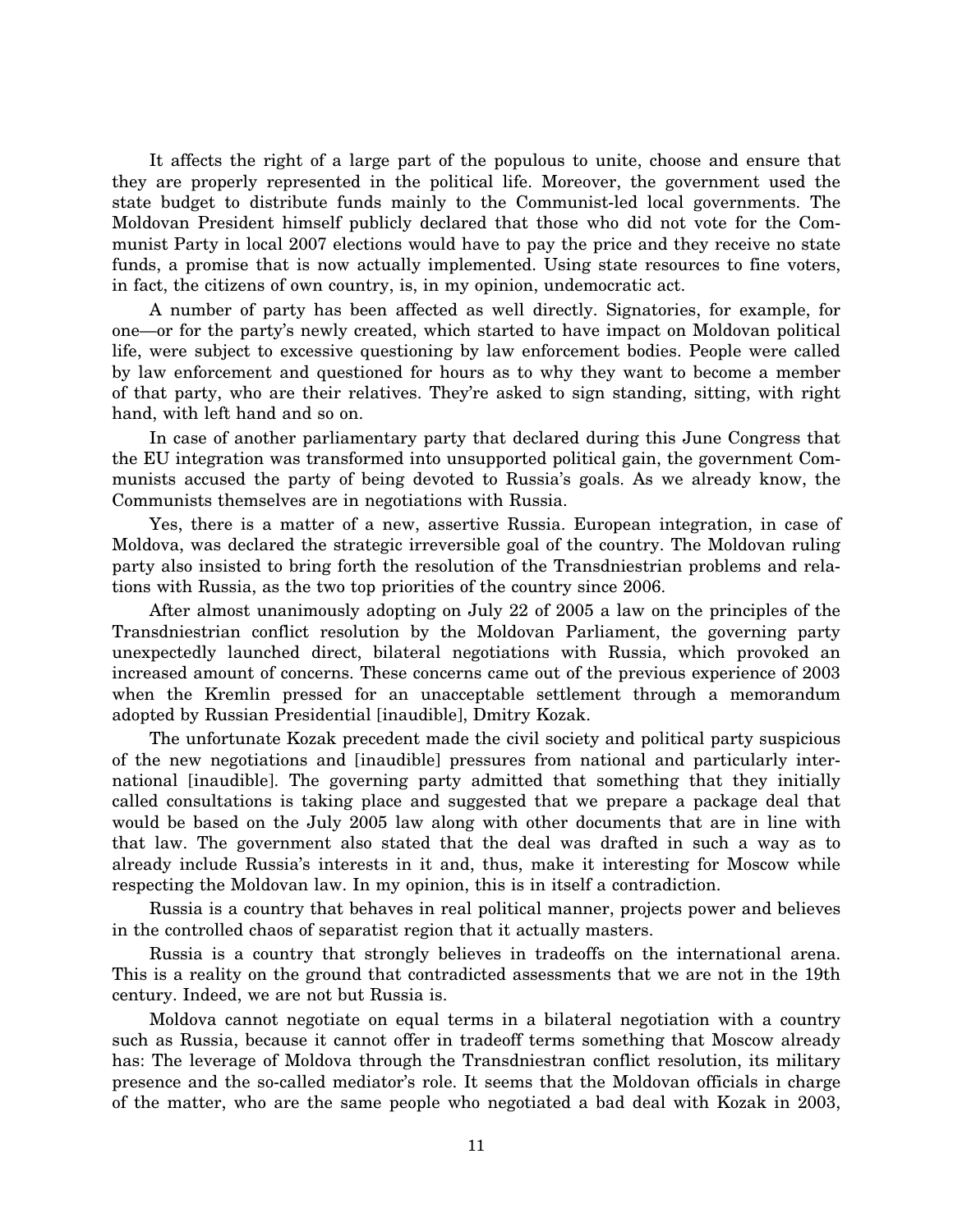did not presume that such negotiations meant offering something to Russia that Moldova did not have.

Affirming that Moldova will not yield to Kremlin pressure was unrealistic. It now transpired that Russia was not clearly responding to the Moldovan proposal, generating pressure and subsequent concessions, particularly in the economic sphere. The unilateral dependence on Russian gas was already a concern for the government due to a previous decision by that government to provide Russia the control package of shares to the Moldovan statement [inaudible] Moldova gas in exchange for eradicating the debts.

However, when faced with lack of Russian response to the governmental package deal on Transdniestra, the government recently followed up with a contradictory move that strengthens Moldovan dependency. The state decided to cede the local distribution network to [inaudible] as well.

Russian companies that border [inaudible] Transdniestran region without governmental approval were ensured that their new property rights will be recognized. Experts were encouraged to Russia lately while there was not the same level of official visible encouragement to the experts to the EU, at least through diversified markets and ensuring economic security goals.

These unilateral concessions made in hope to sweeten, sorry to say, Russia did not yield the results. And, contrary, it was rumored that Russia was warning Moldova, Moldovan officials to be more flexible, and that the reason for such a warning will be seen during 2008. It was exactly before the August war in Georgia.

By no coincidence, Moldovan President Voronin was called to meet the Russian President on the day when Dmitry Medvedev announced the decision to recognize South Ossetia and Abkhazia.

The next troubling step was an announcement made by the Russian Minister of Foreign Affairs that deciding Moldovan conflict will return to the 2003 Kozak memorandum. This is the very memorandum that was rejected by Moldova as unacceptable and which comes against the Moldovan law of July 2005, which cannot be violated by the Moldovan negotiators.

A number of Moldovan experts believe that further Russian pressure to either implement such a memorandum or to simply promote its interest in Moldova will follow with certainty during 2008, with possible negative repercussions over its populous. Certain political parties might be supported by Moscow. Transdniestran leadership will be used to put more pressure over Chisinau, particularly through the newly instituted two plus one format of negotiations that is outside the ''five plus two'' format and which is not a good format for Moldova, as Chisinau recognizes correctly.

This effort is so the autonomous region of Gagauzia in the south of Moldova will be, and already is, reignited. Eventually, some do not even exclude gas cuts in this winter, which happened before, all leading to, if not a social event or a political crisis.

Russian pressure is detrimental for a democratic future of Moldova. [inaudible] is insistently promoting the concept of a future Moldova with a Transdniestra veto over most important foreign policy decisions but also internal decisions, such as EU membership. Basically, it's a [inaudible] right over democratic reforms and the Transdniestran leadership has shown that it is against such reforms. The Transdniestra itself is a dictatorship, and it is against such concepts when it is actually supporting such concepts as the sov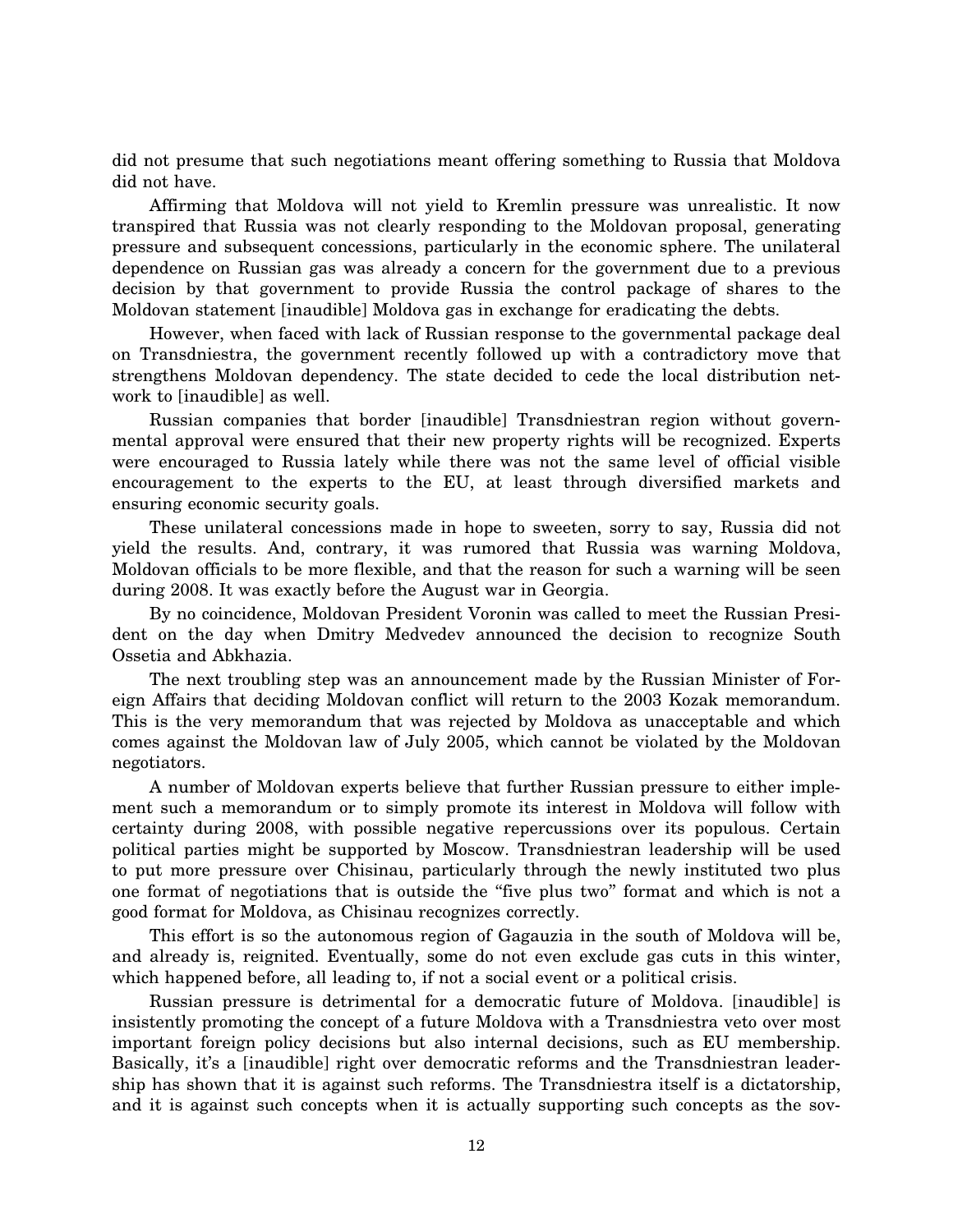ereign democracy it is promoting in Russia and the vertical of power, which allow for an unlimited and uncontrolled leadership that declare each of its decisions as democratic.

In conclusion, I would like to state that there is, of course—there are several dilemmas in Moldova. Indeed, the Russian pressure is real and important factor in Moldova. Indeed, we can expect negative developments, possibly even before December 2008.

However, the geopolitical determinism is not the way to ensure that Moldova should receive unconditional support without seriously implementing democratic reforms.

The Moldovan Communists have been responsible for the current situation of Moldova, which is, indeed, deteriorating since they have been, by the way, democratically elected to power. It does seem that they are now trying to avoid yielding to the Russian pressure. They would like the Moldovan civil society and political parties to help them out through statements that reject the Russian proposal, as it seems, so that the President can save face.

The problem is that it is believed that the Communists will use the blame game, not only to avoid complications with Russia before elections. As in 2003, they will presumably blame the civil society for not being active enough for the political parties or for the fact that they have deteriorated the relations with Russia, thus place responsibility ahead of the elections on other shoulders.

The dilemma of the civil society, and particularly of the political parties unaffiliated with the government, is how they can help a Communist Party in government that is prosecuting them and does not genuinely implement democratic reforms in a sufficient manner [inaudible] free political competition.

We believe that support for Moldova should be and should exist and should be from now on conditional on reforms.

Thank you very much for your attention.

Amb. BOND. Thank you.

And now we'll turn to Dr. William Hill of the National War College, currently of the National War College, formerly Head of the OSCE Mission to Moldova.

Mr. HILL. Thank you, Thank you very much, Ambassadors, ladies and gentlemen, and friends.

First of all, I have to state that the remarks I offer here are in my personal capacity and do not necessarily represent the views or position of the National War College or the Department of Defense.

I've distributed, or made available, to the Commission a short article that may or may not appear in the print soon, which addresses some of the issues involved in the status of the Transdniestran settlement negotiations going on right now.

This briefing does, indeed, come at a sensitive time with much attention on other crucial areas of the former Soviet Union following last month's war in Georgia. In Moldova, the good news out of all of this, first and foremost, I'd presume, is that nobody really seems to be preparing or wishes to fight each other from one position or another, and, therefore, any movement toward a settlement is, frankly, likely to be peaceful.

The "five plus two" negotiations are on the cusp of renewing after some  $2\frac{1}{2}$  years without a negotiating round. You may well see a formal session very soon, and attempts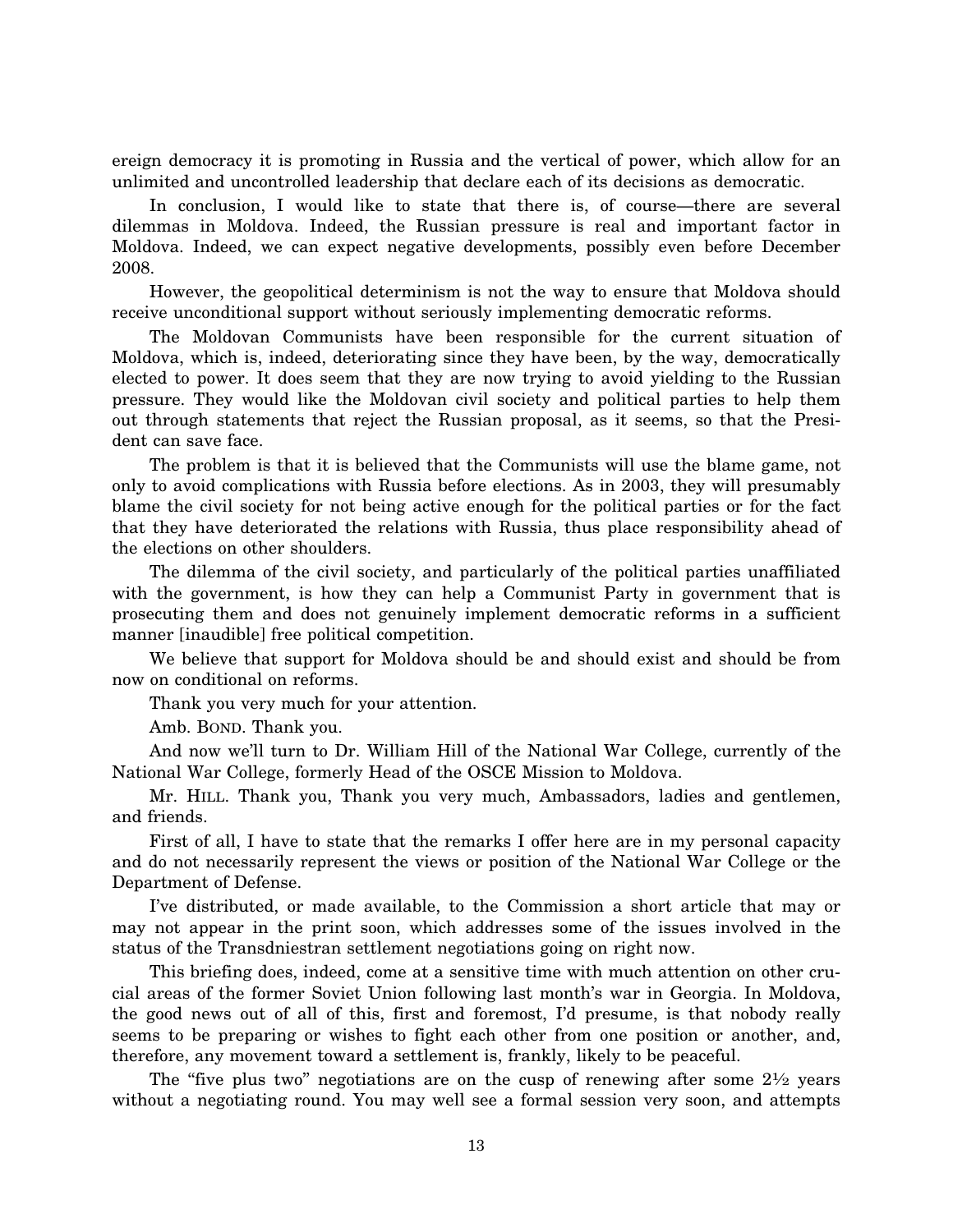have been ongoing to generate work on portions—or begin expert work on portions of the comprehensive Moldovan package that has been on the table for quite some time.

The Russian Federation has also been more active, in particular, Russian activities were probably instrumental in bringing about a meeting of President Voronin and the Transdniestran leader, Igor Smirnov, last spring, the first time the two had seen each other in almost 7 years.

The prospects for further movement or success are mixed. Partially, the positions of Chisinau and Tiraspol are pretty far apart. The positions of those who are involved in the process as mediators or observers also are not particularly close together on some issues, and these differences have to be reconciled, and commonalities need to be found before real progress can be made.

I would point out one thing that's not generally mentioned but I found during my time there, and I think it's still a phenomenon: There is a potential, an unrealized and perhaps paradoxical potential, for progress in the Left Bank, in particular in the Transdniestran business community where leaders and representatives of a number of enterprises have made considerable headway for a decade or more in penetrating the Western European and North American markets. And these businessmen, entrepreneurs from the Left Bank are actually oriented toward integration and further operation in Western markets, and this may be a potential for finding common ground that could lead to an acceptable settlement for all parties involved. It doesn't mean that it will happen, but it's something that one might look at.

The real question with the increased activity of the Russian Federation now is whether Russia will work within or outside the generally accepted negotiating framework. In this sense, in my informal conversations with negotiators, both from the OSCE and then particularly U.S. representatives, what I hear from them is generally that we are open to greater Russian activity and constructive Russian initiatives, but these initiatives should contribute then to progress within the "five plus two" format. In other words, there's nothing wrong with an individual country being active, but it should lead back to the general framework within which we consider an acceptable settlement has to be reached.

I also think that after what I've seen, as after especially the events of August, the United States is more active and more supportive of constructive progress and just more active in support in Moldova, and that's probably a good thing.

The other note I'd put to all of this is that a settlement of the Transdniestran conflict, in my view, would be a good thing, but it's not a sine qua non for progress in everything else in Moldova. In other words, I'd like to reiterate what you'll see if you read through my article. With respect to Moldova in 2008, the absence of a solution to the Transdniestran question will be better than a bad solution that cripples the country's chances for reform and integration into Europe as a whole. For any settlement to succeed, Russia must be a part, but so must the rest of Europe and the North Atlantic community, that is, the EU and the United States.

I'd say commenting on U.S. actions elsewhere in the globe, my Russian colleagues have often said that unilateralism and unilateral solutions are generally not a good thing. The conflict areas in the periphery of the former USSR, like Moldova, are places where I think Moscow would do well to listen to its own counsel, its own advice.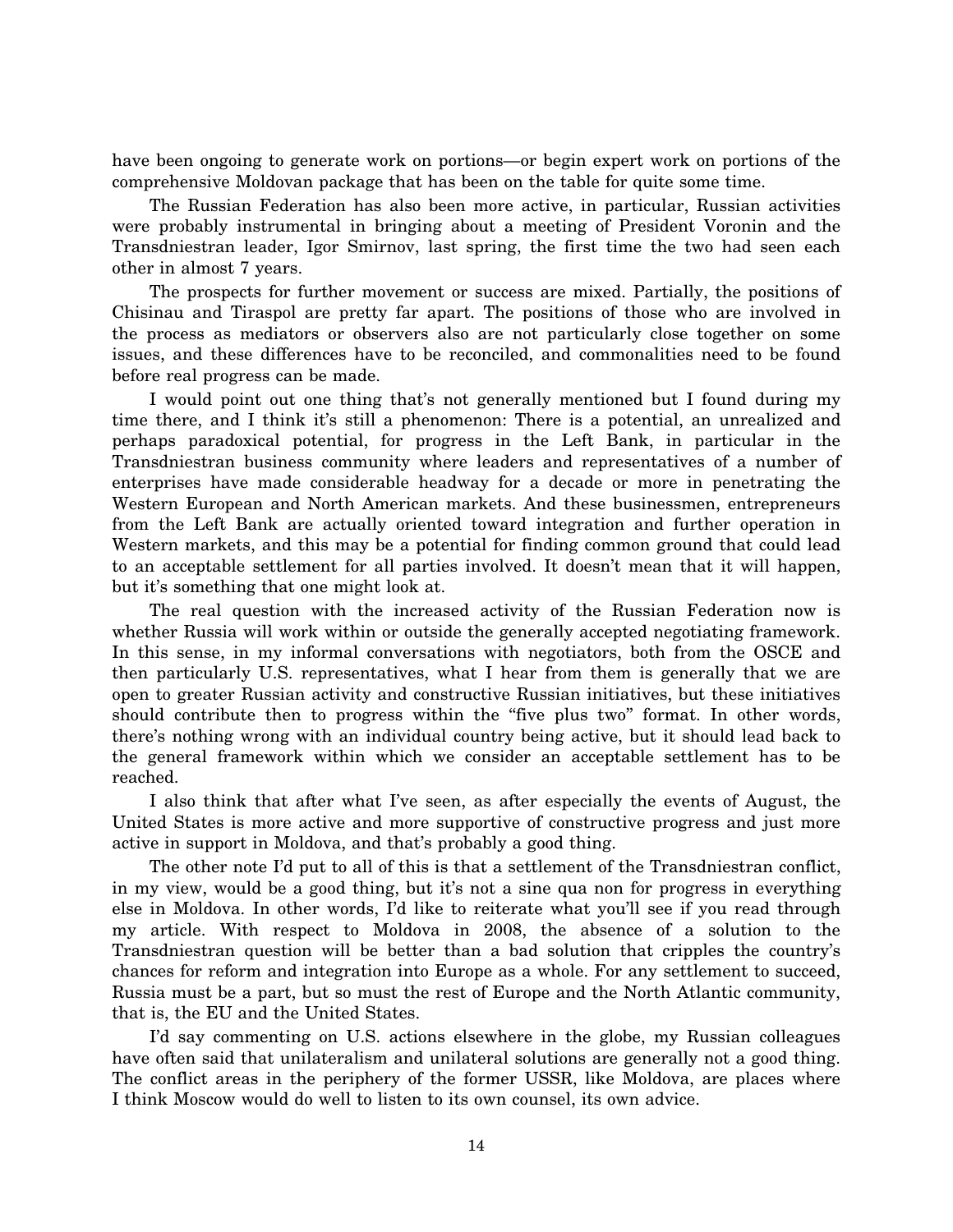Very briefly, in terms of other elements that have been raised today, the status of Moldovan electoral democracy, this is a classic case of, is the glass half full or half empty? On the half full category, opposition parties generally are allowed—are able to register and conduct activity in Moldova. There's considerable freedom of advocacy, organization, and campaigning, and opposition parties have won significant victories in elections and garnered a considerable percentage of the vote. For example, municipal elections in 2007, the opposition won a resounding victory and defeated the Communist candidates in Chisinau. So that's the good part.

On the half empty side, indeed, the 2007 law on political parties is worrisome, because it allows the basis for government interference and regulation of all political parties, including opposition political parties, not necessarily a desirable thing. The new 6 percent threshold and the prohibition of electoral blocs are generally aimed, or in Moldovan circumstances, will probably work against diversity and freedom or the success of opposition parties or a multitude parties in electoral competition.

And there's still problems with the use of administrative resources, administrative restrictions on political parties or political prosecutions and investigations of opposition figures or opposition parties.

Now, if you look at the situation in Moldova leading up to the elections in 2009, it leads to a couple of observations. First of all, the ruling party, the PCRM, or Party of Communists, has considerable popular support, and partisans or supporters of this party really don't need to engage in some of the chicanery and administrative juggling in order to promote electoral success of the party. The party does have a base, so why do this if you want to have free and fair elections?

The other thing is that some of the opposition's problems are of their own making. The opposition, broad right, right center opposition consistently draws over 40 percent of the electorate in Moldova. The problem is, this is split among some 10 to 15 opposition parties where every political leader wishes to be king of his little faction rather than a part of a broad coalition within the rules that would have a chance of electoral success, considerable representation in Parliament and perhaps even control. It remains—it was a problem in the 1990s, it remains a problem late into this decade in Moldova. The opposition does have legitimate complaints about the status of the playing field, rules of the game, but they also have to stop shooting themselves in the foot if they want to be successful.

Overall, I'd say, what we from outside really should encourage is that the United States, EU, OSCE, Council of Europe, and other international organizations and bodies that engage in electoral monitoring, in human rights monitoring, should remain very active and communicate early to all participants in the Moldovan electoral process, that irrespective of who wins, we expect a clean election, and this is the best way to ensure continued and broad support.

On human rights, in general, we've heard things—I second what I've heard about difficulties with freedom of expression, in particular, broadcasting is—long since the authorities in Moldova have had the benefit of the good advice of the Council of Europe, EU, OSCE, and in many respects having to do with public broadcasting, they failed to listen.

Anti-trafficking, this has been a big disappointment. Now, Moldova has done enough recently to get themselves raised back from tier three up to tier two, but since I began working with the Moldovan Government in 1999, 2000 to help them draft legislation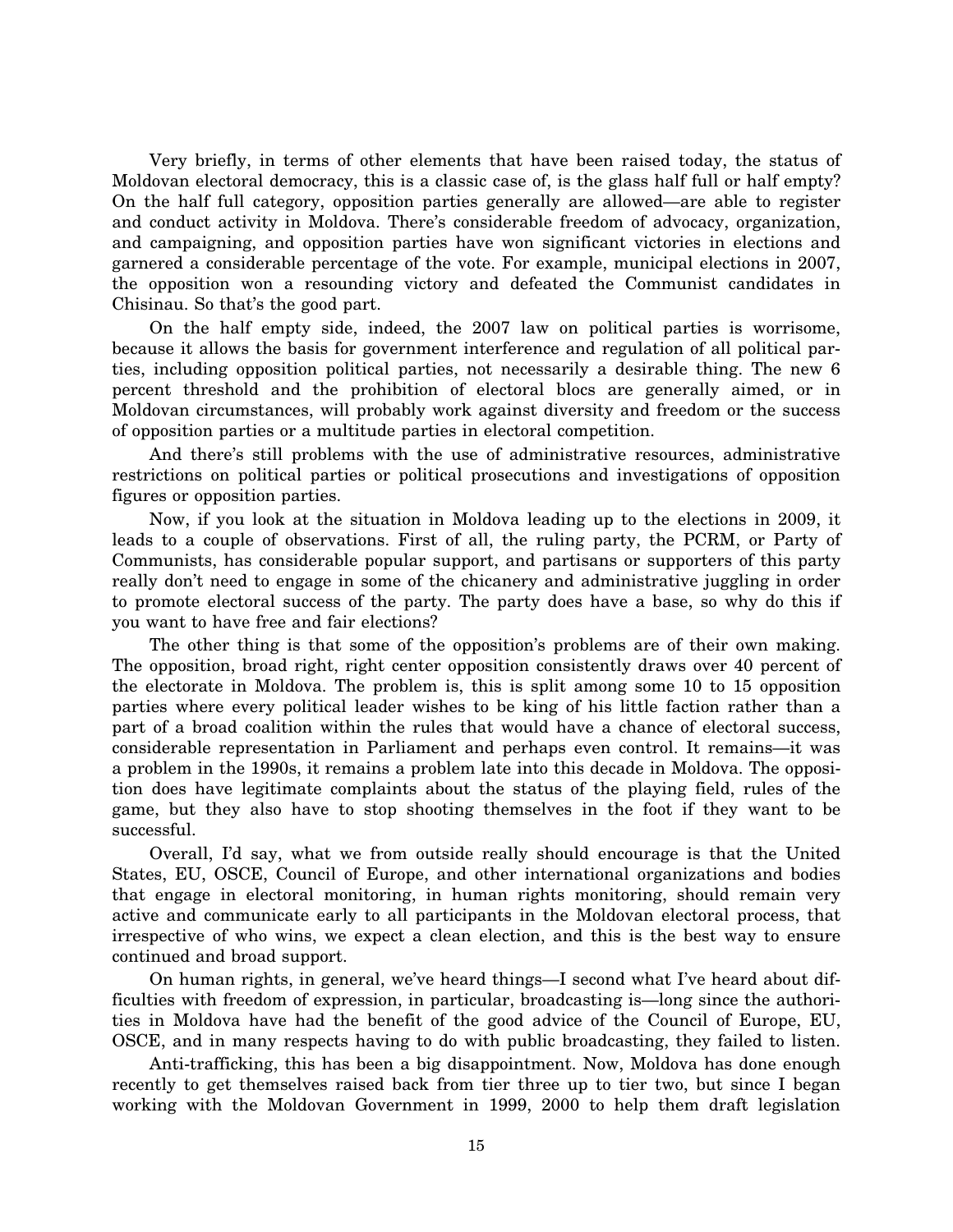against trafficking in persons, more needs to be done on this. It's a problem on both sides of the river. It's sort of been, sort of, like squeezing balloons. First, the traffic went toward Western Europe and the Balkans. As the international community and authorities got a handle on that, it moved toward the east and south. But it's something where clearly the authorities can and should, must do much more.

Corruption and the judicial system is still a big problem, despite a decade and a half of promises of reform from many administrations and work with many international organizations. Some things have been done but not as much has been done as needs to be. And until this is tackled, it's corrosive to the trust of citizens in government, and it prevents effective reform in many other areas.

On the economy and business climate, it's a patchy picture here. Moldova has gotten recently good remarks from the IMF and World Bank and is doing a number of things correct in the economy. However, the web of economic reforms is still patchy, and there are problems with implementation, especially in things that are important to the creation of a favorable business and investment climate and allowing small businesses to pop up, especially outside of the capital, and this needs to be implemented.

Given some of these difficulties, you saw Fitch where it recently downgraded the Moldovan economic outlook from positive to stable, because there are some fundamental weaknesses behind this good picture. The biggest one is that there are not enough domestic jobs, enough domestic business, enough domestic investment being created. The figure I had is about 33 percent of the Moldovan GDP comes from remittances from Moldovans who work abroad. The figure, according to the Moldovan press recently, hit \$1 billion submitted back to Moldova in remittances for 2008. That's before the end of the year, so it's going to be well over \$1 billion.

It's good to have the money coming in, but it's not stable. What if the people stop sending money home? What if their families go out to join them? The problem is getting someone to change this and put the Moldovan economy on a more stable basis, because the money comes back to Moldova, people use it for consumption, which means that Moldova has a highly unfavorable trade balance. The current account is highly disbalanced but offset by the remittances.

But the people pay taxes in Moldova so the government budget is more than filled, and so you go to either the executive branch or the legislative branch and they say, ''What's the problem? We have a surplus in the government budget this year, and as far out as we can see if it stays the same. If it doesn't stay the same, the economic foundations could be worrisome.''

Overall, looking at Moldova, much has been done that is good, and a lot needs to be encouraged. Things need to be corrected, to be sure, but this is by no means—by no means we wish to paint a dismal picture. What I would recommend, as an individual, simply for my own country, is, first of all, to provide continued and consistent high-level engagement and support with conditionality. I think the Millennium Challenge Account has been a good approach, it's been useful. Other elements of support and conditionality have been useful, and we can see positive results from this.

In particular, in Transdniestra, there needs to be sustained, high-level attention. This is not something that can come up in a meeting every once in a while, then we forget about it and low-level—working-level people deal with it and don't get any attention.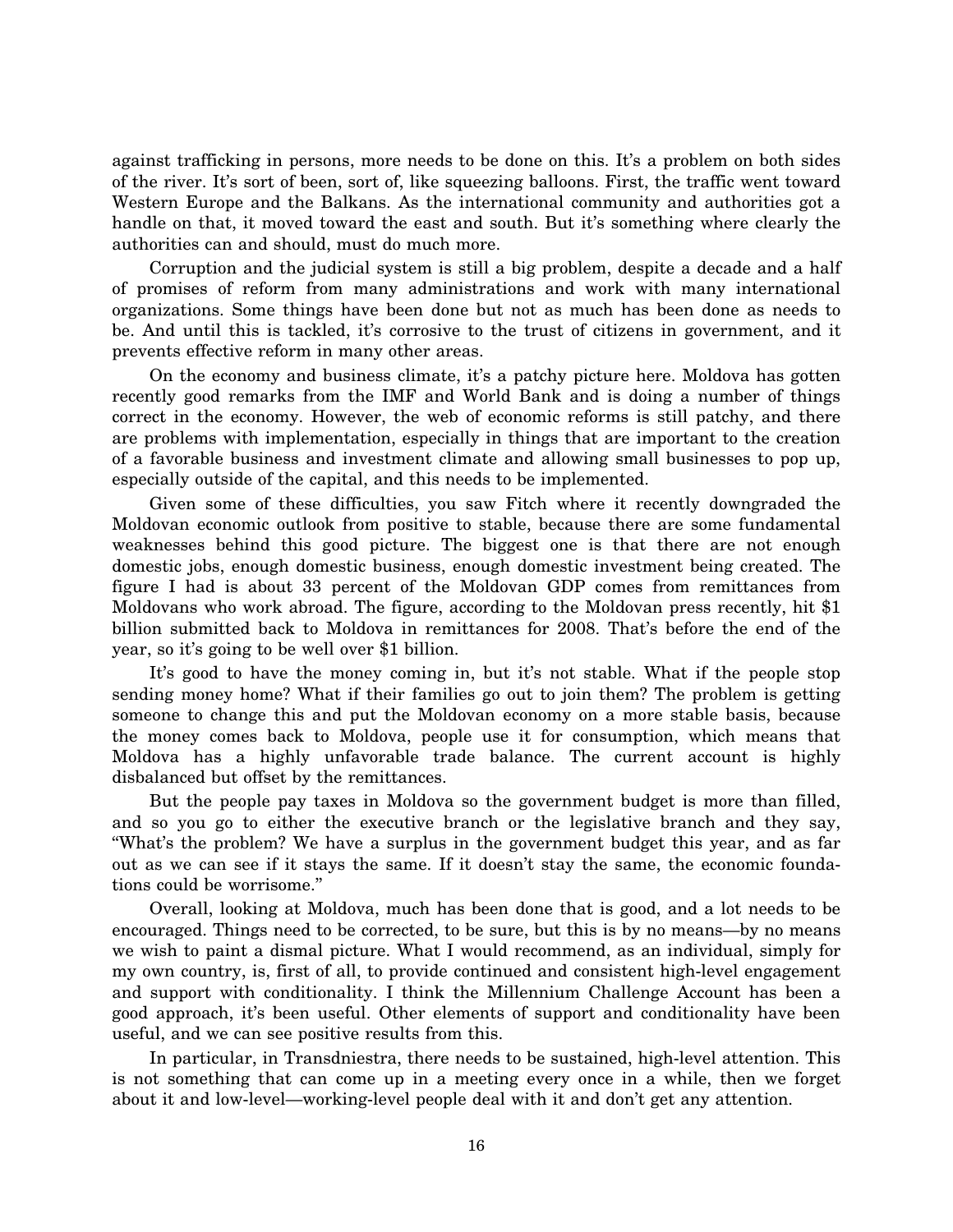This is an important question for some of our interlocutors, and, therefore, it needs to be an issue that gets consistent attention from us at a level that can communicate authoritatively and take decisions.

Most particularly I would advocate including this issue regularly in high-level U.S.- Russian Federation dialogues. It's an important issue to Moscow, and we will not influence what Moscow thinks about it unless we raise it with Moscow at an appropriate level and conduct a dialogue at that level. Otherwise, we won't be taken seriously.

Thank you very much. Thank you for the opportunity.

Amb. BOND. Thank you so much, Dr. Hill.

I'm going to open it up to questions now, but I'd like to start by putting a question to our panelists.

It seems to me from what you said that it's going to be extraordinarily important to have an election this spring that shows the support of the Moldovan people for the government and the elected officials and strengthens their hand in dealing with the Transdniestra problem, as well as advancing reforms.

Dr. Hill mentioned monitoring, election monitoring, long and short term, as a way to influence the outcome of those elections so that they're free and fair. Do you have other ideas on things the United States, Europe, multilateral organizations, like the OSCE, can do to help assure that free and fair outcome?

Amb. CHIRTOACA. Definitely, the election from March 2009 will be a moment of truth for our democratic system, but I would like to remind you that since the beginning of our period of independent existence, Moldova always had a very good record concerning the organization of free and, more or less, fair elections and criticism from the international observers. I've been focused mostly on the use of administrative state power resources, which is, basically, we understand that this is raising awareness but since the beginning of the '90s.

So we always have been, as I mentioned, monitored [inaudible] special missions sent to Moldova by the OSCE, by the Council of Europe, by the European Union, even by Commonwealths of Independent States [CIS]. It always has been monitored very, very closely.

Definitely, this is already a part of Moldova. Even despite we are in transition, this is a part of our democratic culture. Moldovans are a civil society, one of the most maybe success story. I think it was the creation in 2005 of Association of Civil Society organizations that are taking—well, ensuring this kind of monitoring, not only the capital but all over Europe—sorry, Sigmund Freud [inaudible]—all over Moldova.

So from that point of view, I think everything will be OK. We understand how important. We are scrutinized very closely. The European [inaudible] of Moldova depends on the quality of democracy, and this is not political wrestling, this is a reality, and this is understood politically, responsible presenting of political class that has made really, really a big test for Moldova.

I have a feeling that we'll have already some changes in [inaudible] to conflict settlement even earlier, and we did not exclude that [inaudible] in December. That meeting will be kind of benchmark, it is a benchmark for Russian diplomacy in trying just to make some efforts in using the current situation as an argument in the dialogue with the best, but I will not collaborate too much on this topic. We'll see. Initiatives that we do, we are not inclined to any concession anymore.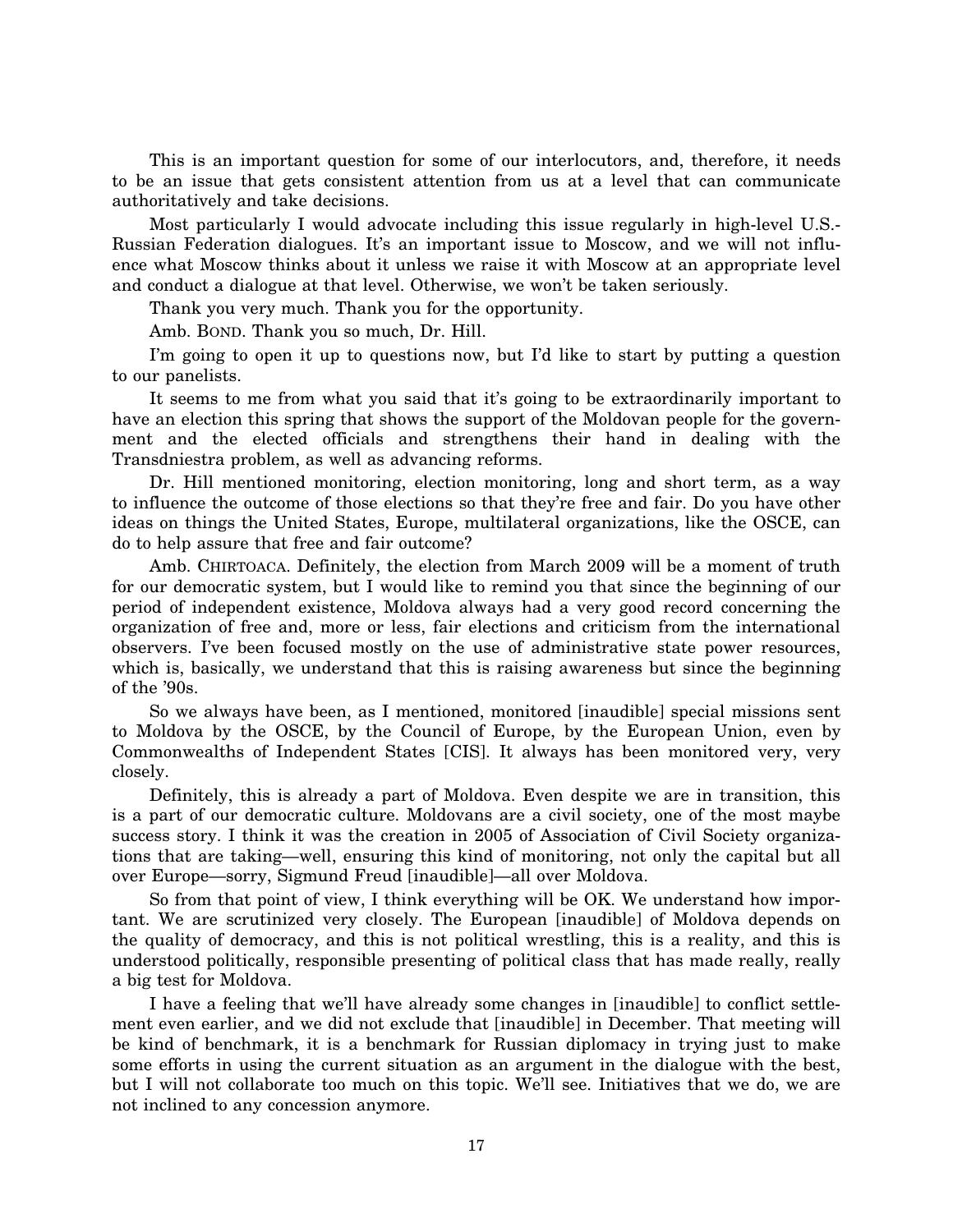This is a problem of the future of Moldovan state. The future of real sovereignty and independence. We'll see what the Russian Federation will propose, and a package approach is conceded as the main element of our strategy. But definitely take good democracy and efficient democracy can help us to solve our [inaudible] conflict.

Thank you.

Amb. BOND. Thank you.

Mr. LUPAN. Indeed, the 2009 elections are important in the view of the future of Moldova, because that is what the European Union actually said, that we will support Moldova, but we want to see free and fair elections. This is an important element for our future support as a country.

I think that we should look—and we are looking as the civil society and some experts from the civil society—are looking at the events of 2009 from the perspective—not from that perspective of negative problems that are existing, on which I have focused on parts, but from the perspective of the future of the country, independent of which political party wins the elections, this is the important thing.

The important thing is that these elections should be free and fair, and then we will speak about the developments, and then we can speak about the proper developments. This is a first step now that is necessary. The problem that we see here is that for the moment there are no sufficient signs that these will be free and fair elections, and these will be changed. And what and who can do for Moldova, what can be done for Moldova and who can do it?

Speaking about monitoring, the long-term monitoring of the OSCE starts 1 month ahead of elections, if I'm right, if I still remember from my previous OSCE—2 months, all right—from my previous OSCE experience. Because I was also working for the OSCE myself and monitored the elections in several countries.

Two months is not enough. Two months is not enough, because it is not a matter of time ahead of the elections, it's a matter of preparations for the elections at the beginning of the campaign, and the campaign will not start 2 months ahead of the elections. It will be well-prepared to have a lot—but there is one positive thing that we can and should look at.

There is an OIC mission in Moldova that is actually already monitoring the situation. There is an EU delegation in Moldova that is already monitoring the reforms and the elections. And these organisms, in conjunction with monitoring by the civil society and political parties, can be supported, you know, to monitor the pre-electoral campaign, on one hand.

On the other hand, what EU can do for Moldova, and why I am focusing that much on the EU, because, actually, as I said before, the reforms that are stipulated by the EU are the democratic reforms that Moldova needs. And we want to become a member of the EU.

The EU can support Moldova through a decision to start a negotiation process on the new agreement, and the United States can help Moldova in its bilateral discussions with the EU on that matter.

What is important here, however, as I said, is to have the necessary conditionality. When Moldova—if Moldova wants to receive such a support, then it still should implement a number of reforms, and they should be done in good faith.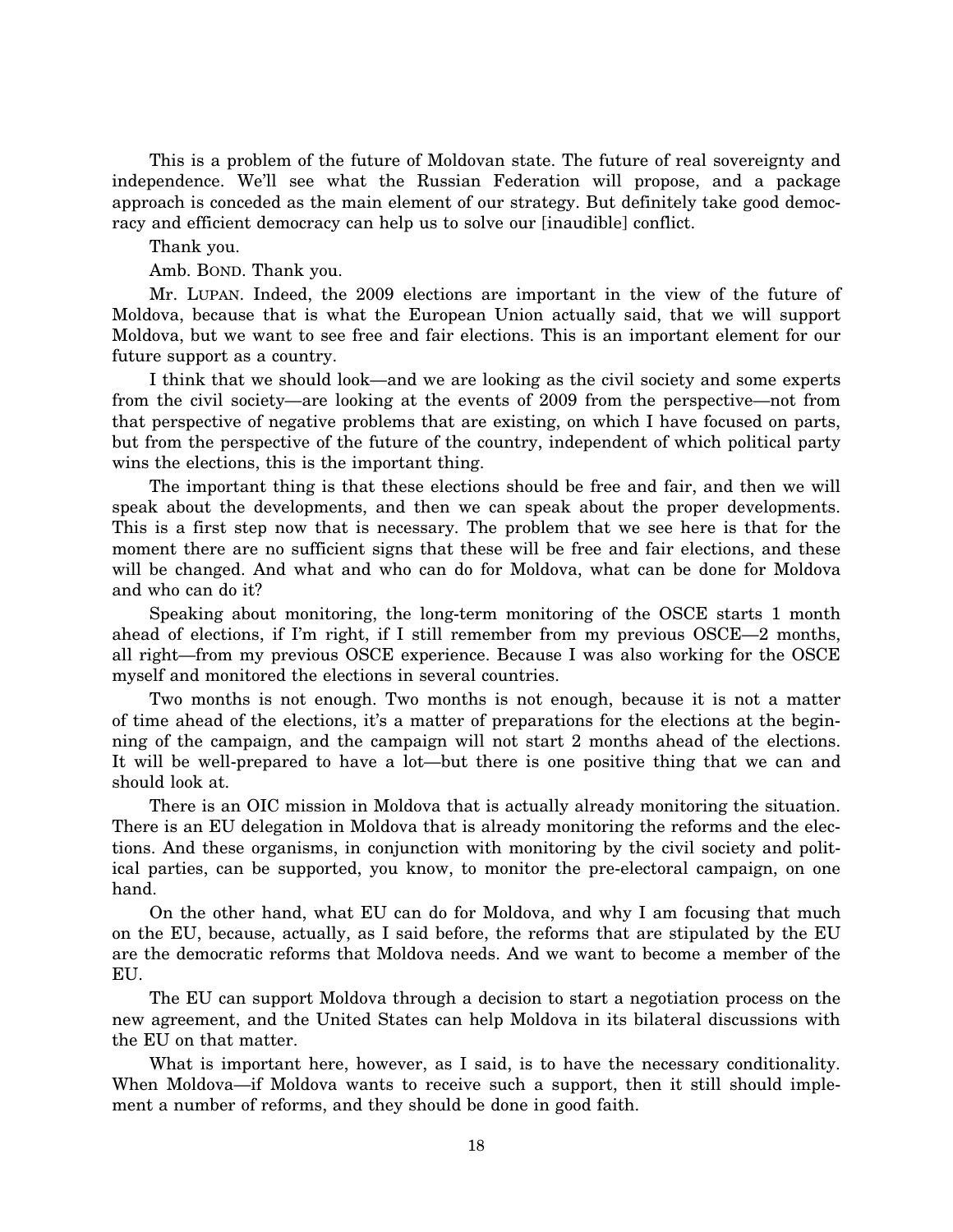This is the role that the United States can play in its relations with the EU and in its relations with Moldova, particularly, the United States can clearly state that there is hopefully, there is—and I feel there is—there is a support for Moldova, but this support needs to be seen. There should be a feedback from Moldova as well. One should be a player, one should be a democratic player, one should show that we are a group of the same countries, that we believe in the same values as the EU and United States in democratic values. And that has to be proven.

Although, of course, it is difficult for Moldova to progress on its path to democracy, and it is indeed a matter of time, and it is indeed—nobody expects Moldova overnight to become a country but we do tend to better ourselves, and this is the message that the civil society is trying to send. And in this respect, the EU and the United States can help, and the OSCE already is helping us in the sense that it already monitors the elections.

What can be done by these organizations for countries is that it can start to, sort of, support this for the monitoring of the elections already from now, and also it should work closely with the government on the matters that are not considered to be sufficiently democratic.

Mr. HILL. I would just like to add that in my experience in working with the authorities in Moldova, including the present ones in this area, they do desire to meet their international commitments and international norms. They also want to win the election. The key is early involvement, engagement and feedback in the area from missions that are on the ground, because the problems arise, generally, in the campaign. Election day everything will look good, but it's the conditions of the campaign which are the primary concern and where the engagement can be most effective.

And I've found it can be effective, because my interlocutors were very often influenced, I thought positively, by international feedback.

Amb. BOND. OK. Thank you for all of that.

One remark and then I'm going to open it to the floor to questions, and I'm going to encourage people to come forward, use a microphone here, state your name and affiliation and pose a question to our speakers.

But my comment is the dependence on remittances is not—is a problem that other countries share. I know in Latin America, in a couple of cases, the countries have set up investment funds so that their foreign workers can actually invest in the funds as well as send money back to their families, which will be consumed. It's a way of saving for them, and it's a way of encouraging investment in the home country. I don't know if Moldova's considered that.

Now, if we have people who would like to pose a question?

Please?

QUESTIONER. My name is Vlad Spaˆnu, and I'm the president of the Moldova Foundation here in Washington. And my question is regarding the topic of today's discussion, ''Where Moldova Goes, East or West?″

So my organization, along with other organization partnerships, partnered and organized two events on post-elections Moldova. We did it [inaudible]; in 2005, after the parliamentary elections; in 2007, after the local elections.

Among the conclusion of experts I brought from Moldova, from the United States was one important statement. Moldova does conduct the free and fair elections on election day, and I think the speakers and Ambassador Hill actually mentioned. But the big problem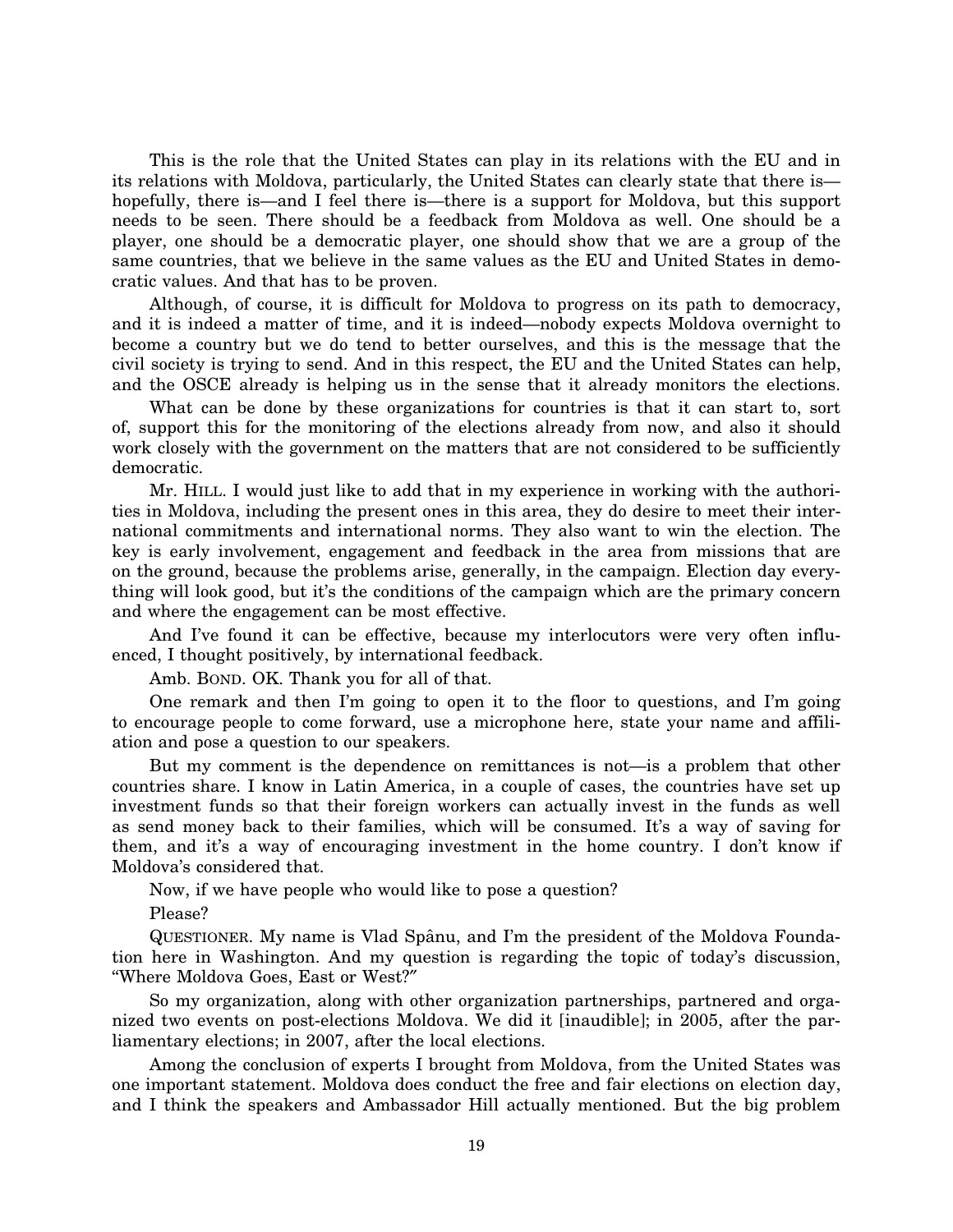is before the elections. During this month, there are—the state institutions prevent the competition, both the parties and for independent media.

So the question is this to all speakers: Why Moldova behaves this way? If it wants to join the democratic society, the democratic family, if all Moldova wants to play both ways, to be a semi-authoritarian country within the CIS and at the same time to declare itself a democratic country and be part of the European Union. So it's very difficult to play this way.

So my question is, what way Moldova really wants to go? The current comments are it really wants to go to join the West or to stay outside of Western family. Thank you.

Amb. CHIRTOACA. To tell the truth, I was not really very happy with the topic of our discussion but just right, OK to just to stay open about it. There's no doubt about this, no question about the strategic orientation of Moldova. It's the problem how to address the threat of Transdniestra, the Russian intervention in the different area of Soviet space and this is a problem of Moldova specifically.

Moldova is still, let's say, trapped and looking at endless transition. The end of transition landed in Europe, and this is, again, I would like to state it, repeat it here, again, model of development, it's a functional democracy, efficient governance, freedom of mass media, rule of law and the [inaudible] judiciary system place a great, great values and principles. The problem is, at the institutional level, Moldova needs new capacity, [inaudible], strange people, educated people just to ensure the efficiency of functions of this democratic mechanism.

[Inaudible], and I think this is nothing more than speculations concerning their orientation as a foreign policy and long, long-term strategy of my country. It reminds me a little bit Mr. Lupan saying, ''We have to do political parties and vibrant single society organization to move Moldova in the right place.

Moldova is not Milosevic Serbia with non-government organizations. Please get back to the natural functions. Please educate people, provide society with a clear vision, have more analytical and systemic approach. Do not make speculations, because we need professionals with clear strategies, and you can contribute in a very direct way unless you would like to be political fighters. Please organize 20 non-service political formations and struggle for democracy. If you'd like to be struggling for democracy, be a patriot outside Moldova and be freedom fighter inside Moldova. I think this is the best formula to be efficient and to help our country, which is still in an extraordinarily difficult situation, even now. Thank you.

Mr. LUPAN. The problem that we are facing now, as a country, is that we have this situation when the attitude of the government is changing according to its preferences on the international [inaudible], according to its international relations. The relations of Moldova should not—not in the past but especially not in the future—should not be those factors that should be influenced, the democratic development inside the country. These are the things that are clear.

I think that specificity is often quoted by many countries when they fail to implement certain reforms or to take certain steps. Specificity of each country is not in failing to implement certain reforms but to implement them in a different way, [inaudible].

I think this issue is where Moldova goes, East or West, was very much speculated in recent years, coming again to the matter of geopolitical determinants, the fact that if we have better relations with Russia, then we should give Russia what Russia wants. The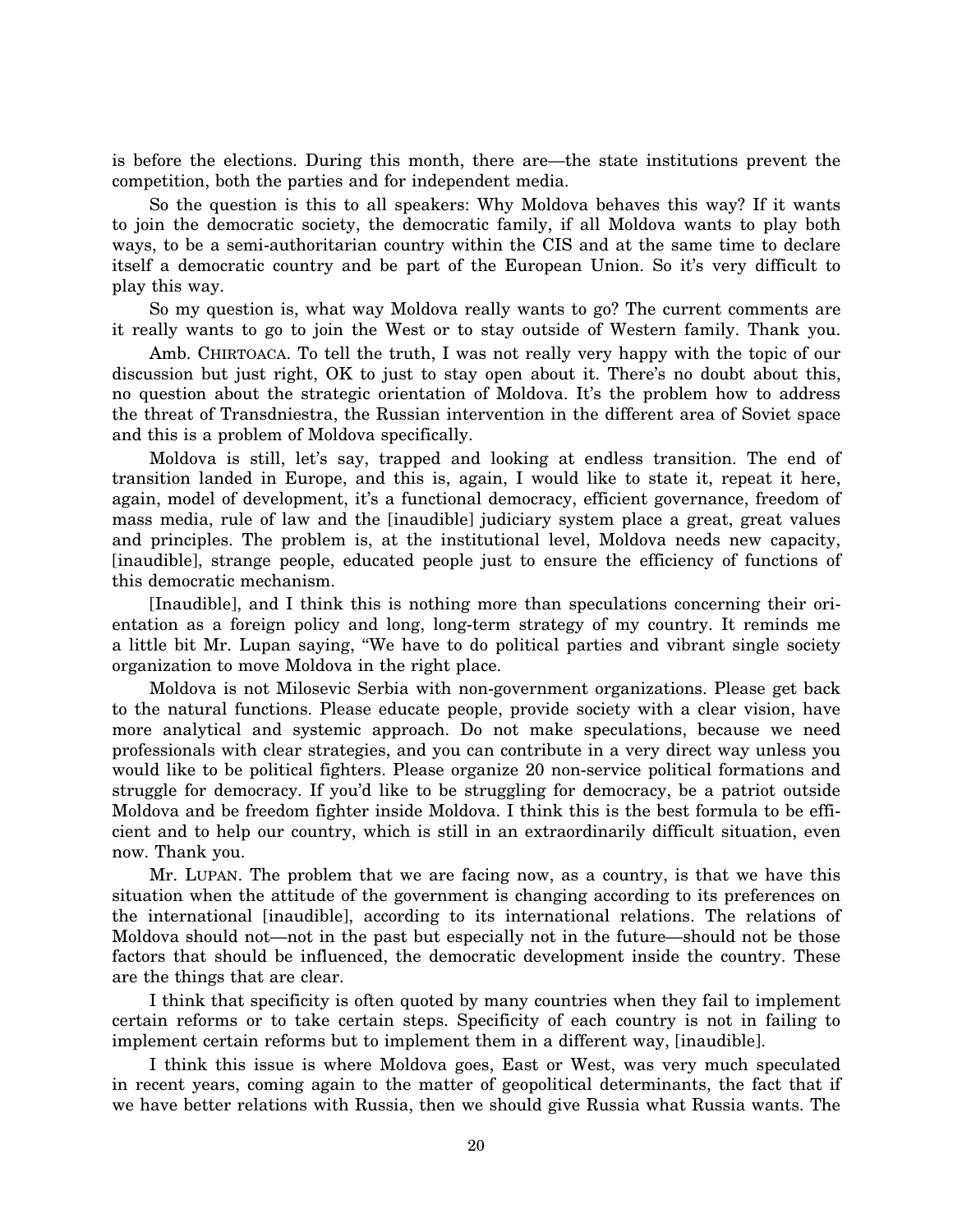EU is a richer area, and we should go there, and that is why we want to be an EU member.

I think these sort of issues are now already going away and should be going away. I think that we should be moving to the West, and I think that the point is that if it comes to the political and geopolitical determinants, we can see that relations with Russia are not exactly progressing in the way they were planned. So that's why Moldova will be moving to West, and this is something encouraging.

But as I said again, it should not be a matter of international relations. It should be a matter of political will of the people. And that [inaudible], indeed, was already expressed in 2005 when both parties signed a joint paper on the European integration. I think this is the only way for the moment, at least. I think this is the only way we should look at it. The problems of relations with other countries, indeed, appear, and that's the role of all of us to correct our course in such a way as to ensure that European integration.

Mr. HILL. I think Ambassador Chirtoaca has given a good enumeration of the standards and values that go into what is perceived as European or, generally, broader European integration or orientation. Clearly, my experience is that most Moldovans that I had dealings with were broadly oriented toward becoming a part of the larger European community, specifically the European Union.

The problem is juxtaposing this with countries to the East or to the North, because I found on a personal level relatively little hostility among Moldovans to having good relations on a personal level with either Ukraine or the Russian Federation, although they might object to policies.

But I think it's very important to focus on these and focus on what you mean by East or West or European and non-European. I'm reminded by some of the very emotional debates of 2002, 2003 when representatives of various organizations said, ''No, we want a European solution to the Transdniestran problem, we don't want Federalization.'' Well, my German colleagues were very puzzled to what respect a federation is not a European phenomenon. I mean, it was quite clear that what the people meant is they didn't want a certain kind of federation that left the country in a non-viable state. And so it's good to be very clear what you're talking about.

So I come back to that basic set of values is I think broadly shared by most of the Moldovan public, and given a chance to work at it freely, that's the direction that Moldova will go.

Amb. BOND. I'd just note, before this session, I was doing some reading on Moldova, and on the 23rd of September, an association of sociologists and demographers, so-called Vox-Populi, took a referendum on Moldova's future, and 63 percent of the respondents said that they supported Moldova's eventual entry into the European Union. Only 12 percent of the country were against it.

Please, further questions? Any further questions from the audience? Please.

QUESTIONER. My name is Jonas Rolett from the Open Society institute.

You know, one of the things that is evident whenever there's a discussion of Moldova is that it lives in, kind of, a rough neighborhood, and a lot of issues which we've been discussing today relate directly, I think, to trying to survive in that zone.

I wanted to ask a little bit, given that there is consensus among the speakers about the direction of Moldova, a little bit about Western instruments that can, sort of, assist,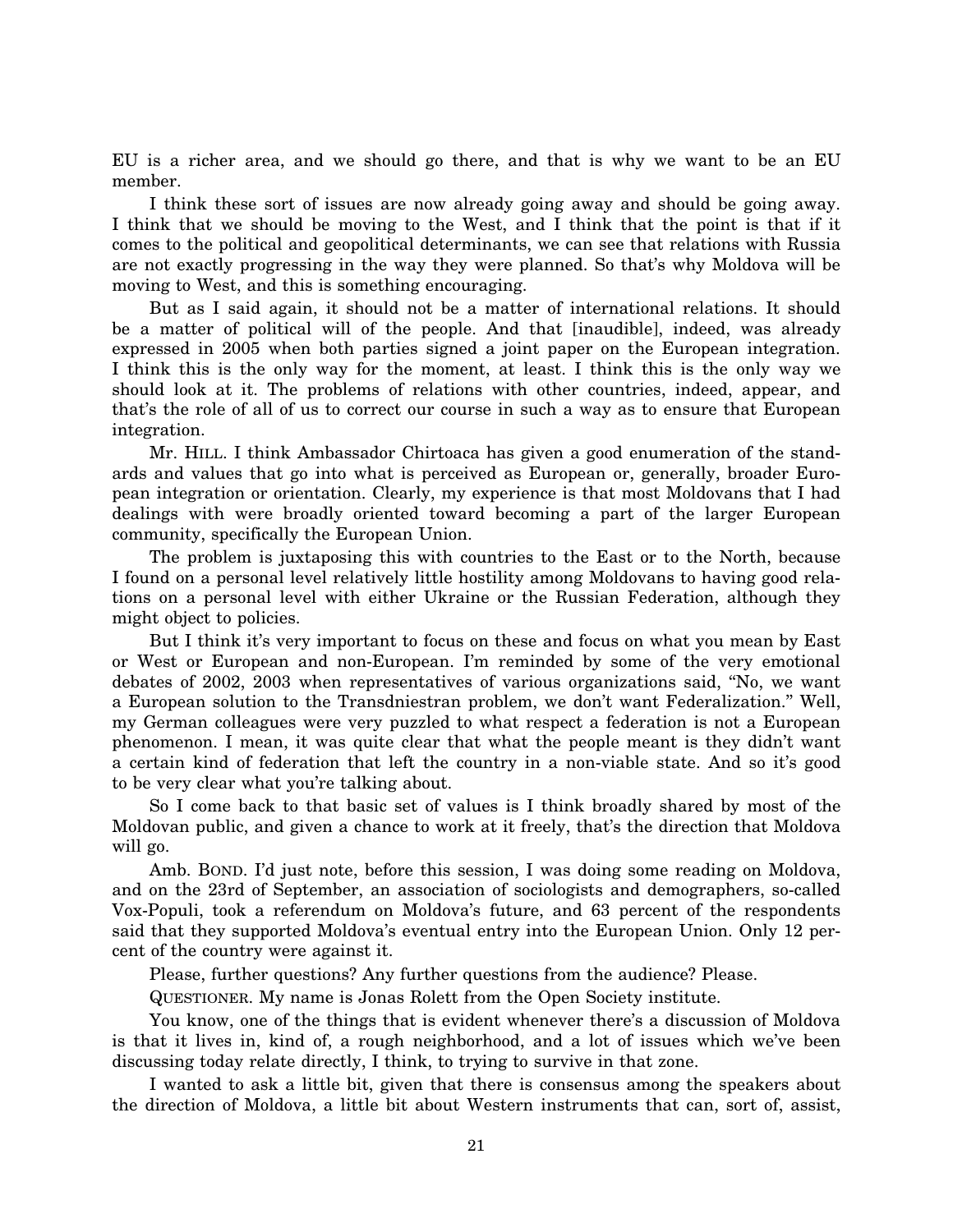push, pull Moldova in its stated direction. We know, of course, that there's the prospect, at least, of EU membership, and there are lots of instruments that the European Union has at its disposal to, sort of, promote reform and to assist Moldova, generally, to move in that direction.

I'm wondering a little bit about, since we're here in Washington, what instruments the United States might have, particularly on issues related to energy, democratic consolidation, support within the spheres of international diplomacy, et cetera. Thank you.

Amb. BOND. Dr. Hill, you might want to address OSCE in particular in that, in terms of how we could use the OSCE.

Mr. HILL. Well, everybody turns—OK, sure thing—everybody turns to the American on the panel.

We've mentioned the Millennium Challenge Account, which is a way in which the current administration in Washington has found to address providing assistance based upon conditionality and rewarding performance. That is one area.

One other area that has been, I think, recently both Washington and the embassy have done is to make efforts to treat Moldova as a whole country and to try to find ways without providing any basis for legal recognition of the Transdniestran entity to provide assistance to people throughout the country, including on the Left Bank, which has been a way—to do it in a way that is reinforcing of the idea that this is one country, all of the population should benefit from—and should see—that the population on the Left Bank should see benefits from association with the broader outside community.

In terms of the OSCE, I mean, I could exhaust the rest of the time with recommendations, but with the OSCE and other international bodies, the first thing is for the United States to provide personnel and involvement, both financing and personnel. Unfortunately, recently, the United States has been understandably preoccupied with the Middle East and South Asia, and it's been to the great detriment of our involvement with organizations that work on the ground, not only in Moldova but elsewhere through a broad swathe of Eurasia. And this is invaluable. Organizations on the ground provide direct contact, direct information, daily day-to-day back and forth with officials, both support and feedback when they have something not terribly supportive to provide.

Yes, given the current economic situation, not only in the United States but worldwide, it's not a great time—it's never a great time to suggest that one needs to reverse instead of declining contributions, raise them. But one needs to keep in mind—the United States needs to keep in mind the great necessity of maintaining American support and American personnel in these international operations that go out on the ground and provide a direct and less structured contact with governments, civil society, and people, less structured contact than you can get formally by doing it through formal, accredited, national diplomatic missions.

That's the very short list. I mean, there's undoubtedly more that I could cite.

Mr. LUPAN. Just a very brief mention. As I mentioned before, one of the main [inaudible] for Moldova and for the future of Moldova is a matter of accession to the European Union. That agreement that Moldova is supposed to sign with new agreement going beyond the partnership and cooperation agreement, this is something that Moldova really wants. This is the governmental position, but it is also the position of the civil society that issued a statement on these matters now in August with relation to the events in Georgia.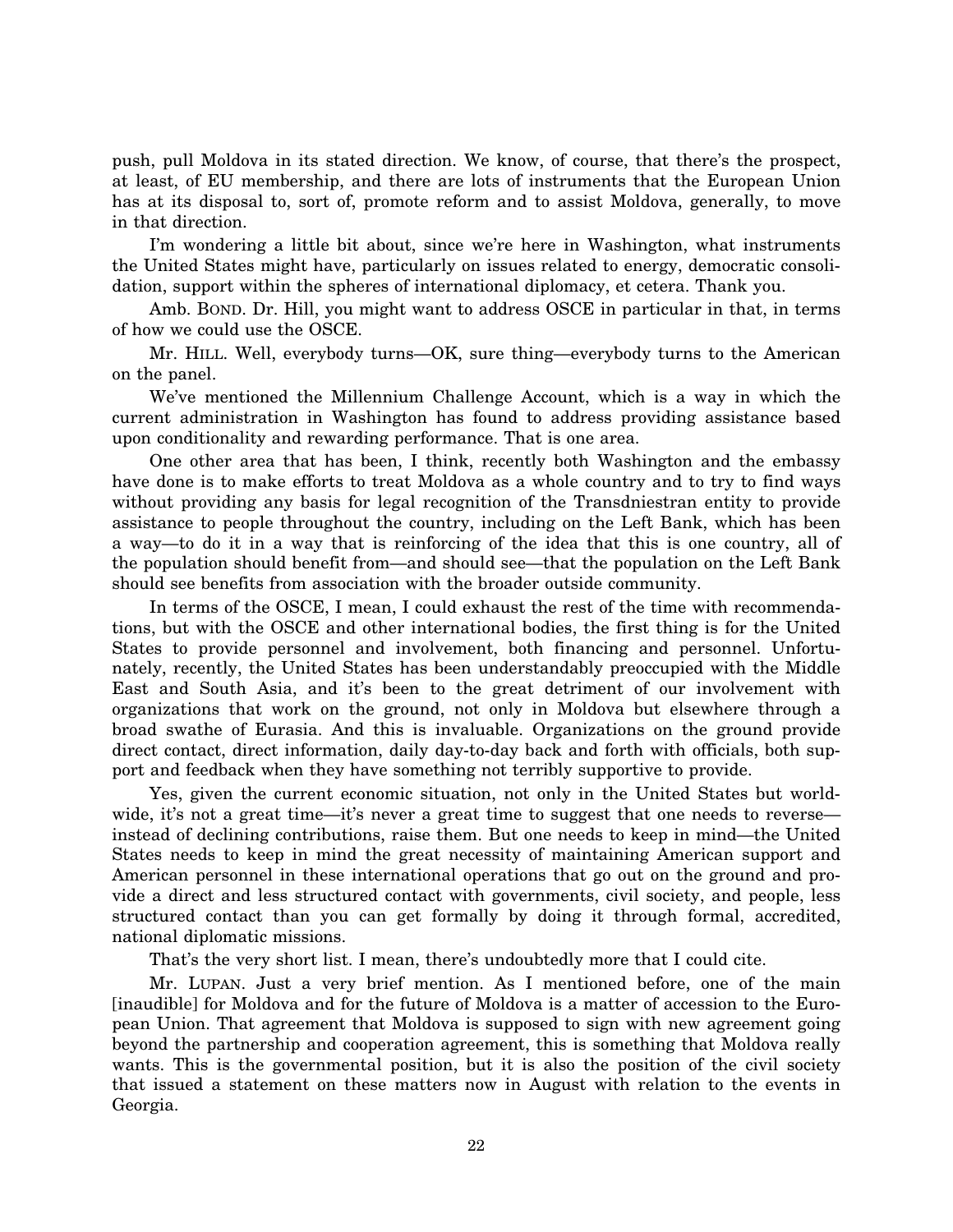This is one of the things which I have mentioned before. There is need for Moldova to receive positive signals that it will receive—it will be treated as a European country. It will receive more attention, but it should be also conditional on reforms. And these reforms should be encouraged and supported.

When we think about the involvement of the United States, we, indeed, can speak about the involvement with the government and with preparation of the government or, let's say, training of the governmental officials for those tasks that they need to fulfill. Because as the Ambassador mentioned, there is a lack of capacity within the government, not only within the government but also within the civil society there is lack of capacities, because both are representing Moldova. Moldova, unfortunately, is underdeveloped, and that's why we cannot develop neither one nor another.

What I can add is that the civil society, at least, has some capacity, some limited capacity. It is coming out with policies and recommendations. This has been done on the 23rd of September with another opinion of the experts with regard to the Transdniestran problem. This was done in August when the civil society experts came out with their opinion on the events in Georgia and the impact on Moldova. They have called the government to cooperate on—eventually on a study for the Moldovans' future security. These are the methods that, unfortunately, cannot be done without support.

The training and the preparations, good advice would be sometimes very helpful.

With regard to energy worldwide, as I mentioned, there is a slight chance, but it does exist, that in winter Moldova could face energy cuts, particularly in gas. I don't know what would be the best solution for this problem, if it will happen at all. Last time, Moldova was supplied gas from Ukraine. I'm not sure this will happen this time. If it happens, Moldova needs to be prepared for contingencies, and in this respect perhaps we should look at other options and you're asking, look at other options to support Moldova in energy field through its neighbors, through Ukraine, through eventually Romania, although relations with Romania are not great.

But this probably can be U.S. support, this probably can be European support for Moldova, and, therefore, it might be under certain circumstances accepted evenly if it comes through Romania.

And I think that one of the real instruments that already exists in the field of democracy but encourages Moldova and that makes Moldova move ahead with all sorts of reforms is the Council of Europe. I think this instrument should be used continuously for further monitoring and, of course, advice for Moldova with regard to those reforms that I have mentioned that are necessary for Moldova. And OSCE here, as well, has necessary instruments. United States is present in this organization, in OSCE, I mean. It can support such projects for Moldova, as Moldova would need.

Amb. CHIRTOACA. I would just briefly about the conditionality as one of the tools and driving force behind democratic reforms in the transitional countries. Definitely, there is a big difference between central European countries. I mean, [inaudible] Baltic for Baltic's union and Bulgaria, Romania. They've been promised a clear [inaudible] for new integration, which is not the case of Moldova.

I agree with the idea, we are negotiating now, so since '98 we have partnership and cooperation agreements with EU, just as right that we conceded to sign another association and civilization agreement, and maybe and definitely for this negotiation we'll start after the 2009 new elections. That's why, again, this is so important to mention it.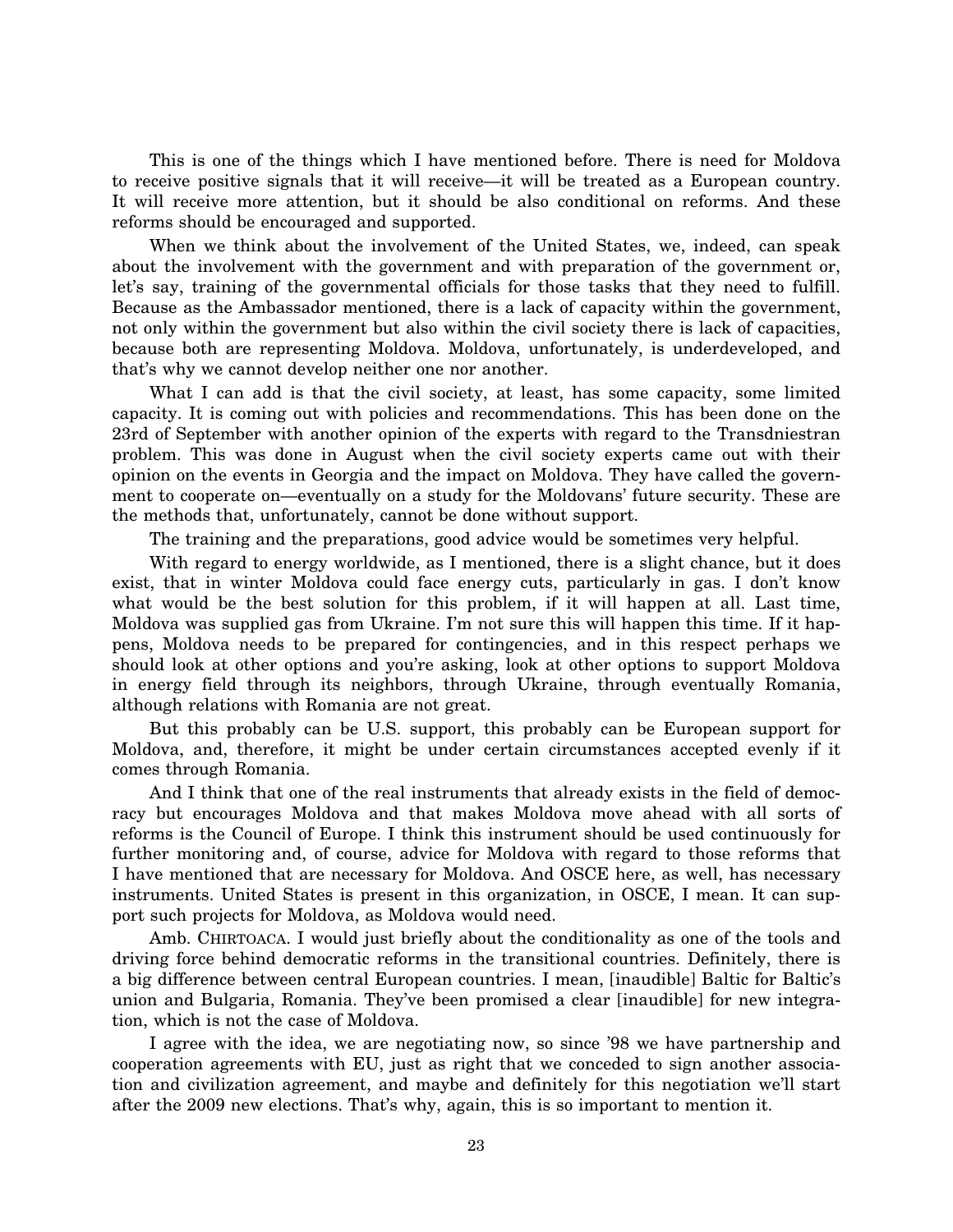And it's not [inaudible] of EU conditionality, so-called Copenhagen criteria, words because, again, the integration of Moldova's pursuit as a national idea with a large commitment, with reliable polls, even sociological polls, in terms of [inaudible] more than 70 percent of population. We have much more modest indicators [inaudible] around one set of population in favor with [inaudible]. This is all about to be neutral, to have a constitutional [inaudible] of public policy and debate inside the society.

We are dependent on natural gas 100 percent. This is our national security concern. I do not have very negative perception of winter problems. I do not think that there will be difficulties in the relationship with Ukraine and Russia ally provoked a couple of years ago. They, sort of, [inaudible] policy of Moscow.

Anyway, we have to be justified, and this is a very good sign, so we have good relations with Azerbaijan corporations, and we are looking at a good terminal. We invite the MCC American corporation to take part in the reconstruction of well terminal on [inaudible] to develop the infrastructure. It's all about MCC complex strategy. It's reconstruction of infrastructure roads, qualitative [inaudible] on public health, and we consider that here in the United States of America plays a great role, because this is roughly \$300 million to \$350 million will be granted to local and American corporations, and this is an economic and business platform for further development for some more, different involvement, and this is an [inaudible] for attracting investments and to ensure there are growing economic, stable, growing, economic development of my country.

And, of course, Transdniestra, this is a permanent, open and transparent dialogue with the Department of State with other bodies that are involved in a way [inaudible] in a frozen conflict. That means I can assure you this is the biggest part of our job [inaudible] diplomats [inaudible] in Washington, DC.

We understand that [inaudible] limited capacity for small countries. It has a clear geopolitical dimension, has a clear strategic [inaudible] who are witnessing the emerging new security world in Europe, and, of course, we would like to move closer to more stable zone, and we'd like to use this moment of opportunity, but, again, it's still very risky.

Of course, we need assistance, partnership and ''five plus two'' exactly for U.S. [inaudible] of European Union, especially after Nicolas Sarkozy mediation in Georgia crisis. This is a new fact that gives new dynamics, and we would like to use them in the most positive and constructive way just to get closer to the Transdniestra conflicts [inaudible]. Thank you.

Amb. BOND. Thank you very much, Mr. Ambassador.

I'd like to turn the floor over to John Finerty [Staff Advisor, Commission on Security and Cooperation in Europe], who is—and deserves the credit for organizing this session today and has done all the work to put this program together.

Mr. FINERTY. Thank you. I'll try to be brief here.

I was interested in something Ambassador Hill mentioned about the, sort of, business interests in the Left Bank of Transdniestra being more conciliatory, and I think this had a lot to do with EU borders, just the mission there and cutting down on some of the black marketing things like this. And some of us on the staff [inaudible].

It seems to me, though, that if you have the right coalition of forces where Russia decided for one reason or another to go along with the settlement, to get out of the way of a settlement, and if the suggestion is that your government has made, Mr. Ambassador, concessions, if you will, to resolve this situation, that could be done.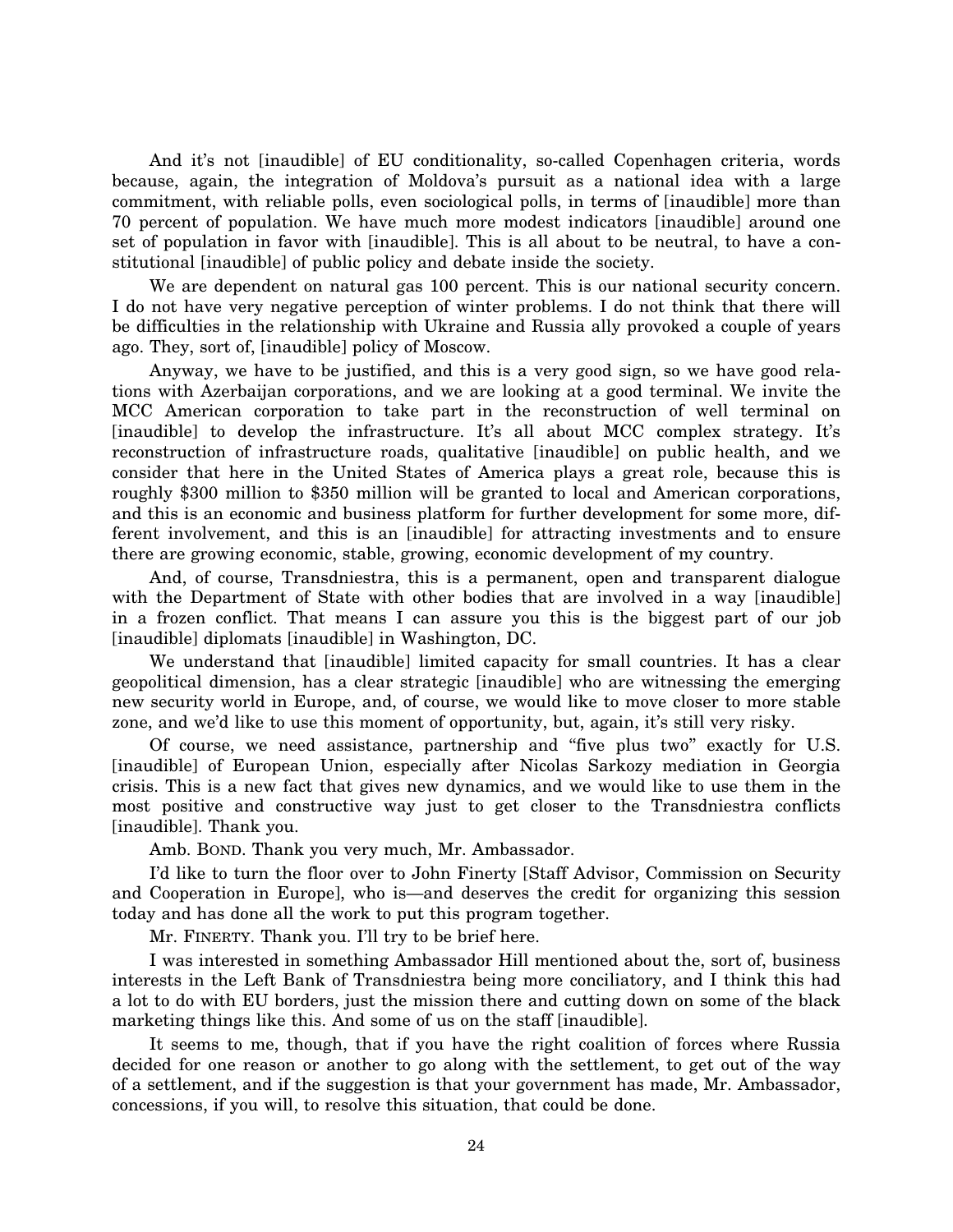I don't have in front of me the legislation that goes back to 2005 on the principles of the Transdniestra situation. It seems to me, though, there is little there that would it leaves too much space for the folks who operate in Transdniestra. Would that legislation have to be changed?

Amb. CHIRTOACA. This time I will start and we'll go right to the left.

No, the legislation will not be changed. We consider it will provoke or destabilize the situation, and this legislation has been voted on the basis large consensus among all the political parties in our Parliament. Nobody will revise or give back or just put under the impression it's basic, but this is the basic principles. So the problem is flexibility, and there's always a certain degree of flexibility will be thin interpretation.

But this is a package of [inaudible]. We are speaking about a large autonomy of Transdniestra region populated mostly by ethnic Moldovans, and the rest of the Russianspeaking—but the biggest minority is the Ukrainian-speaking minority and then Bulgarian and Russian. So there is no basis for any kind of other approach. But this is a negotiated status—special status of the region all about. That's why this is a main element I mentioned in my presentation of the future negotiations.

Regarding the OSCE [inaudible] Left Bank [inaudible], this is a [inaudible] all a perception of a confidence—consolidating the future confidence measures. And when Transdniestra business, this is the kind of [inaudible] in eastern part of Moldova. So we'll be involved in [inaudible] projects financed by MCC. It was involved in the U.S. Government. This is [inaudible] create and form new channels of communication. And the EU result of that is supportive. The EU would like also an opinion and would like also just to assist financially and to take part in this project and communication.

[Inaudible] before all these events. Now, this is a little bit—well, it's a different situation, but these principles remain as the basic elements of our conflict settlement.

Mr. LUPAN. With business interests in 2005 law, hypothetically speaking, indeed, they do not contradict each other, in my personal opinion. The point is that this law clearly states that it was for certain business interests. What does it actually mean by that? It means that what Moldova already started to implement, the return of the Transdniestran enterprise under its control within the economics has yielded some posted results in the sense that there is less, at least, speculation about what and who does in Transdniestran region and with business interests. They have been reduced.

There is a certain reduction of illegal business in Transdniestra, and that is the point. The point is, legally or illegally, legal or illegal business. It does not block, basically, the development of business. That's what we should aim for, and I think this is the point where we should come and we are coming to the development of business in Moldova, as a whole. The development of business in Moldova as a whole should set some standards that would allow for both Moldovan and Transdniestran business to develop freely without harm and actually promote business, because that would be, of course, helpful for the whole country, and it would provide more taxes and better incomes and so on and more tax.

Mr. HILL. OK. I told the Moldovan Government in 2005, when they were considering the law, that I thought it restricted their flexibility in negotiating unduly, and I still think that, but it's not a fatal restriction. And, you know, laws can be amended if situations change and if circumstances change.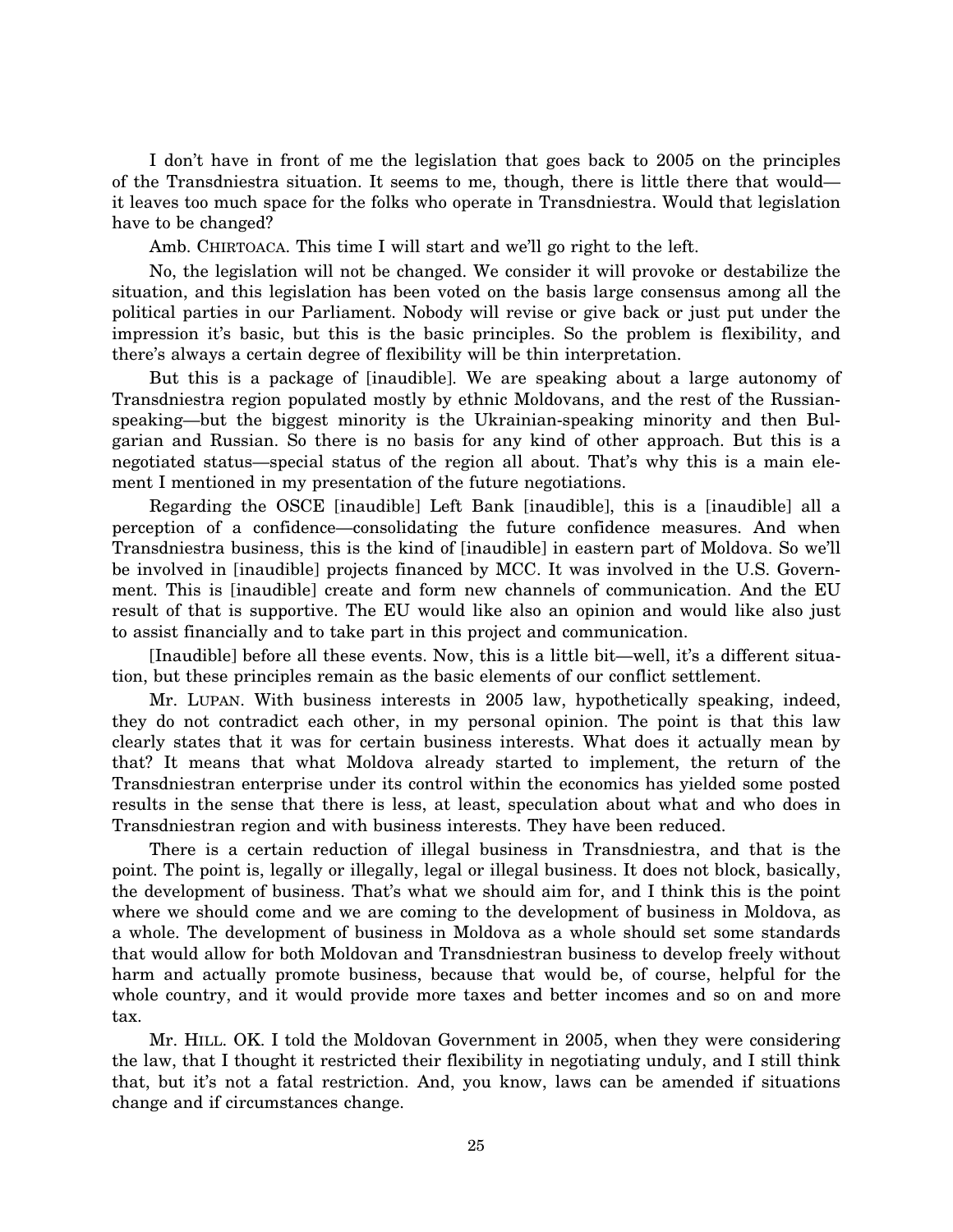Business on the Left Bank, I didn't say the businessmen were good guys. I did say they were interested in the Western European, North American market and had been more successful than left bank—or right bank, excuse me, western Moldovan enterprises, which are still oriented largely toward the Russian and Ukrainian market. But the point here is that the interest of many of the entrepreneurs on the Left Bank is pointing toward being able to conduct commerce in the greater European market, and this offers an opportunity for creating conditions that would encourage them to integrate politically into a Moldovan community.

As a matter of fact, following the 2005 law, the negotiations and the package, all significant Transdniestran enterprises have registered as economic agents of the Republic of Moldova. They receive Moldovan seal stamps, documentation for trade with the European Union. They even receive preferences, EU preferences operating as economic agents of the Republic of Moldova. Integration here on the economic side has proceeded far in advance of any political integration within the country.

What worries the businessmen, what is right now the—they don't trust the political institutions in Moldova, and what has been given by Moldovan authorities, they say, ''Well, the Moldovan authorities could take away again with the stroke of a pen,'' and they want a political guarantee and some sort of political system or autonomy or something that guarantees their ability to defend these preferences. And that's, basically, in very, very blunt terms what is one of the most fundamental issues in the negotiations. There are others.

My whole point in this was, though, that there is an element on the Left Bank that actually is favorably inclined toward integration in Moldova, and the Moldovan Government has been at times very skillful in using this phenomenon, and it's a phenomenon that I would encourage, both all to use because it's a way of narrowing the differences between the two banks rather than concentrating on what divides them. And there are other things in the historical memory that prove divisive.

I know we're reaching the end. I'd like to say one more thing, just to get back to the assistance and what outsiders can do and other things. We can give all sorts of advice as to what various authorities in Moldova, whether in Chisinau or Tiraspol, should do.

The thing that strikes me, though—something worth keeping in mind, because I'm not sure I have the ultimate answer to it—is when you give advice, then someone locally has to carry it out. And if what you have in the country is a population composed of elderly people in villages, pensioners and their grandchildren, with the adult working population working abroad and sending money back, you have the ultimate capacity problem, and it's one that I've seen increasingly and consistently going on in Moldova.

And one of the things, whether authorities in Moldova or those that help from outside, need constantly to keep in mind is a way of encouraging the development of businesses, industries and jobs in Moldova that attract and keep talented young and middle-aged people in the country that provides the basic capacity base for doing all of the things that the country can do. It's not something that can be solved quickly, and it's not something that can be attacked directly through a single program, but it runs now as an undercurrent that affects, at least in my estimation and my experience in the country, it affects almost all initiatives that either domestic authorities or international bodies in other countries involved from the outside have to deal with. It's simply not that the people aren't talented but there just aren't enough of them, because too many are working abroad because there aren't the opportunities at home.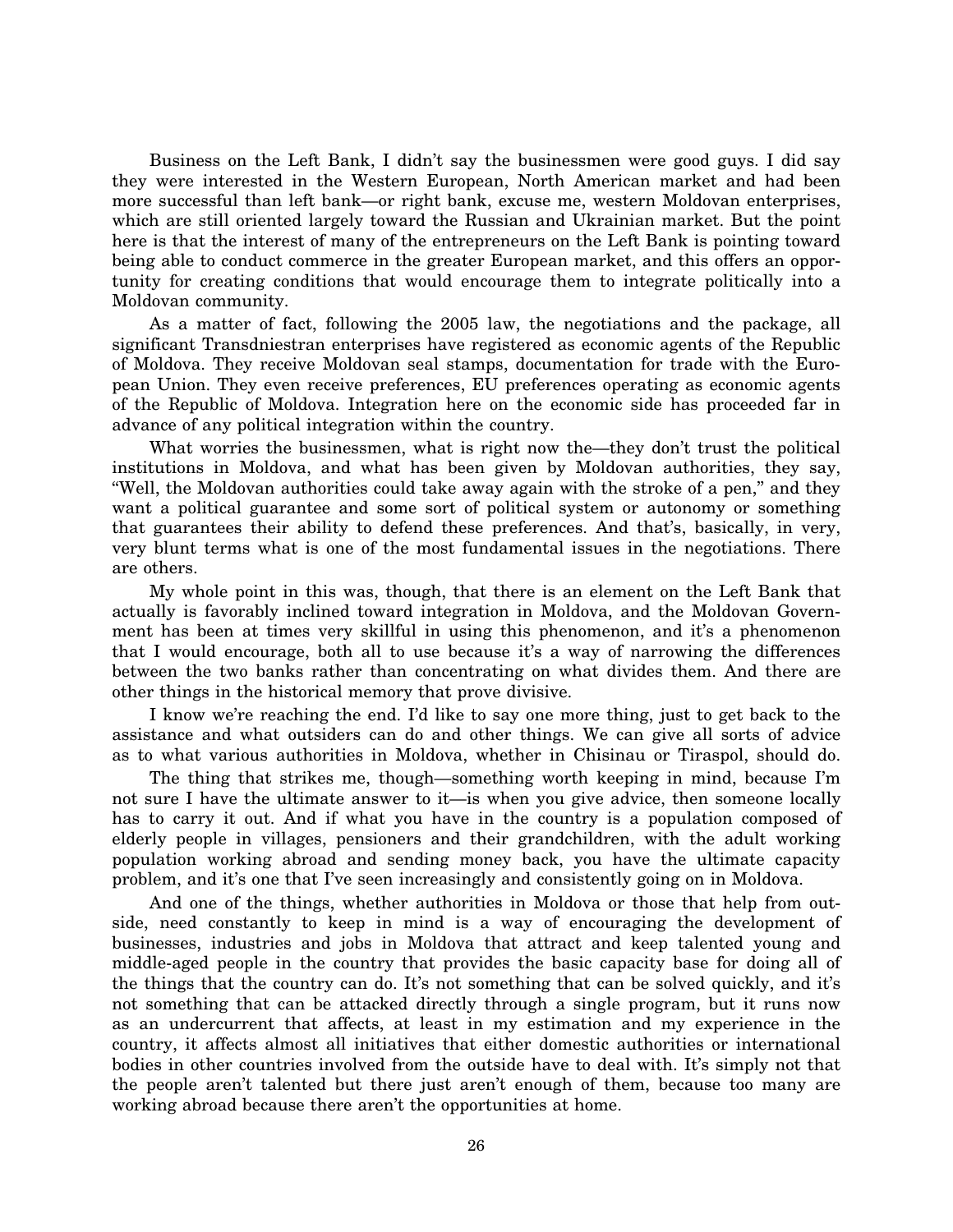Thanks very much.

Amb. BOND. I mean, it's sort of circular, but by integrating into Europe and meeting conditions of European integration, you will create an environment in which people [inaudible]. But that's the direction the country obviously has to go.

Well, we are out of time, and I want to thank our speakers and their participation today. Also thank our audience for posing questions.

And all of this will be transcribed and available on our Web site in about 48 hours, I'm told, on our Helsinki Commission Web site. Thank you very much.

[Whereupon, at 11:58 a.m., the briefing was adjourned.]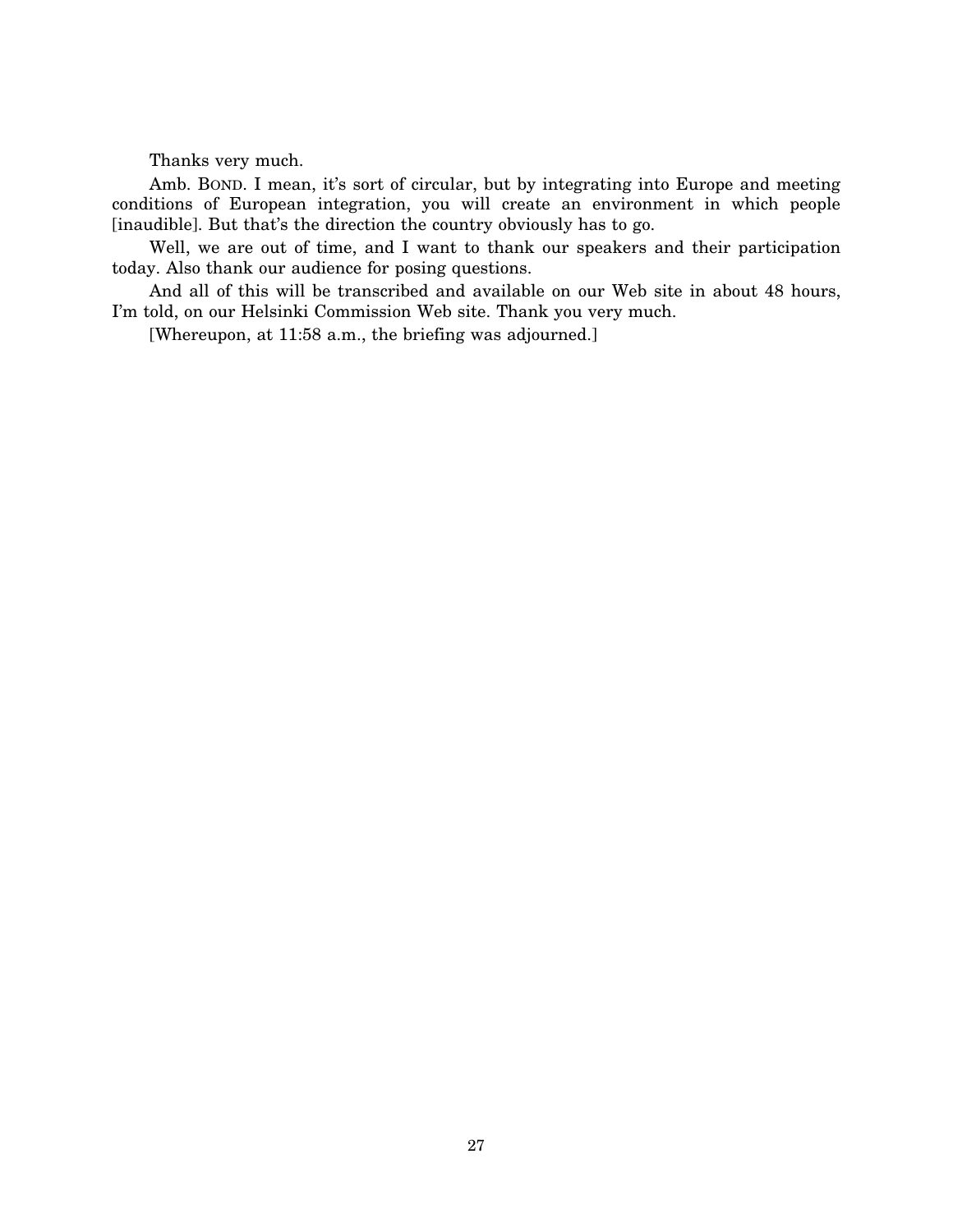# **A P P E N D I C E S**

### **PREPARED STATEMENT OF HON. ALCEE L. HASTINGS, CHAIR-MAN, COMMISSION ON SECURITY AND COOPERATION IN EUROPE**

Thank you, fellow Members, honored guests, and ladies and gentlemen, and welcome to this briefing of the U.S. Helsinki Commission entitled ''East or West: The Future of Moldovan Democracy.''

Today we turn our attention to a small nation that has been both a literal and figurative battleground since the achievement of independence after the collapse of the Soviet Union in 1991.

I say a literal battleground because, as we recall, the "Transdniestria" region seceded from Moldova via civil war in 1990–92. This self-proclaimed ''Dniestr Moldovan Republic'' is not recognized by the international community, but it enjoys strong economic and political support from Moscow.

The conflict between Russia and Georgia has also cast its shadow on the Transdniestria situation. Russian President Dmitry Medvedev recently warned Moldova against using force to seize back control of Transdniestria.

I doubt seriously the Moldovan government in Chisinau would make such an attempt, but I can easily believe that certain forces might try to create such an ''attempt'' in order to further their own political or economic interests.

Moldova has also been a figurative battleground of ideas. Many political activists have called for closer association with the West and its concepts of civil society, democratic governance, and rule of law as embodied in the documents of the OSCE. Others, regrettably in my opinion, find their inspiration in the Communist past.

As Chairman of the Helsinki Commission, I would note that the Commission has been, on occasion, critical of Moldova in some areas of human rights: for example 1) human trafficking, 2) government attempts to control the media, 3) questions of judicial procedure and police practices.

These are problems that should be faced and overcome, but Moldova is challenged not only by economic distress, but also a historic tradition that includes long periods of outside authoritarian control rather than national sovereignty and democratic traditions.

Moldova is preparing for parliamentary elections next spring. The European Union is on record as saying that ''these elections are a good opportunity for the Republic of Moldova to achieve decisive, comprehensive and irreversible progress in view of implementing democratic electoral standards and practices.'' I look forward to any thoughts our guests may have about these elections in the context of that statement.

I would also be interested in learning how Moldovans view the new militancy of the Putin/Medvedev government in Moscow. Do they see Russia as a threat to their country? If so, will this be reflected at the voting booth?

And how does Russia's role as a traditional market for Moldovan agricultural products and a major energy supplier affect domestic politics in Moldova?

Our guests today are uniquely qualified to address these questions. We are honored that Ambassador Nicolae Chirtoaca, Moldova's ambassador here in Washington, has been so kind as to join our discussion today.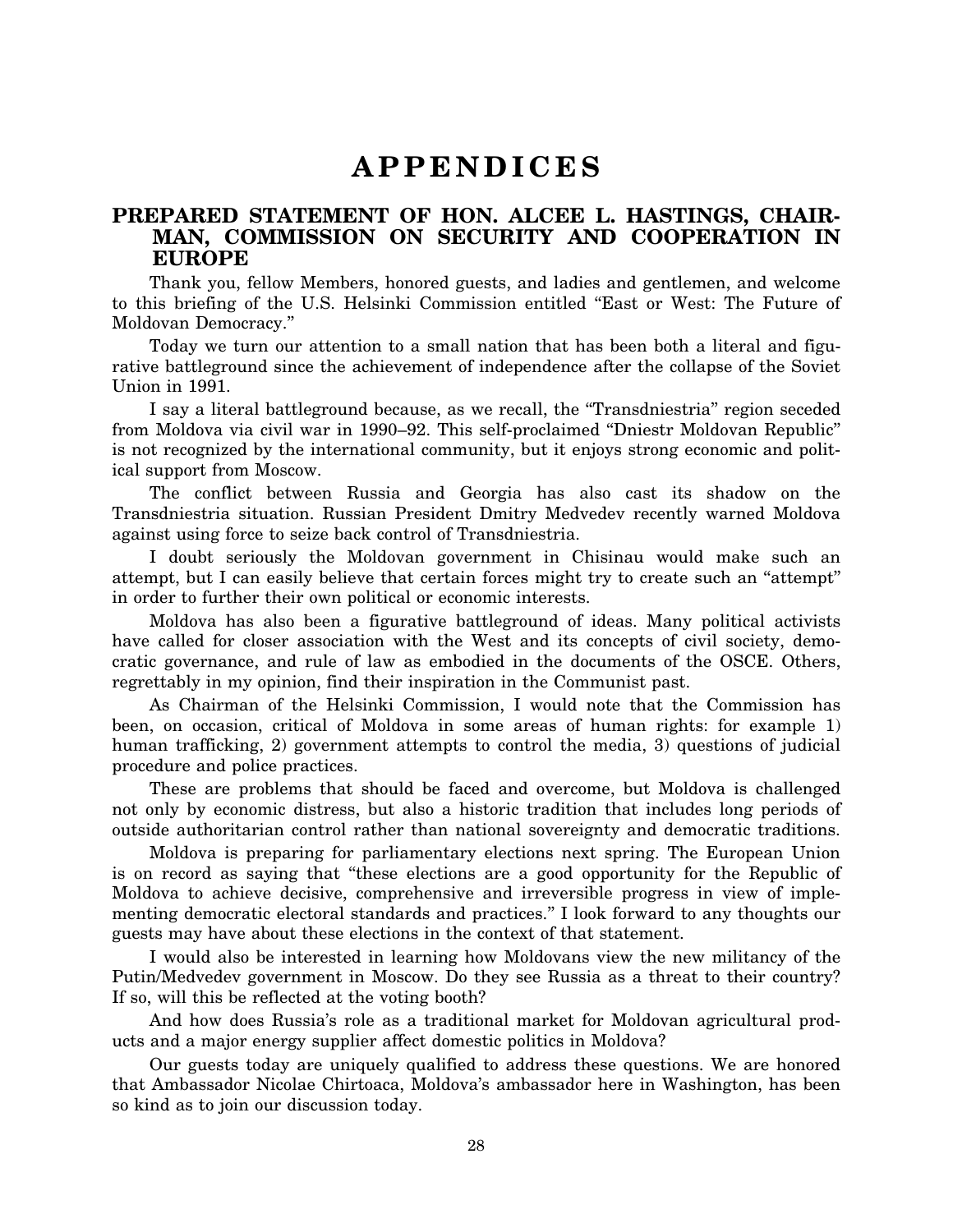We welcome also Mr. Vlad Lupan of the Soros Foundation program in Chisinau, Moldova.

And finally, we are pleased to see again our friend Bill Hill from the National Defense University and former head of the OSCE Moldova Mission.

Their bios are available on the table in the corridor. We will entertain questions from the floor after the presentations, and now I would invite Ambassador Chirtoaca to make the first statement.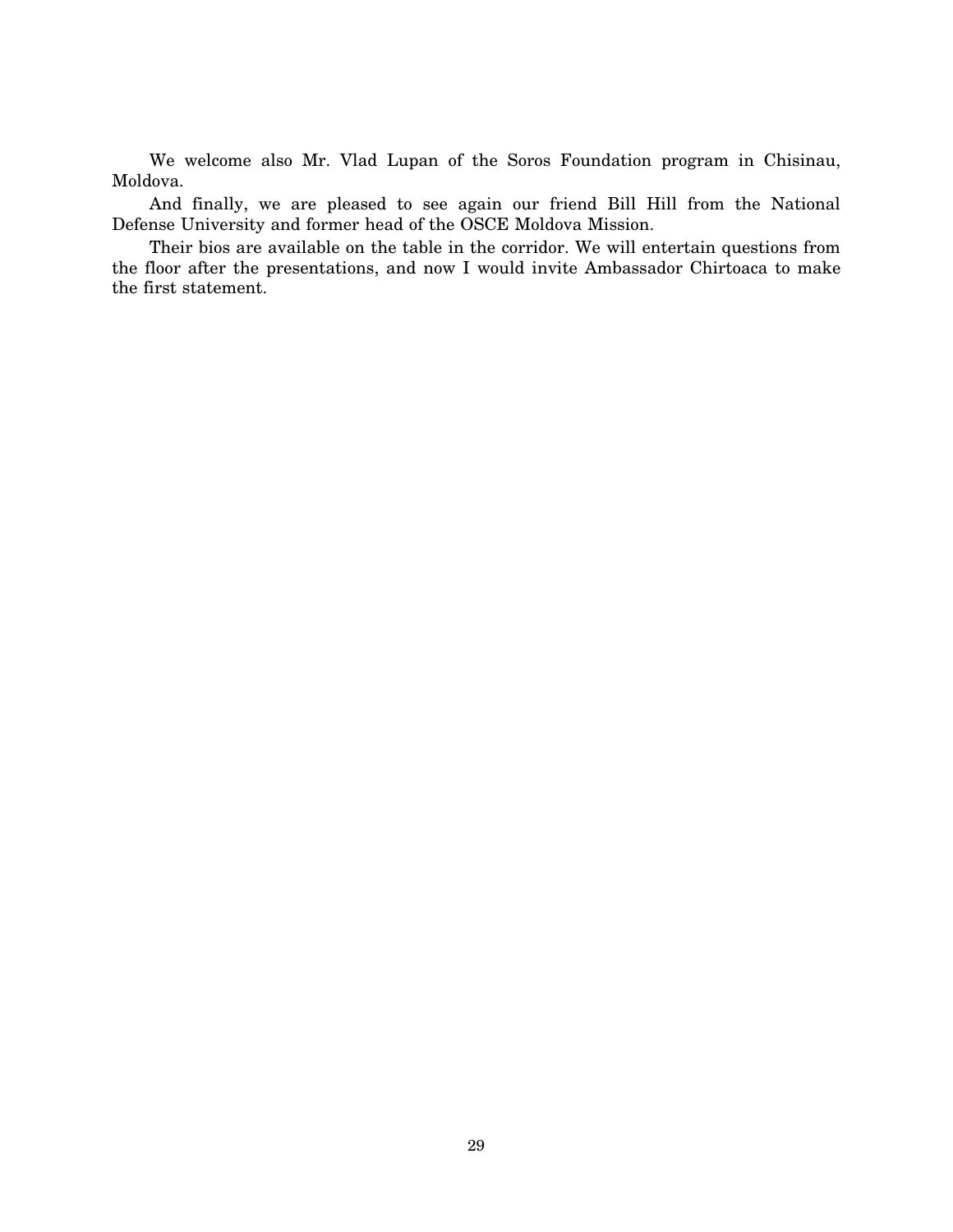### **PREPARED STATEMENT OF H.E. NICOLAE CHIRTOACA, AMBAS-SADOR OF THE REPUBLIC OF MOLDOVA TO THE UNITED STATES**

Chairman Hastings, Chairman Cardin, Members of the Committee, Ladies and Gentlemen,

It is an honor and a privilege to appear before you today to discuss the issues related to democracy development in my country the Republic of Moldova from the perspective of approaching 2009 parliamentary elections and taking into consideration the changing geopolitical environment in the East of Europe caused by the recent Georgia crisis that has a direct impact on the settlement of the so called "frozen conflicts" in the ex-Soviet space.

Since the beginning of this century Moldova has made visible progress moving from a typically weak state at the end of 90th, confronted with multiple problems and obsessed by the identity crisis, to relatively stable democratic institutions, functional governing structures, growing economy based on developing private sector. Throughout this period, despite the limited internal capacities and synergy for change, the Republic of Moldova has remained committed to democratic reforms and modernization of the society, providing security and stability in the region, mostly through efforts aimed at peaceful resolution of the separatist crisis and the territorial reintegration of the state.

Following the 2005 parliamentary election, the government continued its efforts in order to improve democratic governance in Moldova, reducing corruption, pushing through economic reforms, and welcoming foreign investment. At the same time, president Vladimir Voronin made clear his intention that the Republic of Moldova follows the path of other successful post-communist democracies and draw closer to the European Union, as well as develops partnership relations with NATO within the framework of the Individual Partnership Action Plan.

Moldova has successfully completed requirements that have moved the country through the ''Threshold'' process of Millennium Challenge benchmarks and in December 2006 has been approved to construct a Compact proposal for funding by the U.S. Millennium Challenge Corporation (MCC).

I would like to remind you that Millennium Challenge Account eligibility is a kind of reward to partner-states for good policy performance and is based on scoring above the median on at least half of 17 indicators in each of the three policy categories: Ruling Justly, Investing in People and Economic Freedom. The first category contains indicators that measure the quality of democratic governance, country performance on freedom of expression and belief, association and organizational rights, the rule of law; respect of human and civil rights, the independence of the judiciary.

These indicators also help to assess a country's commitment to promote political pluralism, equality, to ensure the transparency and accountability of government; to combat corruption. Eligible Countries must maintain strong policy performance as measured by the indicators as a condition for continued eligibility.

The conditionality of the assistance provided within the framework of cooperation with Millennium Challenge Corporation helps our Government in improving the governance in accordance with the recommended norms and good practices, first of all through gradual reduction of corruption and state bureaucracy, and in this way is making irreversible the market and democratic reforms in Moldova.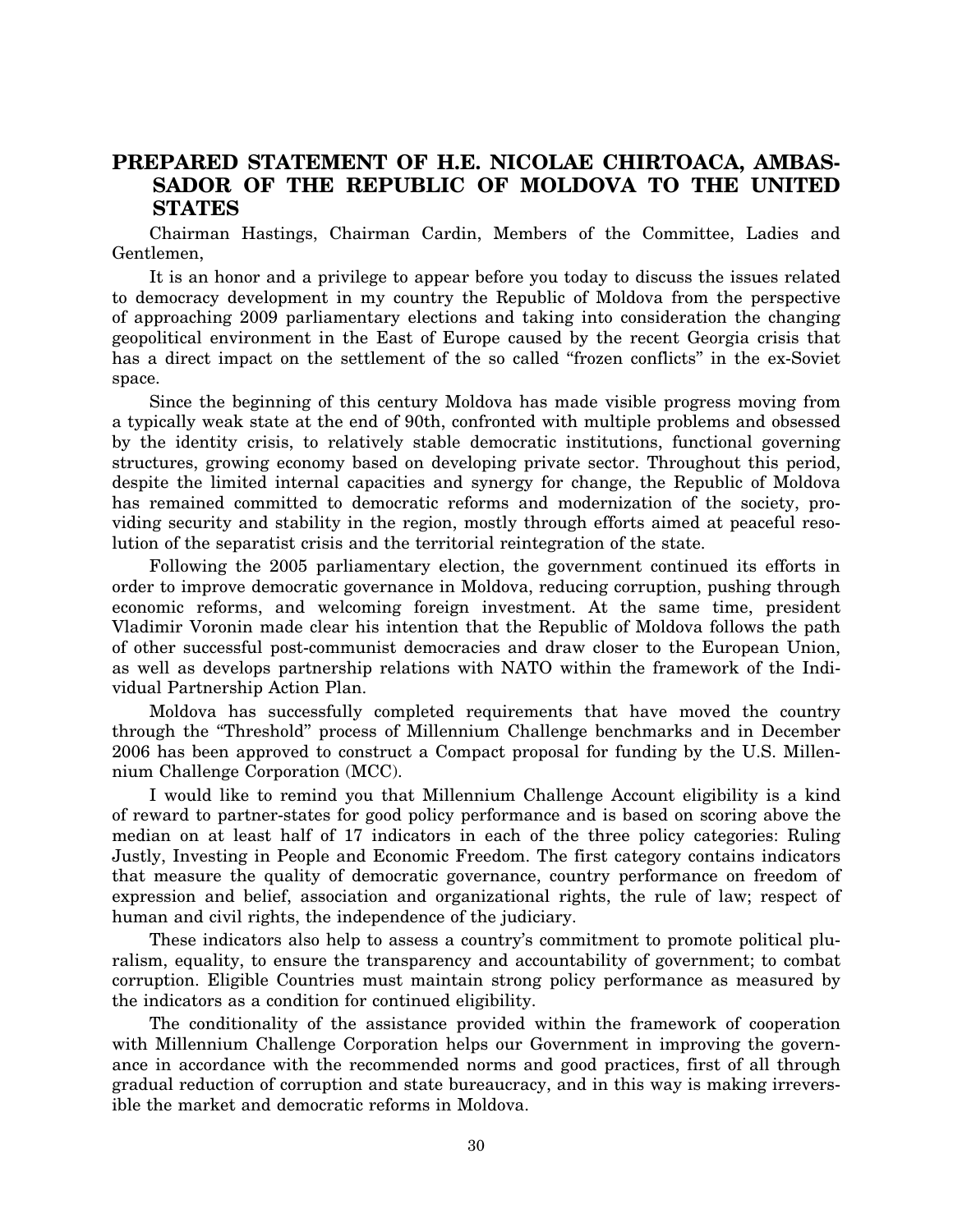There are many European multilateral organizations that monitor the democracy consolidation in Moldova. The annual reports made public by the Council of Europe (CoE) have the most serious impact on the evolution of democratic reforms in the memberstates. The country reports are presented to the Parliamentary Assembly of CoE (PACE) that adopts a Resolution and a Recommendation to the Council of Ministers. The Organization for Security and Cooperation in Europe (OSCE) has the reputation of being efficient regional organization promoting human rights and democratic standards within its area of responsibility.

At the same time these reports serve as basis for the European Commission Progress Report on the implementation of the European Neighborhood Policy to assess the dynamics of the bilateral relations with Moldova within the EU-RM Action Plan. These reports deserve the special attention of the participants of today event mostly because it describes and suggests the ways of improvements for the shortcomings of the current institutional framework of the Moldovan democracy.

According to the recent European Commission Progress Report on the implementation of the European Neighborhood Policy 2007, made public on April 8, 2008, during the reporting period the Republic of Moldova made good progress in most areas, including democracy and rule of law. The 2007 local elections were generally well administered and voters were offered a genuine choice. Other major achievements during the reporting period were substantial progress in improving the institutional framework and procedures on control and certification of origin, which allowed the EU to grant the Republic of Moldova additional Autonomous Trade Preferences, the entry into force of agreements on visa facilitation and readmission, and the positive cooperation with the EU Border Assistance Mission (EUBAM).

The Republic of Moldova also co-operated closely with the EU on all questions related to the Transnistria settlement efforts and work is ongoing to put into practice the proposals of the President of the Republic of Moldova on confidence-building measures.

On local self-government a number of legislative acts, including on administrative decentralization, local public administration and regional development, were adopted in December 2006. This brought national legislation closer to the recommendations of the Congress of Local and Regional Authorities in Europe. A national training strategy was adopted in January 2007 to enhance professional standards for public servants and elected municipal officials, although the practical impact of these measures remains to be improved.

The Republic of Moldova adopted a comprehensive strategy and implementation plan for reforming its judicial system. The capacities of the Supreme Council of Magistracy, the body in charge of judicial self-administration, were consolidated and a Department for Judicial Administration, subordinated to the Ministry of Justice, was created and started operating in January 2008.

The code of ethics for judges was approved in November 2007 and a judicial inspection system under the aegis of the Supreme Council of Magistracy was introduced by law in July 2007. The further pursuit of Action Plan objectives in the area of judicial reform will require ensuring the full implementation of the above measures in practice as well as further enhancement of the capacities of the judicial administration. Training for judges and prosecutors, including in the field of human rights, requires further strengthening.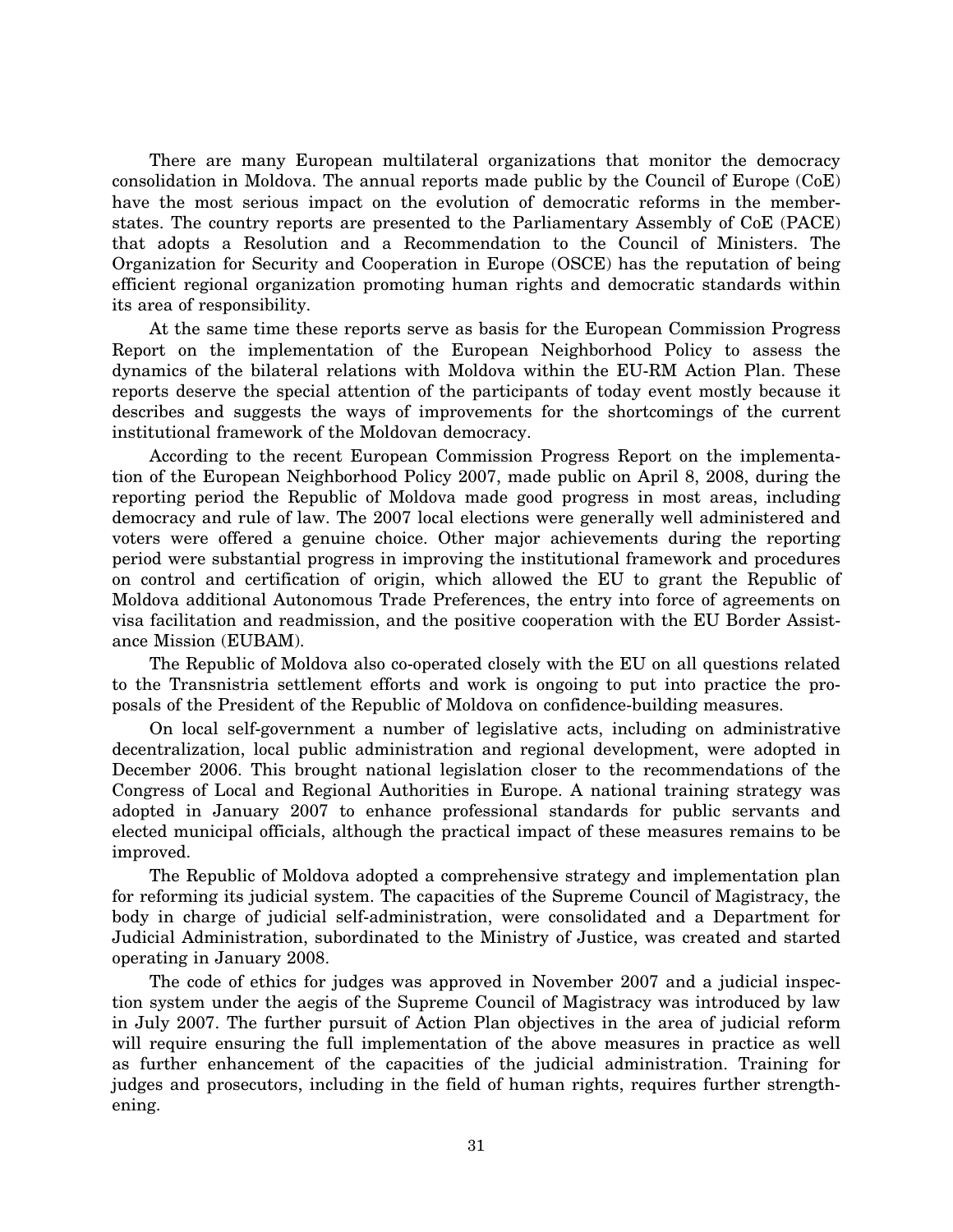The Republic of Moldova also undertook certain activities in the fields of combating corruption and raising awareness on corruption-related phenomena, as well took steps in this area to adjust its legislative framework to international standards and to strengthen its institutional framework. The National Action Plan on fighting corruption 2007–2009 was adopted in December 2006 and amended at the end of 2007. Cooperation with civil society should be further intensified.

The National human rights action plan 2004–2008 is under implementation. In January 2008 the Republic of Moldova ratified the First Optional Protocol to the International Covenant on Civil and Political Rights. The Republic of Moldova has started work on comprehensive anti-discrimination legislation.

In the context of ongoing efforts to tackle human trafficking, a new national referral system for victims of human trafficking was established in five pilot regions. A national action plan on anti-trafficking (2007–2009) was set up with the National Committee on Anti-trafficking ensuring full implementation Efforts were made to amend the Criminal code to reinforce sanctions and liability and to encourage the development of special law enforcement units. In February 2008, the European Convention for Combating Human Trafficking entered into force. The Republic of Moldova had been the first country to ratify the Convention in May 2006.

The broadcasting law that was adopted in July 2006 provides a good legislative basis to ensure respect for the freedom of expression. Its correct implementation in a manner which promotes the plurality of the media has to be ensured. The same goes for the existing law on access to information and existing defamation legislation which have been positively evaluated by the experts of the Council of Europe and the OSCE.

The next parliamentary elections are expected to be called in mid March 2009. The parliament will elect the new President as the second and last tenure of President Vl. Voronin comes to an end. The Parliament has passed a number of amendments to the Electoral Code that dates back to 1997. According to the OSCE, ''it provides an adequate basis for the conduct of democratic elections, if implemented in good faith''.

In 2007, a new Law on Political Parties (28 parties and political organizations registered by the Ministry of Justice) complementing the electoral code was drafted and submitted to the Venice Commission. Adopted on December 21, 2007, the law aims to regulate the registration, functioning, and financing of political parties and seeks to make the electoral system more transparent and less prone to abuse.

However, it also creates a number of restrictions that can be explained by the need to raise the efficiency of the current party system as well as by the national security concerns. For example, the threshold was increased from 4% to 6%, pre-electoral blocks were prohibited and certain restrictions to persons holding dual citizenship were introduced. It deserves to be mentioned that the Venice Commission recommended 5% as an optimal electoral threshold for Moldova. It is also worth mentioning that electoral blocs are prohibited to participate at elections in such European countries with long lasting democratic traditions like Germany, Austria, Netherlands, Sweden, Hungary, and Finland. At the same time, according the Moldovan legislation the parties enjoy the right to create postelectoral coalitions.

Unfortunately, the civil society is far from representing a vibrant aspect of Moldova's public space. As is mentioned in this year Freedom House ''Nations in Transit'' Report: ''The number of non-active organizations is significant, and only certain NGOs have the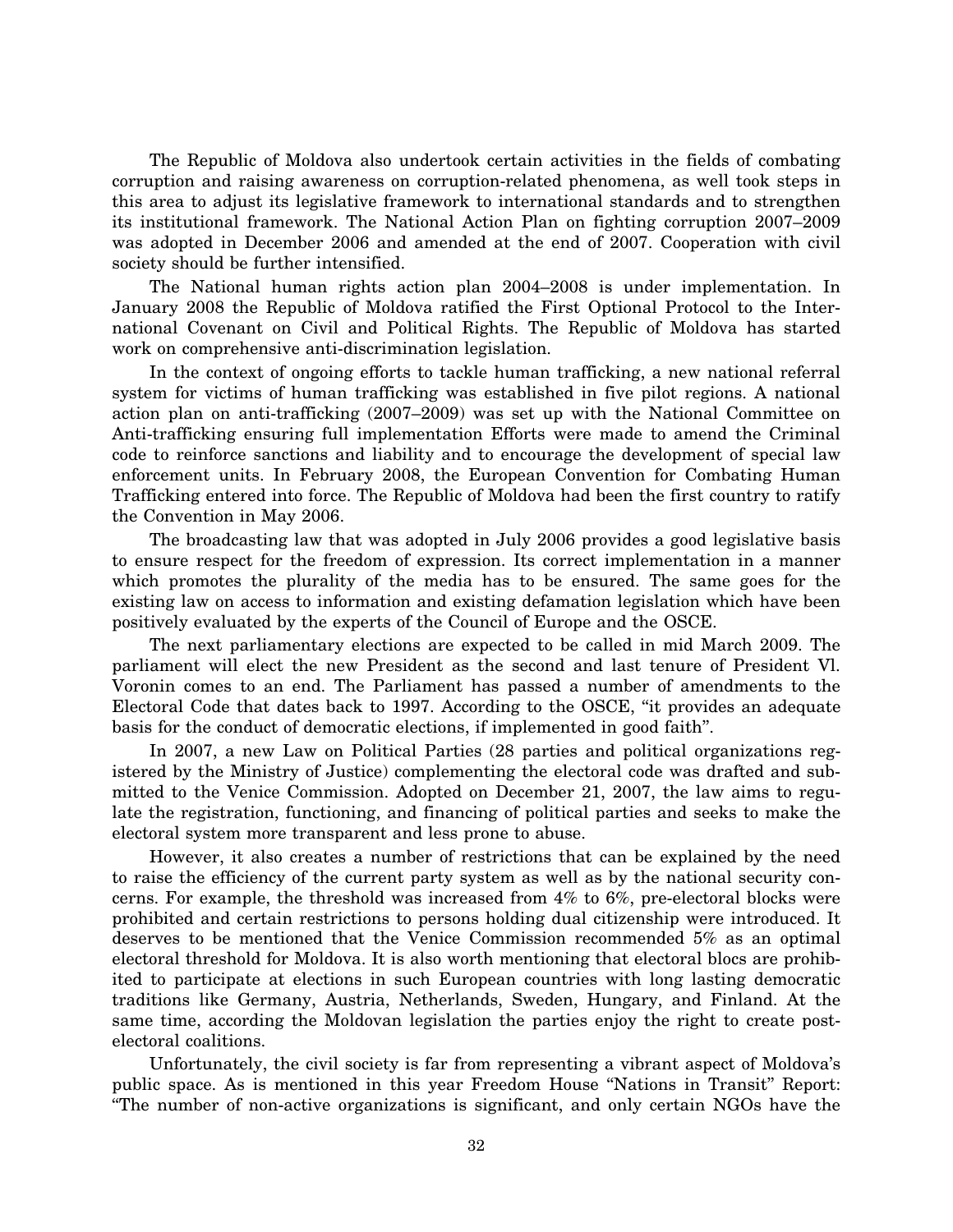capacities to contribute to public policies. Lobbying and advocacy activities are developing slowly but lack impact. At the same time, monitoring efforts did not bear the expected results. Dependence on donor support makes NGOs vulnerable and poses the key challenge to the sector's development. Until NGOs become transparent and open to working with the media, they will lack credibility in their mission to promote democratic values".

For about a year, Moldova has been vigorously pushing for resuming the discussions within the current international format known as  $5+2$  (the Organization for Security and Cooperation in Europe (OSCE), Russia, and Ukraine, as mediators, and the European Union and the United States, as observers, as well as the Republic of Moldova and the secessionist authorities). The Government strategy for conflict resolution is based on a complex ''package'' approach to all of the issues related to the separatist crisis—political, economic, social and humanitarian.

The ''package proposals'' include the development and adoption of a special legal statute for the Transnsdniestr region while respecting the sovereignty and territorial integrity of the Republic of Moldova, the consolidation of the neutrality status and the withdrawal of foreign military troops from the national territory, the recognition of ownership rights and granting of certain special guarantees to the population of the eastern region of the country currently under the control of separatist authorities. These proposals were drafted in late 2006 by Moldovan experts who tried to find a common denominator that would accommodate both Moldova's and Russia's interests without undermining the viability of a future reintegrated state or legalizing Russia's military presence in Moldova.

The key element of the negotiation process is the special autonomous status for Transdniester region; a clear division of competences between central and regional authorities; functional central institutions; and proportional representation of Transdniester region in the Moldovan parliament. The last point is important because of the spring 2009 parliamentary elections and the perspective that the population from the eastern bank of the Dniester River will take part in this democratic exercise. As a separate electoral district, the region would be entitled to a number of seats in the supreme legislature institution proportional to its share of Moldova's total population currently estimated at 13 percent.

The European Union and the United States long ago welcomed the Package proposals as a good foundation for a viable and long lasting settlement. It is necessary to mention that before the Georgian crisis Moscow has never formally reacted to our proposals, in spite of our Government persistent attempts to elicit a positive response.

My country is carefully observing the events in the G.U.A.M. region while reiterating its strong belief for the exclusively political solutions of all of the disputes to be taken at the negotiations table. The same position is also reflected in the Statement by the Government of the Republic of Moldova issued on August 29 with regards to the situation in South Ossetia and Abkhazia, which stipulates that Moldova does not see the international recognition of these two provinces as a stabilizing factor of the situation.

At this point we can clearly state that the dialogue with mediators and observers in the regulation process still continues. The meeting of the Presidents of the Republic of Moldova and of the Russian Federation from the end of August this year, the recent decision of the Tiraspol authorities to stop the so called ''moratorium'' on the dialogue with Moldova, and the Vienna Meeting in the 3+2 format (OSCE, Ukraine, Russia + EU, USA) on September 8, 2008, are developments that bring assurances of a early resumption of the 5+2 international negotiations format.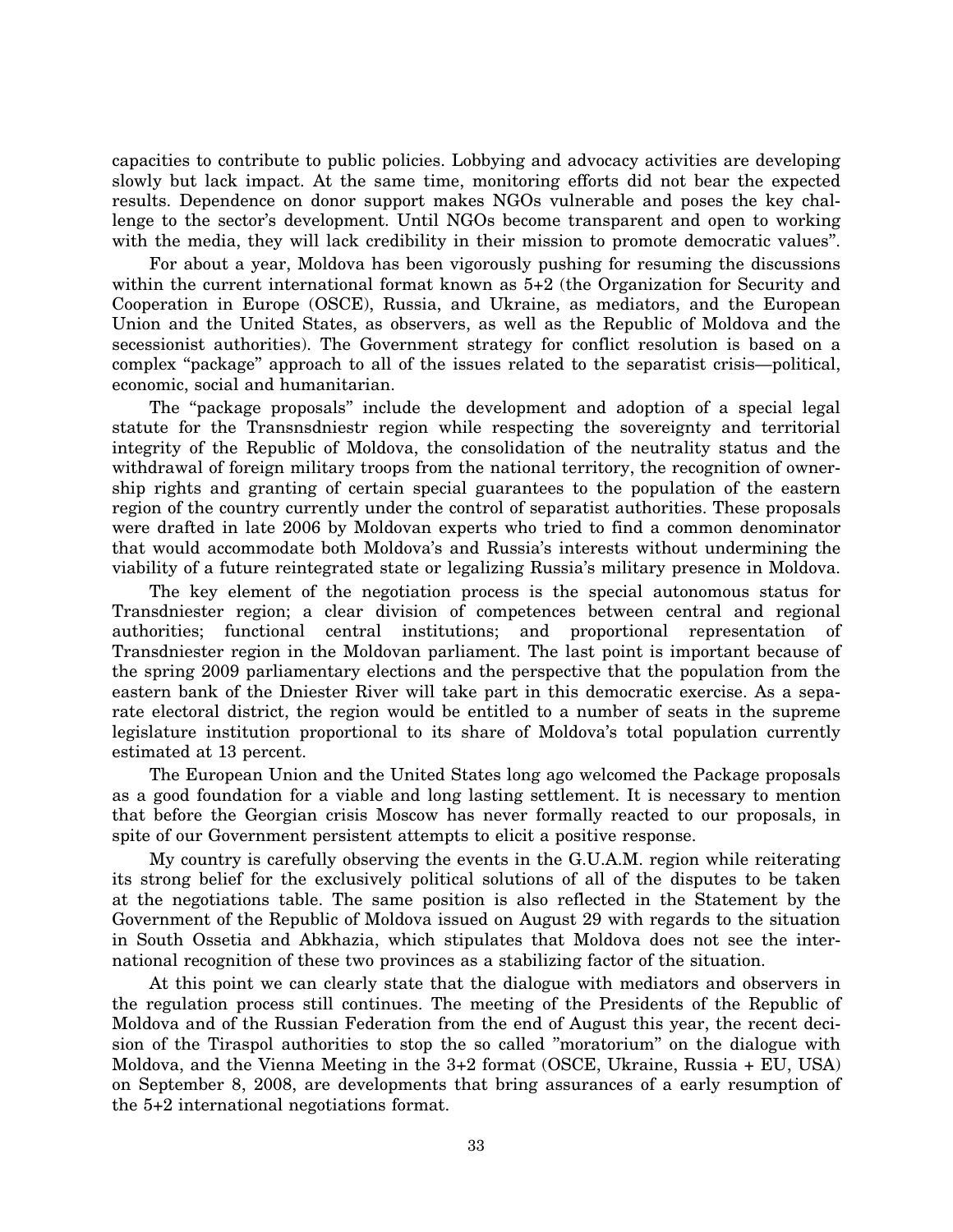However, it would be wrong or at least premature to conclude that Moscow has fully abandoned hopes of achieving a settlement on its terms. There are no indications that Russia is prepared to renounce its long-standing policy of using the unresolved Transdniester conflict as leverage to circumscribe Moldova's foreign-policy options or to legalize its military presence in Moldova at least during the post conflict period, the main goals contained in the famous 2003 Kozak Memorandum. At the same time, there are few further concessions our Government can make without compromising the future of Moldovan state and the European Integration Strategy.

In spite of progress made, effective implementation of reforms remains a challenge. In order to advance democracy, peace and territorial reintegration of the country, Moldova has to be successful in its efforts to end the transition from the Soviet past to the sustainable and durable democracy of market economy and efficient governance. For the time being, old stile practices still exist alongside more democratic ones, as is the case in many transitional democracies. Moldovan democratic institutions have to be consolidated and much work needs to be done to consolidate the democratic institutions, to strengthen checks and balances, and continue economic reforms. But the most important is that these concerns are understood by the governance and there is a political will to address these issues in proper way.

There is a large consensus in the country among the leading political parties, main representatives of the developing private sector and the socially visible civil society organizations regarding the European future of Moldova. There is also a common understanding that only real and consistent democratic reforms can bring Moldova closer to the implementation of one of the main goals of the national strategy for development—to restore our historic and cultural ties to Europe that date back to the Latinity of Roman empire and early Christian period of the modern Western civilization. The integration of the country into today's European institutions and leading organizations, first of all the European Union, is understood as the main way of implementation of this vision and strategy.

Thank you very much for your attention. I appreciate the opportunity to speak here today and welcome any question that you may have.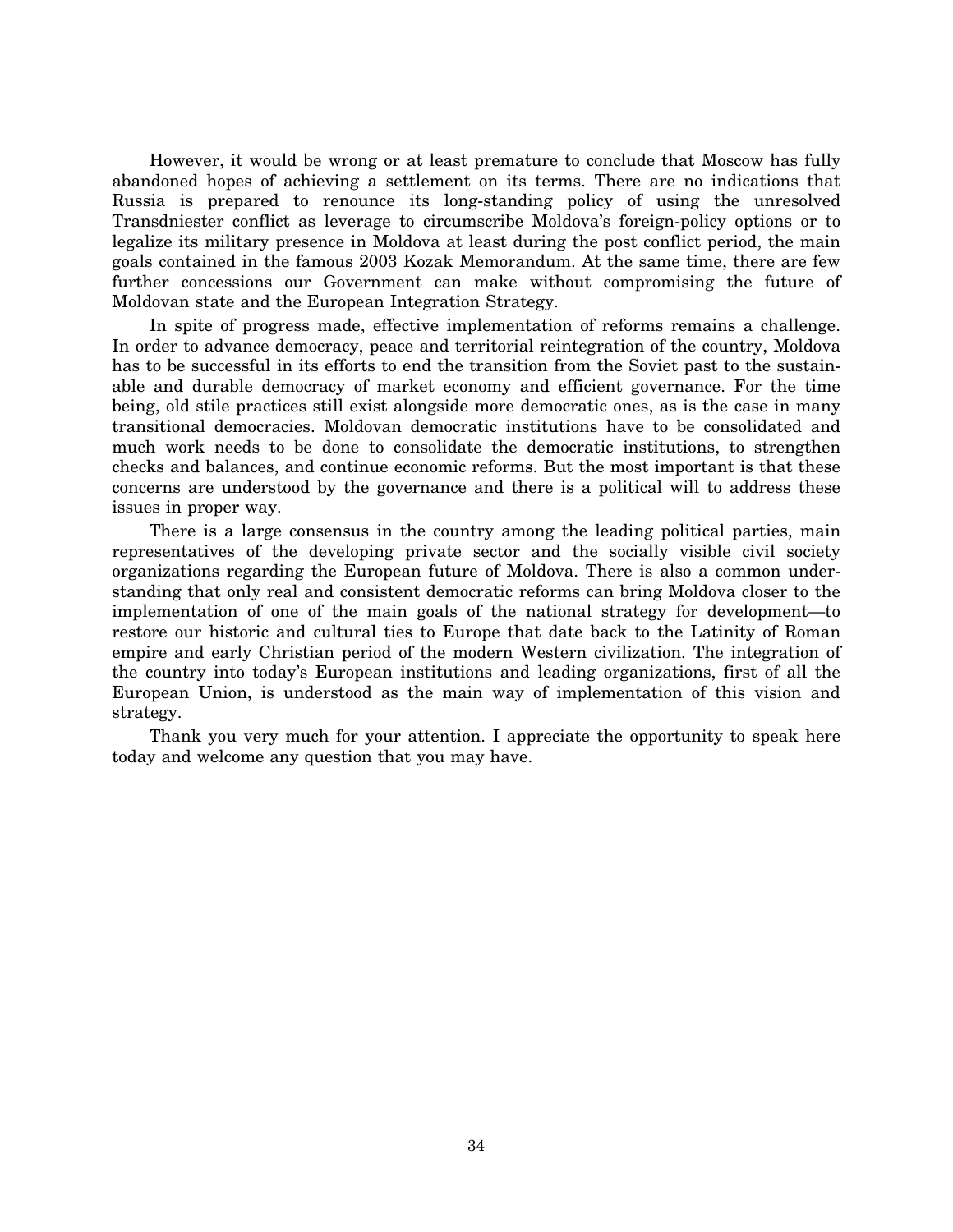## **PREPARED STATEMENT OF VLAD LUPAN, SOROS FOUNDATION—MOLDOVA, EUROPEAN INITIATIVES PROGRAM**

Thank you for the possibility to share my views about the democracy in Moldova, as well as for the concern that the Commission shows for my country. I hope this extremely encouraging attitude continues and the Commission will organize a hearing on Moldovan matters ahead of 2009 elections. I would also like to thank the Moldova Foundation based in Washington for assisting me in attending this session.

I do not intend to speak about the comparative successes of the current Government versus existing problems, as the Government has the opportunity to promote its point of view extensively through the existing network of official visits and meetings. The civil society has fewer possibilities. Therefore I will go to the point and focus mainly on those concrete shortcomings that present a serious concern for democracy in Moldova.

### THREE MATTERS TO BE TAKEN INTO ACCOUNT

The 2008 is an eventful year for the Republic of Moldova. First of all the country is approaching general and Presidential elections at the beginning of 2009. The Communist party in government continues to make promises of European integration and, at the same time, of resolution of the Transnistrian conflict along better relations with Russia. These electoral statements remained valid throughout the year, including after the war in Georgia.

The 2008 is also the year when the Action Plan signed between the European Union and the Republic of Moldova expired. Government's commitment on democratic reforms is lagging behind Plan's schedule. Moldova is encouraged by EU, in light of Russia's pressure along recent years. It is also warned by EU to stay on course of democracy. The Governing party is cautioned not to use State resources against political opponents in 2009 elections.

As mentioned above, the 2008 is also a year of changes with impact on Transnistrian conflict resolution and Russia's role in it, particularly after the war in Georgia.

### THE STATE OF DEMOCRACY, EU AND THE 2009 ELECTIONS

The state of democracy in Moldova was admirable by regional standards at the beginning of its independence and the country was the first from the countries of the newly created CIS to be admitted into the Council of Europe. The local assessment of the situation, the indicators of such international non-governmental organizations as Freedom House, Amnesty International and Transparency, do not place now Moldova in a position of leader. The Council of Europe announced this year that it does not intend to renounce to its monitoring of Moldova, since the country did not meet the democratic criteria that would allow for such an image-making decision.

The state of democracy is closely linked now with country's European aspirations. Moldova signed in February 2005 a three-year Action Plan with the European Union. This plan also foresees the step-by-step implementation of those democratic reforms that Moldova needs in order to come closer to the European Union. By European rules, Moldova should abide by Copenhagen Criteria that stipulate that any EU aspiring country should ensure in good faith the stability of democratic institutions, rule of law, human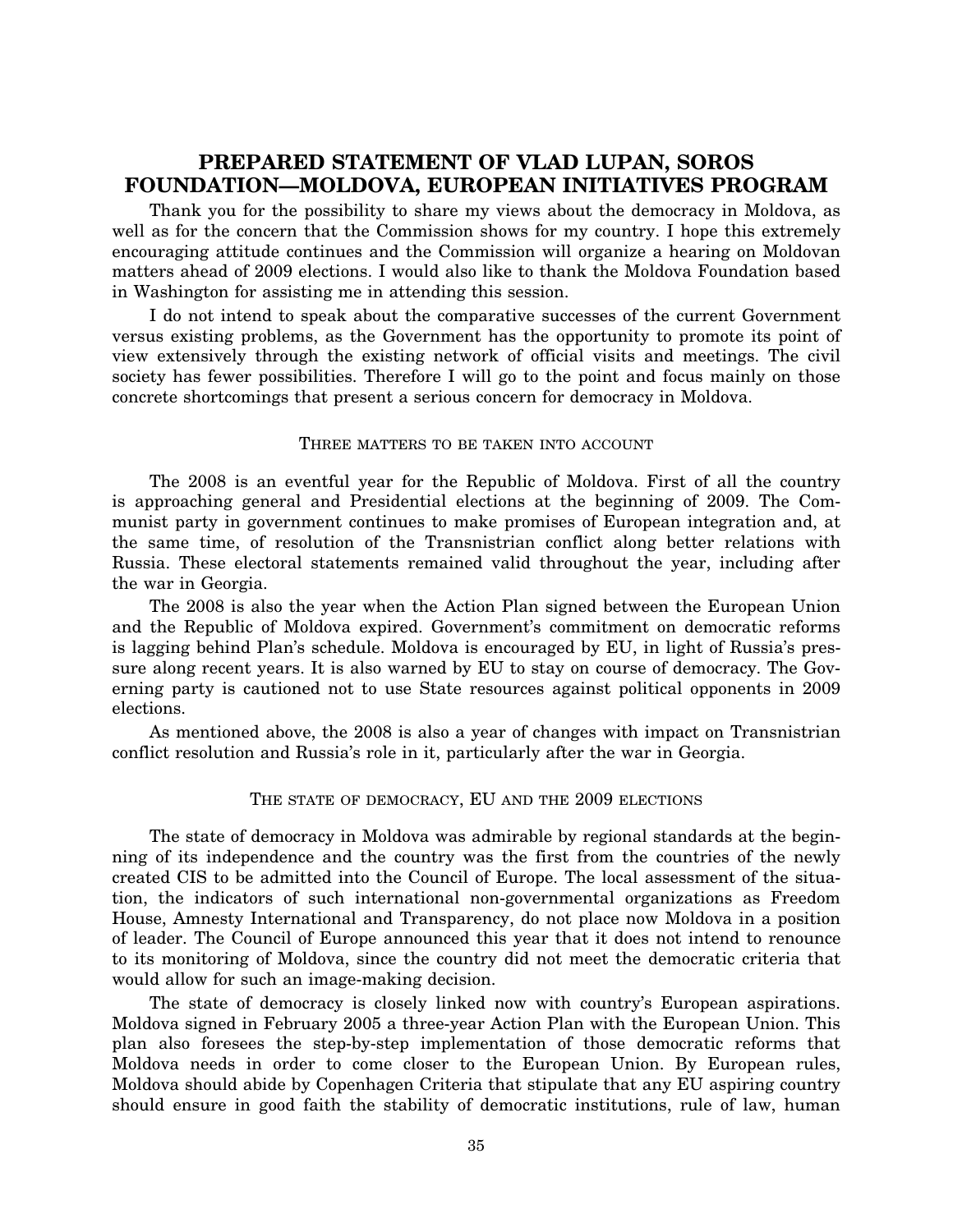rights and respect for minorities, as well as a free and functioning market, and the capacity to face the obligations of an EU member-state. This joint European-Moldovan Action Plan left some questions marks still unanswered.

The EU decided to encourage Moldova in 2008, due to the fact that it was already facing a difficult relationship with Russia on the Transnistrian conflict resolution, as well as due to the fact that this country, already on EU and NATO border, still made some steps towards mostly legal reforms. Thus, at the beginning of 2008 the Europeans took the decision to formally extend the Action Plan for a brief period of time, while in May 2008 they started a reflection process on a new Agreement with Moldova.

Even though there are concerns in relation to Russia's intentions, the EU remains concerned about the pace of reforms in Moldova. In its country report of April 3rd, as well as during its May 2008 decision on reflection, it stated that the Action Plan implementation needs progress in five crucial spheres—these are exactly from those five areas that form the Copenhagen Criteria of a candidate country. Moldova was suggested that it has arrears in such fields as the independence of justice, fight against corruption, freedom of the media, investment climate and business environment. One more warning came from the European Union along the May 2008 decision to support Moldova with the reflection process—the Moldovan government was asked to ensure free and fair elections in 2009. Such a warning came as it is widely believed that there is a high temptation of the governing communists to use State resources and their control over the public media to either clamp down on competition or fraud the elections in less visible ways.

Of all these issues, one is of primary attention, as it forms the base for a sustainable democracy and respect for human rights—the independence of justice. The Government again declared the reform of the judiciary as its priority in 2008. However, most of the so-called achievements meant resending by the Ministry of Justice a Council of Europe opinion to the Prosecutor's Office, creating a commission to draft a Concept paper, and other similar moves.

The Moldovan non-governmental organization ''Lawyers for Human Rights'' rightly assesses that the most relevant indicator of the state of judiciary and its independence in Moldova is the number of cases that is directed to the European Court of Human Rights. And among the states-members of the Council of Europe, Moldova holds the first place with the highest number of cases per capita—15 cases per 1,000,000 citizens. Various analyses, both governmental and non-governmental, show that of all the cases where Moldova was accused, about half are related to the faulty judiciary decisions. Despite officially expressed concerns by Prime-Minister and Minister of Justice, this reality is a result of the unofficial policies of the current governing party implemented since their accession to power in 2001. Thus, the independence of courts was affected by a 2002 mass-cleaning of judges by the Moldovan President, who is also the Chairman of the Communist Party. He refused to extend the nomination period of the judges, at that time without any (written) explanation. At the same time, there were cases of nominations of some other judges based on loyalty to the ruling party, as Freedom House reported in 2003. Now the civil society assesses that such a cleaning that started in 2002 lead to an increased interference of the executive power in judiciary. The US State Department Report on Human Rights Practices in Moldova, from March 2008, confirms that in judiciary ''official pressure and corruption remained a problem''.1 The problem with the procedure of selection of judges

<sup>1</sup>http://www.state.gov/gfdrl/ris/hrrpt/2007/100573.htm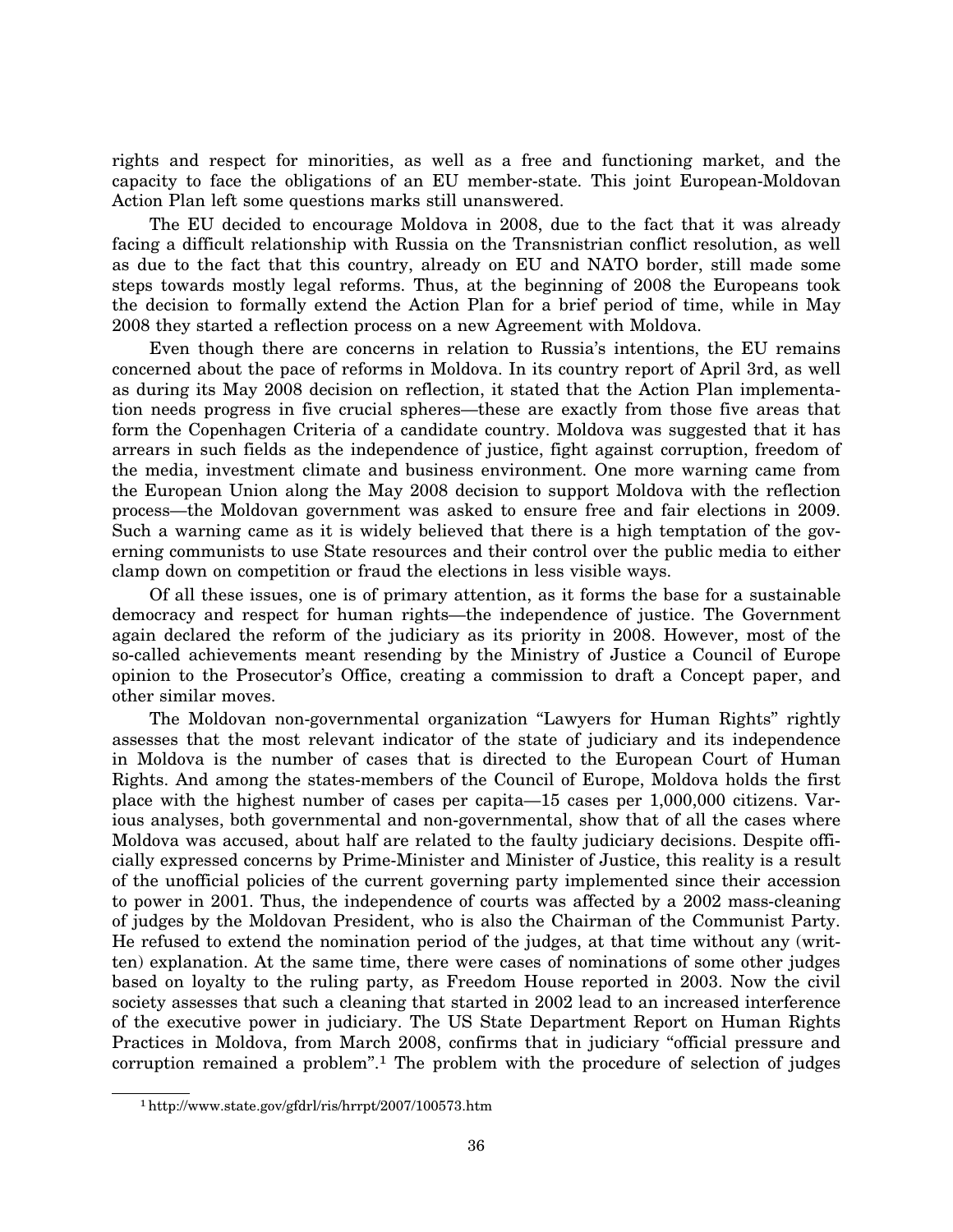is another point where Moldovan NGOs agree with the findings of the US State Department report. Thus, the initial phase of nomination is not uncommon—the judges are appointed, upon suggestions of the Supreme Council of Magistrates, by the President of the country. However, one NGO stresses that, under an informal practice, such an appointment is done after a hearing by the Governing Communist Party Faction of the Parliament, and not by the Parliament's Legal Commission. The Prosecutor's office is also considered to be affected by the same weaknesses and pressures as the courts.

When we speak about the reforms in Moldova, the local and EU experts conclude that the adoption of documents, regulations and legislation is not followed by their implementation, a problem that is reported in all areas, not only in judiciary.

Thus, we will come to another important element of a democratic society—a free media. Moldova dropped down several places on the ladder made in the Freedom House report that includes media freedom. Although media legislation legally embraces European norms, the implementation of those provisions is done in such a manner as to ensure governing party control over the only national TV ''Moldova One''. Despite promises of reforms that the Moldovan President made in May, after EU meeting, the real actions still do not meet the promises. Opposition parties have no access to the national TV, which is now by law a public station. The broadcasting code was previously edited to allow the goveming party to preserve control over the Broadcasting Coordination Council—this body then distributed broadcasting frequencies to the politically loyal stations, and operated arbitrary licenses annulments. There were cases of inappropriate treatment of forum commentators, journalists or unwanted media by law enforcement (such as juvenile Unimedia forum commentators, Romanian TV prohibition in context of relations with Russia, denial of access to journalists), also raising concerns regarding to the freedom of expression. Even non-important anti-governmental demonstrations, sometimes by singular people, were sometimes violently stopped by police, despite the existing legislation. Media outlets are not closed in Moldova—their criticism of the governing party is often quoted by the Moldovan President as a proof of the media freedom. However, the impression is that these media are afloat only to be such examples of pluralism, while in reality they are permanently pressured and, as mentioned above, limited in distribution and broadcast, as to minimize the competition to the government-controlled media.

Moldova is the poorest country in Europe and that makes the investment climate, as well as business environment important elements that the State should ensure. Moldova's economy is growing each year, particularly when looking at the former-USSR. However when compared with its European neighbors, it seriously lags behind. Due to that, allegedly one third of the Moldovans have already left to find jobs in EU and Russia. They supply in remittances already near 50 per cent of country's GDP and hence provide the opportunities to grow. However, people leaving the country is not a sign of a growing economy and the money transfers can not mean proper economic development, as these are not reinvested in businesses. The so-called tax amnesty operated last year by the Government does not seem to be the best solution to manage the fiscal burden. The unconfirmed rumors of Presidential family involvement in taking over many lucrative businesses do not help the situation. Pressure over foreign investors (best known examples are Lafarge from France and Union Fenosa from Spain) seem to produce a negative effect, regardless of declared intentions. Thus, the reduction of taxes, operated by the Government in an attempt to increase interest in investing in Moldova was considered by international monetary organizations insufficient as to favor Foreign Direct Investment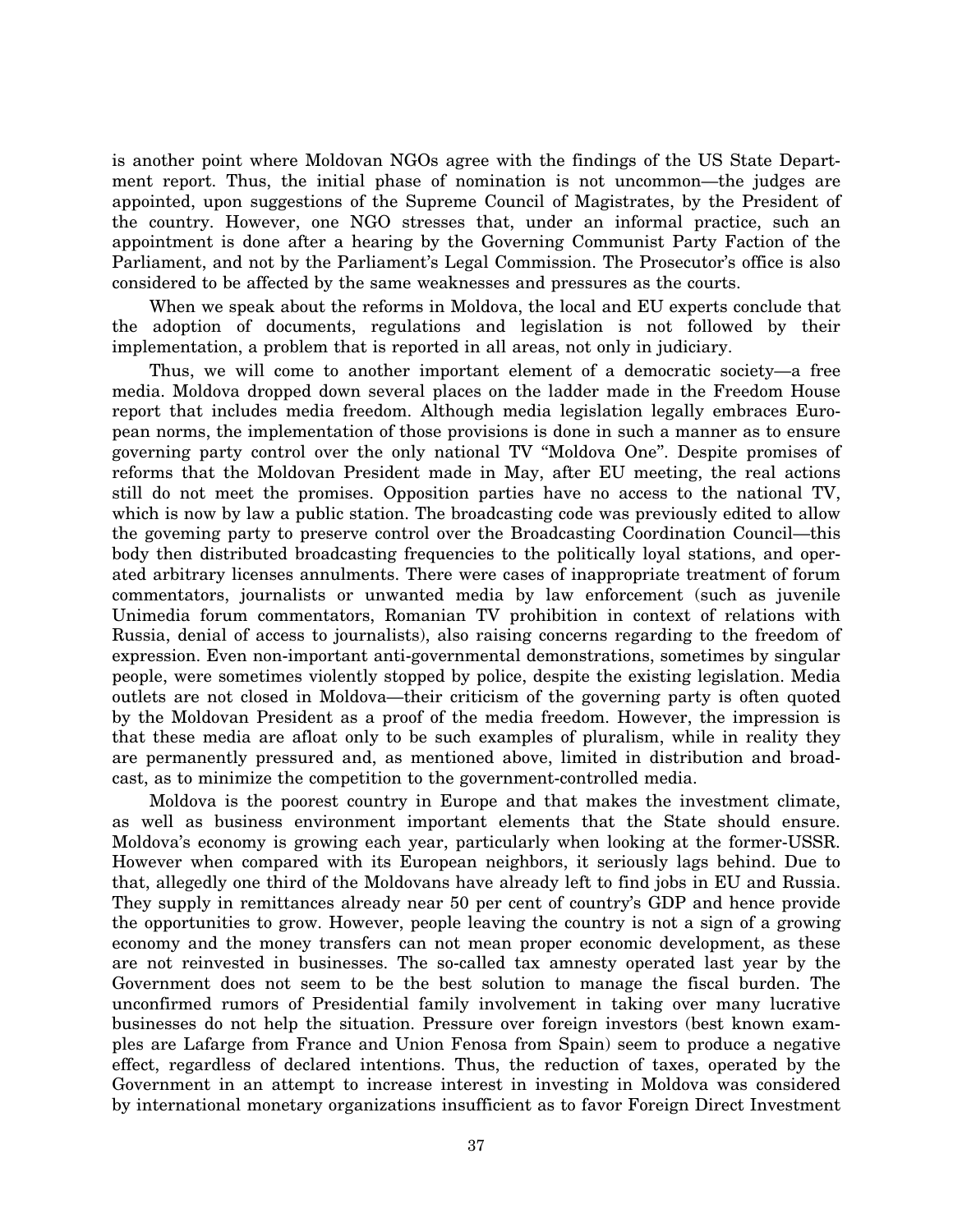(FDI). The FDI is proven by those organizations to grow in countries with predictable business climate and a stable judiciary—last one being a crucial problem reported above and both being exactly on the EU list of Moldovan arrears.

And now we can focus on the internal political climate, where there are interconnected elements that need our attention—the governing party made an internal analysis that prompted them to change the electoral legislation, as speculated, to ensure a greater electoral success in 2009. The communists changed the electoral threshold from four to six per cent. They further prohibited pre-electoral political alliances, which are often voted by Moldovan people, and finally passed a legislation that provides State funds only to those parties that will enter the parliament or local, regional governments. If seen separately, these steps may raise minor questions, since many of those principles are separately present on the European political scene. However, only one year ahead of the elections and taken in conjunction to one another they create a cumulative effect that is anti-democratic. It affects the right of a large part of the populace to unite, chose and ensure that they are properly represented in the political life.

Moreover, the Government used the State budget to distribute funds mainly to Communist led local governments. The Moldovan President himself publicly declared that those who did not vote for the Communist party in local 2007 elections will have to pay the price when they receive no State funds, a promise that is now implemented. Using State resources to punish voters, in fact the citizens of own country, is a deeply undemocratic act, in our opinion. In case of local governments, he further opted for the dismissal of the freely and democratically elected Liberal Party Mayor of the Moldovan capital, a very important electoral district in Moldova, and speaking, in spring of 2008, the President particularly hinted that such a dismissal will be organized in autumn. That was exactly after he went to Brussels, and promised the EU free and fair elections in Moldova.

These goals remain valid even after Georgia events and raise further concerns about democracy in Moldova. Recently, the members of the Central Electoral Commission stated that the electoral legislation was already modified, that it can not be any longer changed as Moldovan laws prohibit such modifications six month ahead of the elections, and particularly mentioned that the recent changes also incorporated the initiative that allows for organizing a referendum to dismiss Chisinau's Mayor. Such a particular attention to that topic, unfortunately, continues to add to the concerns regarding the undemocratic political environment ahead of elections.

One should mention that harassment of the political parties was in place in Moldova during 2008. Thus, signatories for another, newly created party that starts to have impact on Moldovan political life, were a subject to excessive questioning by law enforcement bodies. People were called by law enforcement agencies and questioned for hours as to why they want to become a member of that party, who are their relatives, were asked to sign standing, seating, with right hand, with left hand and so on.

In case of another Parliamentary party that declared during its June congress that the EU integration was transformed into a unsupported political game, the governing communists accused that party of being devoted to Russia's goals, although, as we know, the Communists themselves are in negotiations with Russia.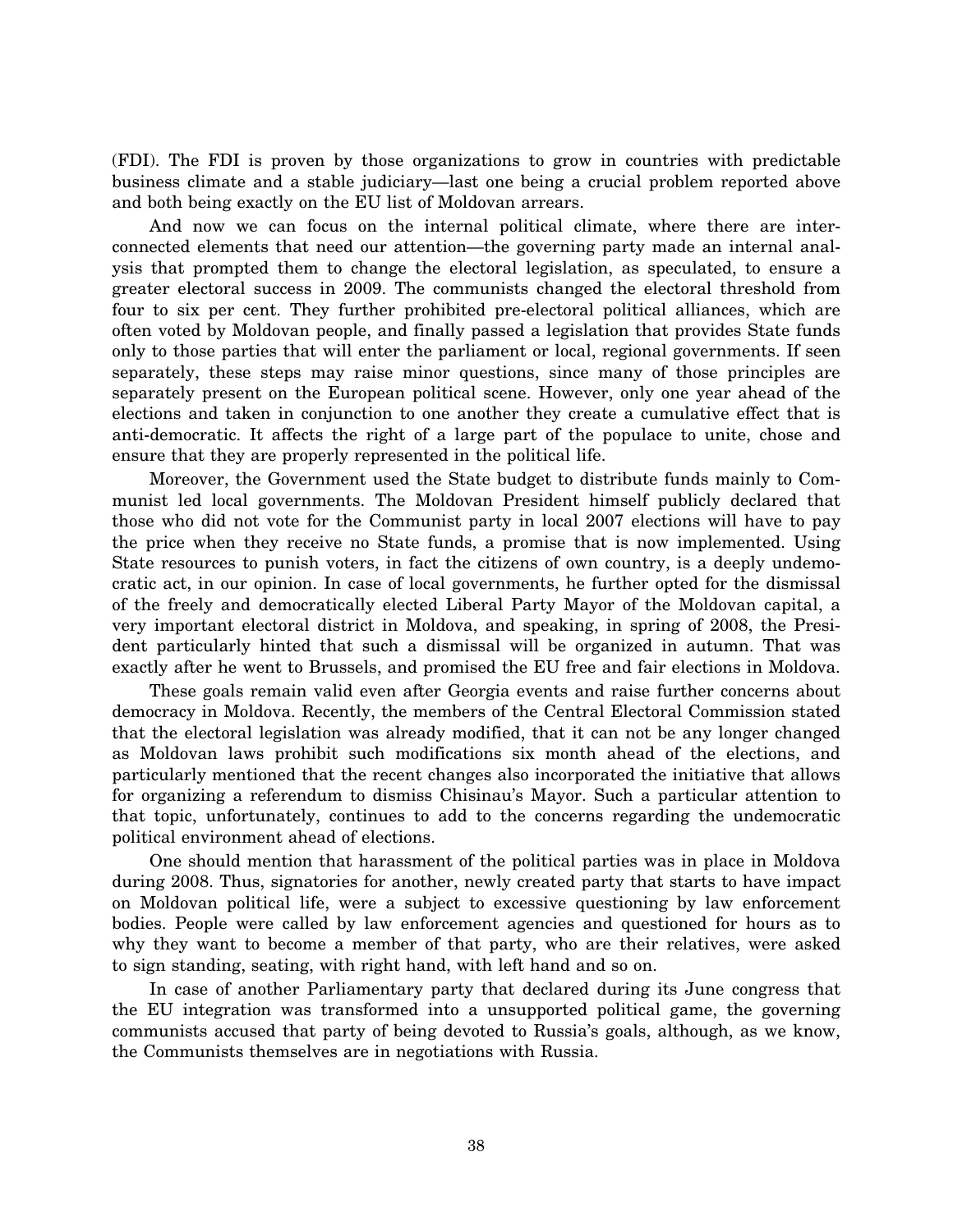### THE ASSERTIVE RUSSIA, TRANSNISTRIAN RESOLUTION PROBLEM, AND FUTURE OF DEMOCRACY IN MOLDOVA

European integration was declared a strategic irreversible goal for the country. Moldovan ruling party also insisted to bring forth the resolution of the Transnistrian problem and relations with Russia as other two top priorities of the country since 2006. After almost unanimously adopting, on July 22, 2005, a Law on the principles of the Transnistrian conflict resolution by Moldovan Parliament, the governing party unexpectedly launched direct, bilateral negotiations with Russia, which provoked an increasing amount of concerns. These concerns came out of the previous experience of 2003, when the Kremlin pressed for an unacceptable settlement through a Memorandum, drafted by the Russian Presidential envoy Dimitri Kozak. The unfortunate Kozak precedent made the civil society and political parties suspicious of the new negotiations. After pressures from national and particularly international actors, the governing party admitted that something that it initially called "consultations" is taking place and suggested that it prepared a Package deal that would be based on the July 2005 law, along with other document that are in line with that Law. It also stated that the deal was drafted in such a way as to already include Russia's interests and, thus, makes it interesting for Moscow, while respecting the Moldovan law. This, in itself is a contradiction, as many think— Russia is a country that behaves in a realpolitik manner, projects power, and believes in a controlled ''chaos'' of separatist regions that it masters. Russia is a country that strongly believes in trade-offs on international arena. This is a reality on the ground that contradicted assessments that we are not in the 19th century. Indeed, we are not—however, Russia is.

Moldova can not negotiate on equal terms in a bilateral negotiation with a country such as Russia, because it can not offer, in Kremlin trade-off terms, something that Moscow already has—the leverage over Moldova through the Transnistrian conflict resolution, its military presence and the so-called mediator's role. It seems that the Moldovan officials in charge of the matter, who are the same people who negotiated a bad deal with Kozak in 2003, did not presume that such negotiations meant offering something to Russia that Moldova did not have. Affirming that Moldova will not yield to Kremlin's pressure was unrealistic.

It transpired that Russia was not clearly responding to Moldovan proposal, generating pressure and subsequent concessions in economic sphere. The unilateral dependency on Russian gas was already a concern for the Government, due to a previous decision to provide Russian Gazprom the control package of shares of the Moldovan State monopoly MoldovaGaz in exchange for eradicating the debts. However, when faced with the lack of Russian response the Government recently followed up with a contradictory move that strengthens Moldova's dependency—the Sate decided to cede the local distribution network to Gazprom as well. Russian companies that bought assets in the Transnistrian region without governmental approval were ensured that their new property rights will be recognized. Exports were encouraged to Russia lately, while there was not the same level of official, visible encouragement to the exports to the EU, at least to diversify the markets and ensure economic security goals.

These unilateral concessions, made in a hope to sweeten Russia, did not yield results. On contrary, it was rumored that Russia was warning Moldovan officials to be more flexible, and that the reasons for such a warning will be seen during 2008. It was before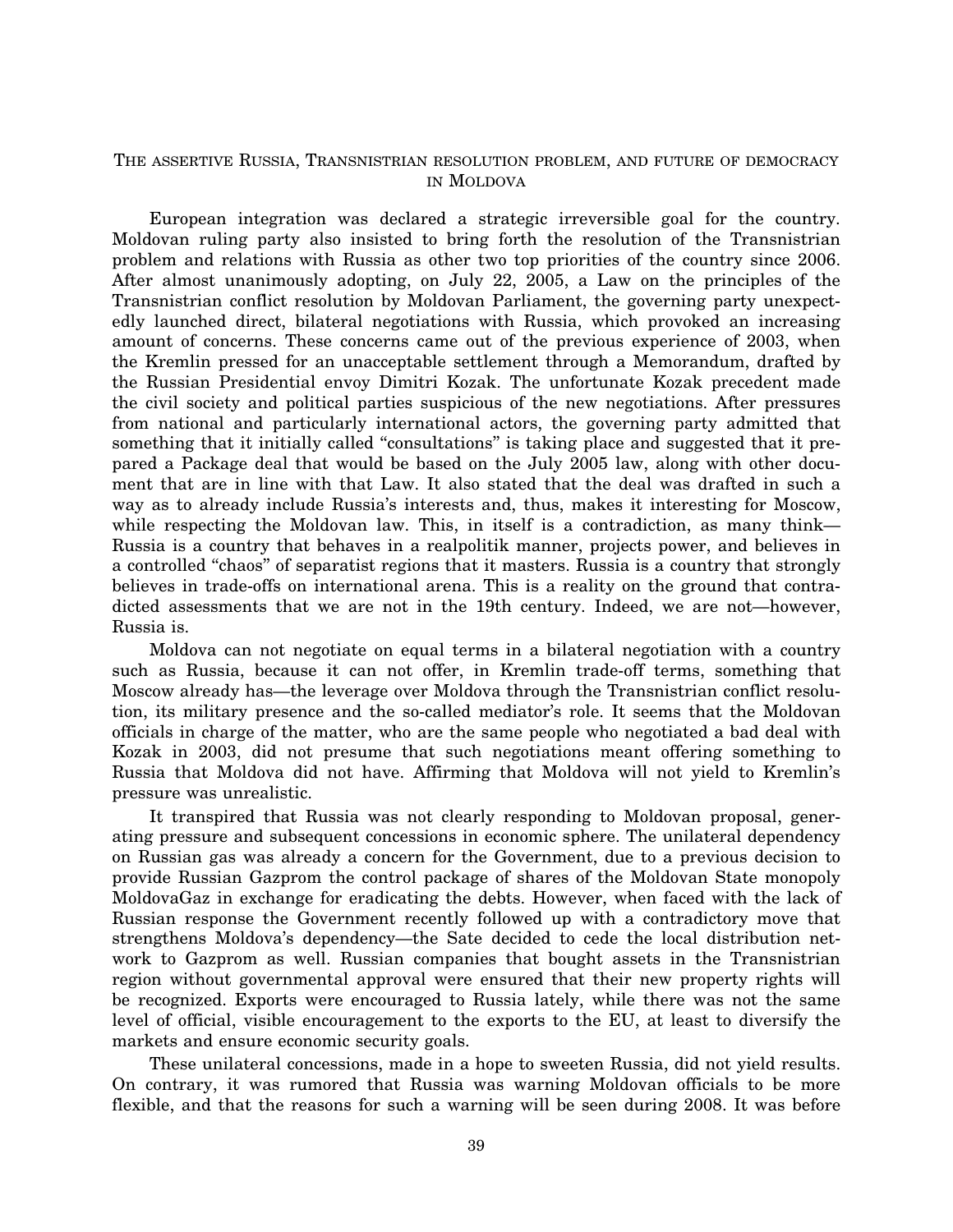August war in Georgia. By no coincidence Moldovan President Voronin was called to meet the Russian President on the day when Dmitri Medvedev announced the decision to recognize South Ossetia and Abkhazia. The next troubling step was an announcement made by the Russian Minister of Foreign Affairs that the sides in Moldovan conflict will return to the 2003 Kozak Memorandum. This is the very Memorandum that was rejected by Moldova as unacceptable and which comes against the Moldovan Law on July 2005, which can not be violated by the Moldovan negotiators.

A number of Moldovan experts believe that further Russian pressure to either implement such a Memorandum or simply promote its interests in Moldova, will follow with certainty during 2008, with possible negative repercussions over populace. Certain political parties might be supported by Moscow, Transnistrian leadership will be used to put more pressure over Chisinau and make more concessions, the separatism of the Autonomous Region of Gagauzia will be reignited, eventually some do not exclude gas cuts in the winter, all leading to if not to a social then to a political crisis.

The Russian pressure is detrimental to the democratic future of Moldova. Kremlin is insistently promoting the concept of a future Moldova with a Transnistrian veto over most important foreign policy decisions, such as EU membership—hence a veto over democratic reforms. The Transnistria is a dictatorship, and it is against such concepts as ''sovereign democracy'' and the ''vertical of power', that allows for an unlimited and uncontrolled leadership that declare each of its decision as ''democratic''.

### THE DILEMMA AND NEXT STEPS

Indeed the Russian pressure is a real and important factor in Moldova. Indeed we can expect negative developments, possibly even before December 2008. However, the geopolitical determinism is not the way to ensure that Moldova should receive unconditional support, without seriously implementing democratic reforms.

The Moldovan communists have been responsible for the current situation of Moldova, which is indeed deteriorating since they have been, by the way, democratically elected to power. It does seem that they are now trying to avoid yielding to the Russian pressure. They would like the Moldovan civil society and political parties to help them out through statements that reject the Russian proposals, so that the President can save his face. The problem is that it is believed that the Communists will use this blame-game not only to avoid complications with Russia before elections. As in 2003, they will presumably blame the civil society, which they already criticize now for not being sufficiently patriotic (meaning that the civil society does not unconditionally supporting the communists), and in the same manner blame other political parties for setting barriers between Moldovan-Russian good relations or, if Russian sanctions follow, to place responsibility for that on those civil or on those political entities that are running against them in elections.

The dilemma of the civil society and particularly of the political parties unaffiliated with the Government is how they can help a Communist party in government that is prosecuting them and does not genuinely implement democratic reforms that would allow for a free political competition. We believe that support for Moldova should be, from now on, conditional on reforms.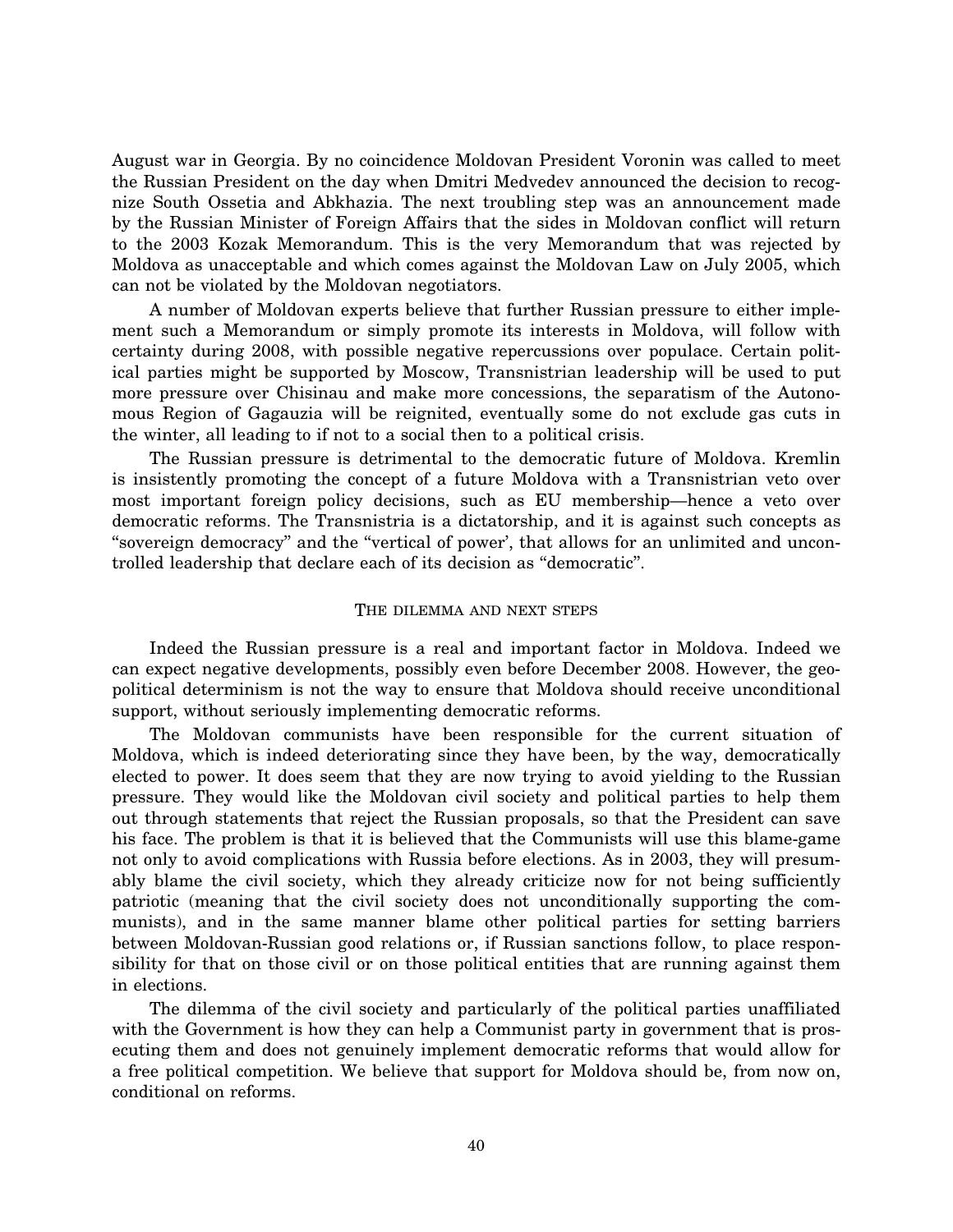## **PREPARED STATEMENT OF WILLIAM HILL, NATIONAL DE-FENSE UNIVERSITY, FORMER HEAD OF THE OSCE MISSION TO MOLDOVA**

WHO'S NEXT? THE RUSSIAN INITIATIVE IN MOLDOVA

After Russia's use of overwhelming force in Georgia, it is reasonable to worry that Moscow will mount similar military threats to other neighboring states and former Soviet republics. However, the next major Russian initiative in the ''post-Soviet space'' is likely to come in the miniscule Republic of Moldova and to cast Russian President Dmitri Medvedev in the role of sage peacemaker in an internal territorial dispute left over from the days of the Soviet collapse.

A small nation of some four million, predominantly Romanian-speaking people wedged between Ukraine and Romania, Moldova sought and won its independence as the USSR disintegrated in the late 1980s. A group of primarily Slavic Soviet political figures and enterprise managers on the east, or left bank of the Nistru (Dniestr) River in the Soviet Republic of Moldavia resisted Moldovan attempts to leave the USSR and proclaimed their small sliver of land a separate, Transnistrian Moldovan Republic. In 1992 Moldova and Transnistria fought a brief, bitter war which the separatists won, with the assistance of a contingent of locally-based Russian troops left over from the Soviet Red Army.

During the conflict in 1992 Moldova appealed for assistance to the UN, the Conference on Security and Cooperation in Europe (now the OSCE), and various western nations. Only Moscow heeded Chisinau's call for mediation and brokered a cease fire that left Russian troops in place as peacekeepers. Negotiations for a political settlement have dragged on since that time between Chisinau and Tiraspol (the separatist ''capital''), with Russia, and then the OSCE and Ukraine serving as mediators. In 2005 the U.S. and European Union formally joined the negotiations as observers.

With a population roughly the size of Luxembourg, Transnistria's prospects as an independent state were always sketchy. The region supported itself partially through a heavy industrial base left over from Soviet times that enjoyed surprising success in penetrating the EU and North American markets. The left bank enclave received subsidies from Moscow, especially in the form of low-cost natural gas, running at least \$30 million per year. Finally, the region augmented its income and solidified its political position mostly by serving as a haven for smuggling and tax evasion, not only for its own residents, but also politicians and businessmen from all of the neighboring states. ''A giant off-shore'' is how one Moldovan political figure characterized the region to me.

No state, including Russia, has recognized Transnistria's independence. Moscow's stated policy has always been that Transnistria is a part of Moldova, and the two sides should agree voluntarily on peaceful unification of the country, with a special status for the left bank. However, backed by influential circles in Moscow, Transnistrian leaders have been reluctant to give up their lucrative status quo for an uncertain future. Moldova, by most statistical measurements the poorest country in Europe, has few material incentives to win over its breakaway region. Instead Chisinau has generally pinned its hopes on intervention by a large outside power—Russia, the U.S. or the EU—to coerce Tiraspol into the Republic of Moldova.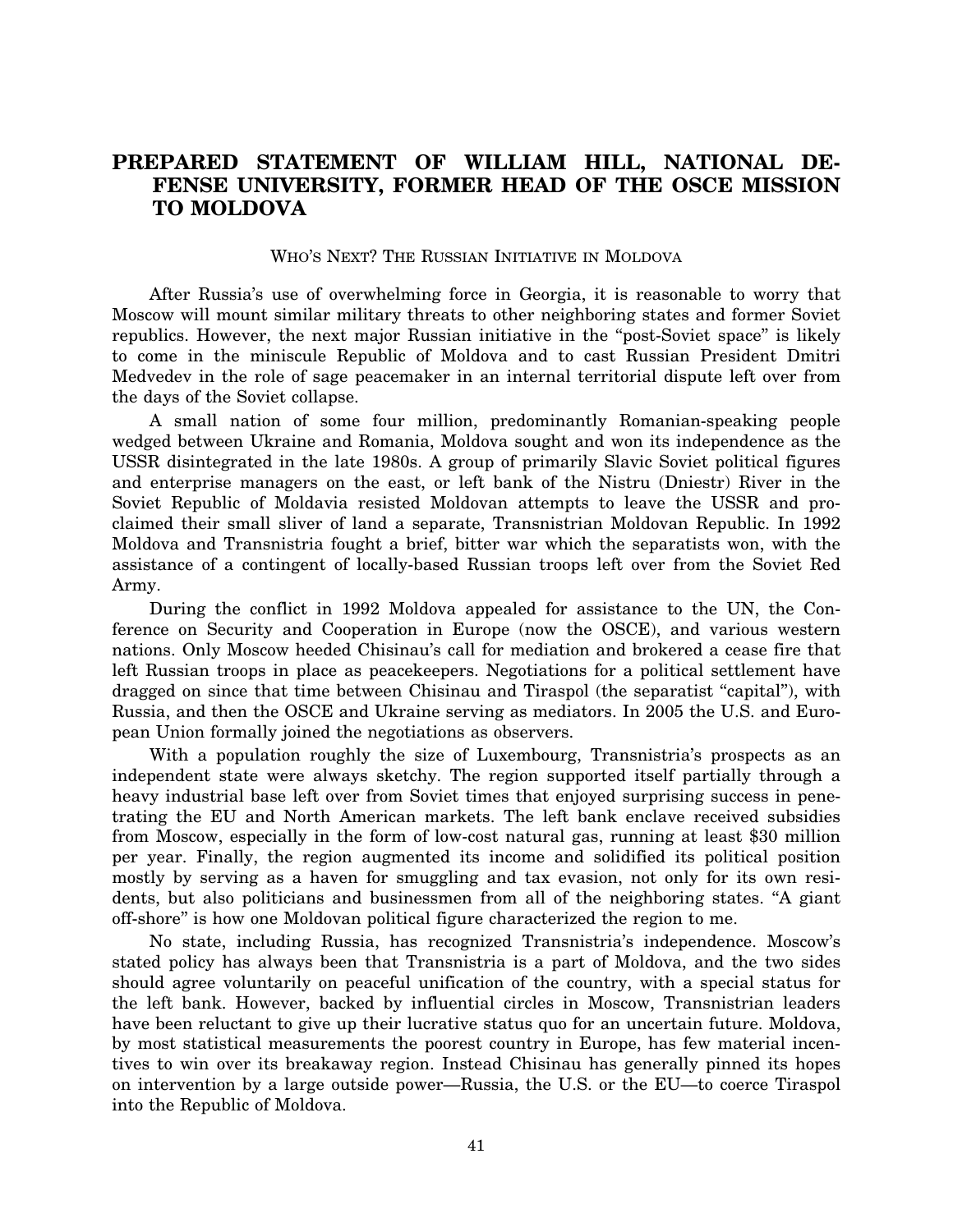In 2003 Moldova and Transnistria almost reached a political settlement of their conflict. The proposed agreement, the so-called ''Kozak Memorandum,'' brokered by Deputy Head of the Russian Presidential Administration Dmitri Kozak, fell apart at the last minute, partially because of western objections to a provision calling for a long-term Russian troop presence. With Kozak as point man in 2003, Moscow bypassed the existing negotiating mechanism with its broader international participation. Swayed by promises that Moscow would overcome Transnistrian resistance and unite his country, Moldovan President Vladimir Voronin went along with the gambit until the last minute. With angry crowds gathering outside the Presidential Building and frantic calls from western leaders, only at the last moment did Voronin call Russian President Putin and tell him not to come to Chisinau to sign the Memorandum. Putin has reportedly nursed a grudge ever since.

Five years later events are in the works that may repeat this scenario. The leader of the only post-Soviet communist party in power, Voronin turned toward the West after 2003 and declared a policy of European integration. Russia retaliated by banning imports of Moldovan meat, fruit, and wine, placing grave economic pressure on the small country. Moscow also frustrated Moldovan attempts to use Ukrainian, EU, and U.S. support to press Transnistria into a political settlement.

In late 2006, while keeping western negotiators informed of his course of action, President Voronin began a process of repairing his relations with Russia and seeking Moscow's cooperation in negotiating a settlement with Transnistria. There have been some modest gains from this process, but overall the results are disappointing for Chisinau.

As events in Kosovo and Georgia developed in 2008, Moldova sought to portray itself as more moderate and reasonable than Tbilisi. Moldova did not recognize Kosovo, declared itself a neutral country (already guaranteed in the 1994 Moldovan constitution), and ostentatiously announced that it had no need to seek NATO membership. Chisinau was rewarded in March, when after theatrical hearings the Russian Parliament advocated recognizing the independence of South Ossetia and Abkhazia, but recommended only a special status for Transnistria within Moldova. On August 25, one day before he announced Moscow's recognition of Abkhazia and South Ossetia, Russian President Medvedev met with Voronin in Sochi and reaffirmed Russia's dedication to seeking a peaceful resolution of the Transnistrian conflict.

The formal Transnistrian political settlement negotiation process goes on, although there has not been an official round of negotiations since February 28, 2006, when Moldovan negotiators walked out in protest of Transnistrian provocations. The mediators and observers in the so called "5+2" process—Russia, Ukraine, the OSCE, the EU, and the US—continue to call regularly for resumption of the negotiations. The latest me4ting of mediators and observers took place September 8 at OSCE Headquarters in Vienna, ending with a hopeful statement.

Meanwhile Moscow has intensified contacts with Voronin and Transnistrian leader Igor Smimov. Russian Foreign Minister Sergei Lavrov brokered a one on one meeting between Voronin and Smimov in April; the two had not met in person since August 2001. Shortly after his Sochi conversation with Voronin, Medvedev also received Smimov. The blustery Transnistrian leader, whose line is usually that he has nothing to discuss with Voronin except bilateral relations between their two states, announced meekly after his talk with Medvedev that the two sides needed to meet to bring their positions closer together.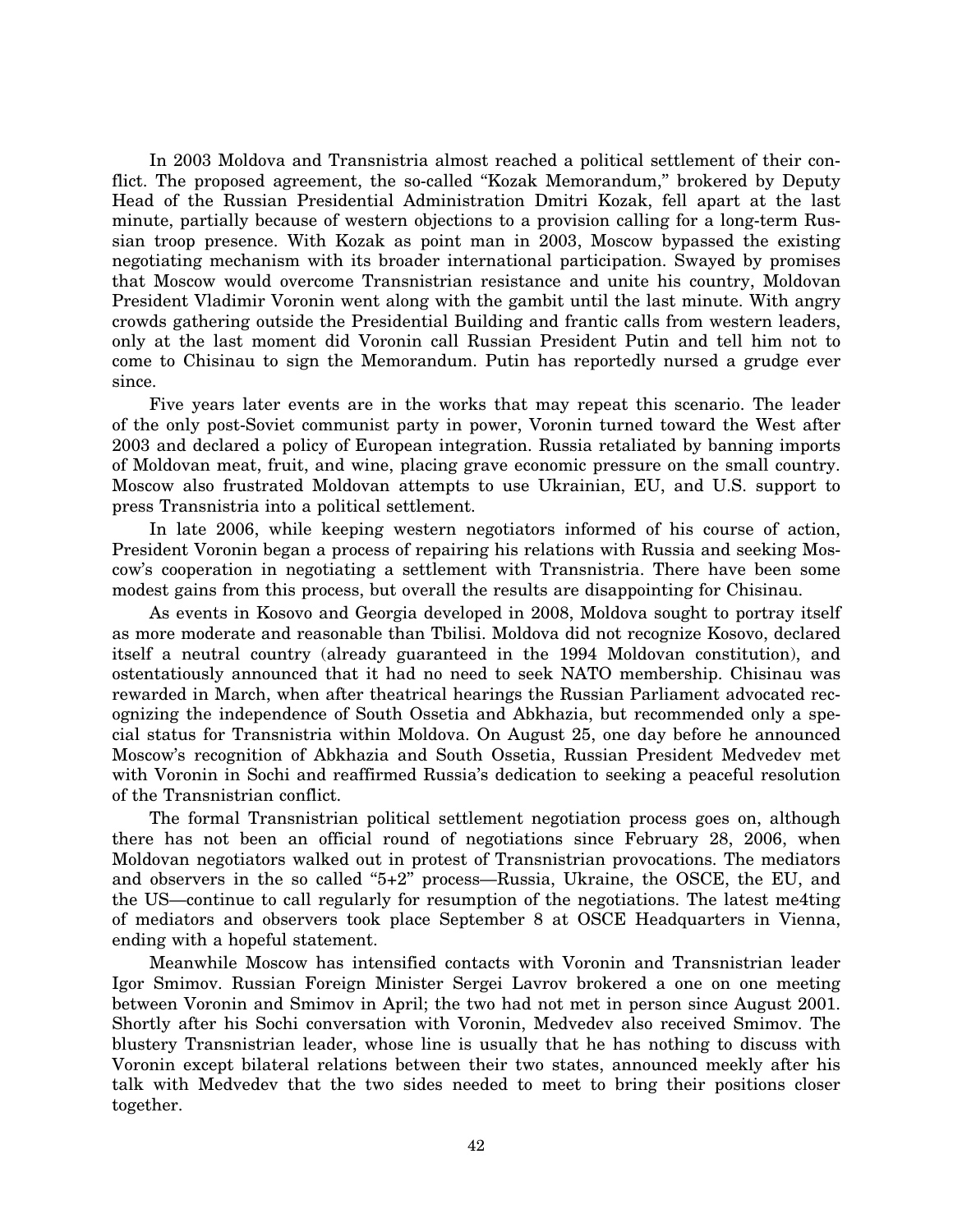Expectations in Moldova and Russia are now widespread that Voronin and Smimov will get together once more in the near future, to be followed by a meeting of both of them with Medvedev. Lavrov has floated a trial balloon in the Russian press that revival of the Kozak Memorandum might be a good basis for reaching a solution in Moldova.

President Voronin is under great pressure to reach agreement now to unite his country, or give up on what has been the highest priority of his two terms in office. National elections must be held in Moldova no later than spring 2009, when Voronin's second and final term as president runs out. The sitting Moldovan Parliament must approve any settlement at least six months before the end of its term, so there are only a few weeks left before a Transnistrian settlement becomes impossible for the remainder of this legislative term. For Voronin, who was born and raised on the left bank during Soviet times, and who desperately wishes to see his country united, the pressure must be extreme.

Moscow will not go after Moldova with military means. The small contingent of Russian troops now stationed in the Transnistrian region (around 1400) is probably no match for either the Moldovan or the Transnistrian armed forces. Any Russian reinforcements need to come through or over Ukraine, not a realistic possibility in current political circumstances. Including their armies, special forces, militia, interior ministry and security troops, both Chisinau and Tiraspol can muster between 13000 to 18000 men under arms. This is enough to deter each other (and the Russians), but probably not enough to take and hold significant territory. In addition—as opposed to Georgia—no one on either side in Moldova wants to fight. The quarrel along the Nistru is between political and economic elites, and not inimical communities, ethnic, or national groups.

Russia has already established a public posture on Moldova that implies clearly: ''Here is how we deal with friendly countries that don't join NATO and don't use violence to settle separatist conflicts.'' Moldova has not yet received its reward from Russia, but Moscow is stringing Chisinau along with the hope of a pot of gold at the end of this rainbow. The crucial time will come, much as it did in 2003, if and when a solution presented to Chisinau in its separate 2008 track with Moscow turns out to have a crucial catch in it, such as a bilateral agreement with significant obligations, perhaps a long-term troop presence.

In 2003 western negotiators (I was one of them) repeatedly argued with our Russian counterparts that negotiating a political settlement in Moldova was not and should not be a zero sum game. We tried to convince Moscow that there were win-win solutions that protected and furthered the fundamental security interests of all parties in the region, indeed in the Euro-Atlantic area. Obviously we did not succeed; Russia apparently considered primacy in the region more important than cooperation. In 2008, with the strategic security environment much worse, Russia seems bent on pursuing the same myopic path.

With respect to Moldova in 2008, the absence of a solution to the Transnistrian question will be better than a bad solution that cripples the country's chances for reform and integration into Europe as a whole. For any settlement to succeed, Russia must be a part—but so must the rest of Europe and the North Atlantic community, i.e. the EU and US. Commenting on US actions elsewhere in the world, the Russians are fond of proclaiming that unilateral solutions do not work. The conflict areas on the periphery of the former USSR like Moldova are places where they ought to listen to their own advice.